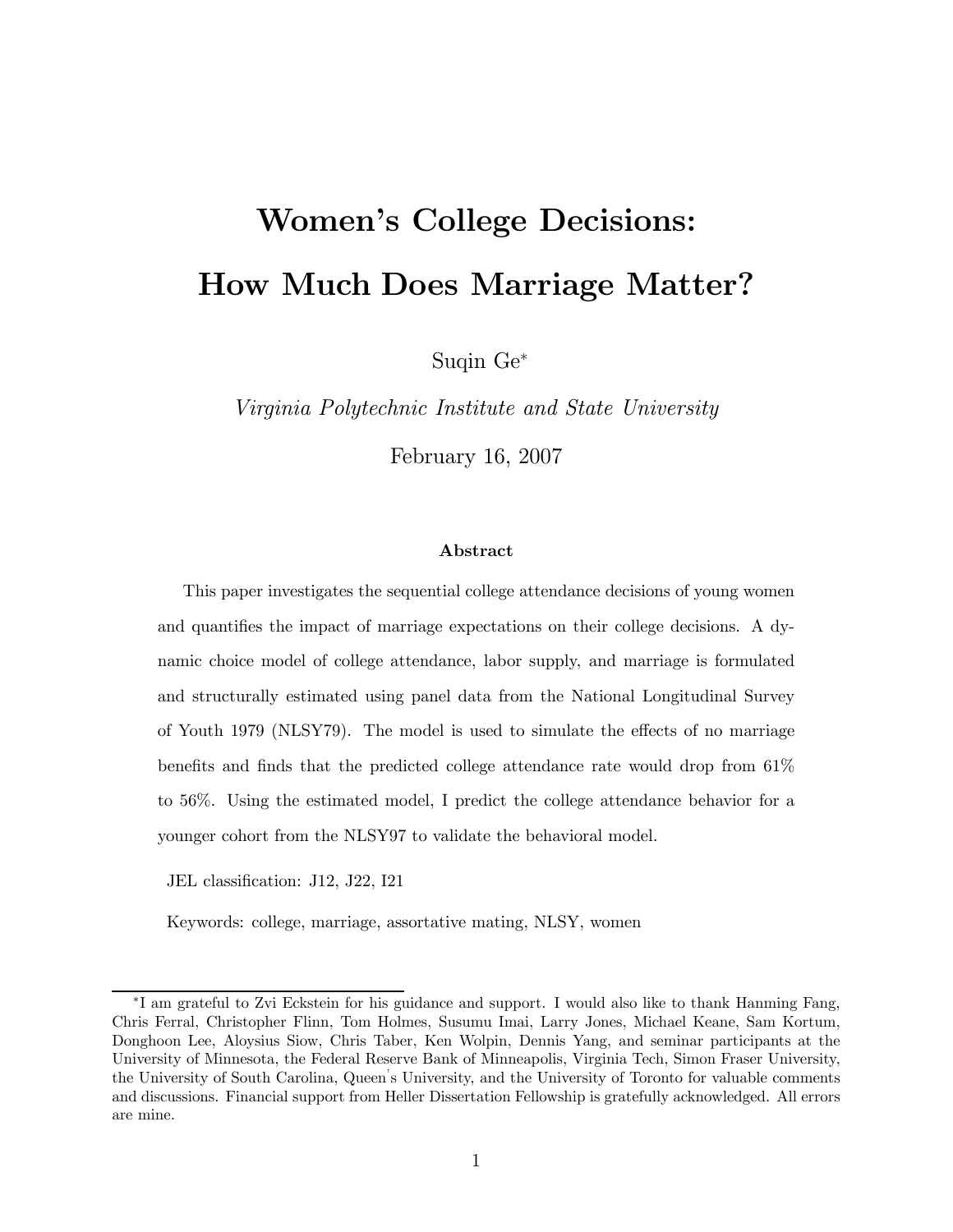### 1 Introduction

The primary motivation for going to college considered in existing empirical literature is the increase in earnings power that college education provides. However, this literature has ignored another potentially important benefit of college: college improves marriage opportunities by providing a social venue to meet potential spouses. Furthermore, a college-educated individual is substantially more likely to have a college-educated spouse. Thus, the individual enjoys educational balance in the household and benefits from the earnings power of the spouse. While this "marriage benefit" of college surely applies to both sexes, it is likely to be particularly important for women since married men on average have higher labor force participation rates and higher incomes than married women. If marriage benefit is a major component of returns to college, its omission will bias the estimated returns to college downward. Without knowing the relevant returns to college, neither can we understand gender and racial differentials in educational attainment nor can proper education policy inferences be drawn.

A large literature studies the effect of schooling on marriage and finds that one's own schooling can improve spousal schooling acquired in the marriage market (Boulier and Rosenzweig 1984; Behrman, Rosenzweig and Taubman 1994; and Weiss 1997). Little empirical work, however, has been done on measuring the impact of the marriage benefit on schooling decisions.<sup>1</sup> The first goal of the paper is to extend the existing model of schooling decisions (Willis and Rosen 1979; Keane and Wolpin 1997, 2001; Eckstein and Wolpin 1999) to allow for links between college and marriage. College and high school women may receive different numbers of marriage offers. As shown by the estimates, attending college increases marriage offer rate. In addition, women care about the educational balance in the household and there exists educational assortative mating (Becker 1973).<sup>2</sup> A college-educated woman enjoys her

<sup>&</sup>lt;sup>1</sup>Two recent theoretical papers (Iyigun and Walsh 2005; Weiss 2006) investigate the interaction between education investment, assortative mating, and marriage outcome. Both papers call for empirical studies to test their implications.

<sup>2</sup>The fact that highly educated women marry highly educated men is well documented (Mare 1991; Pencavel 1998). Benham (1974) points out that women's education can improve a husband's productivity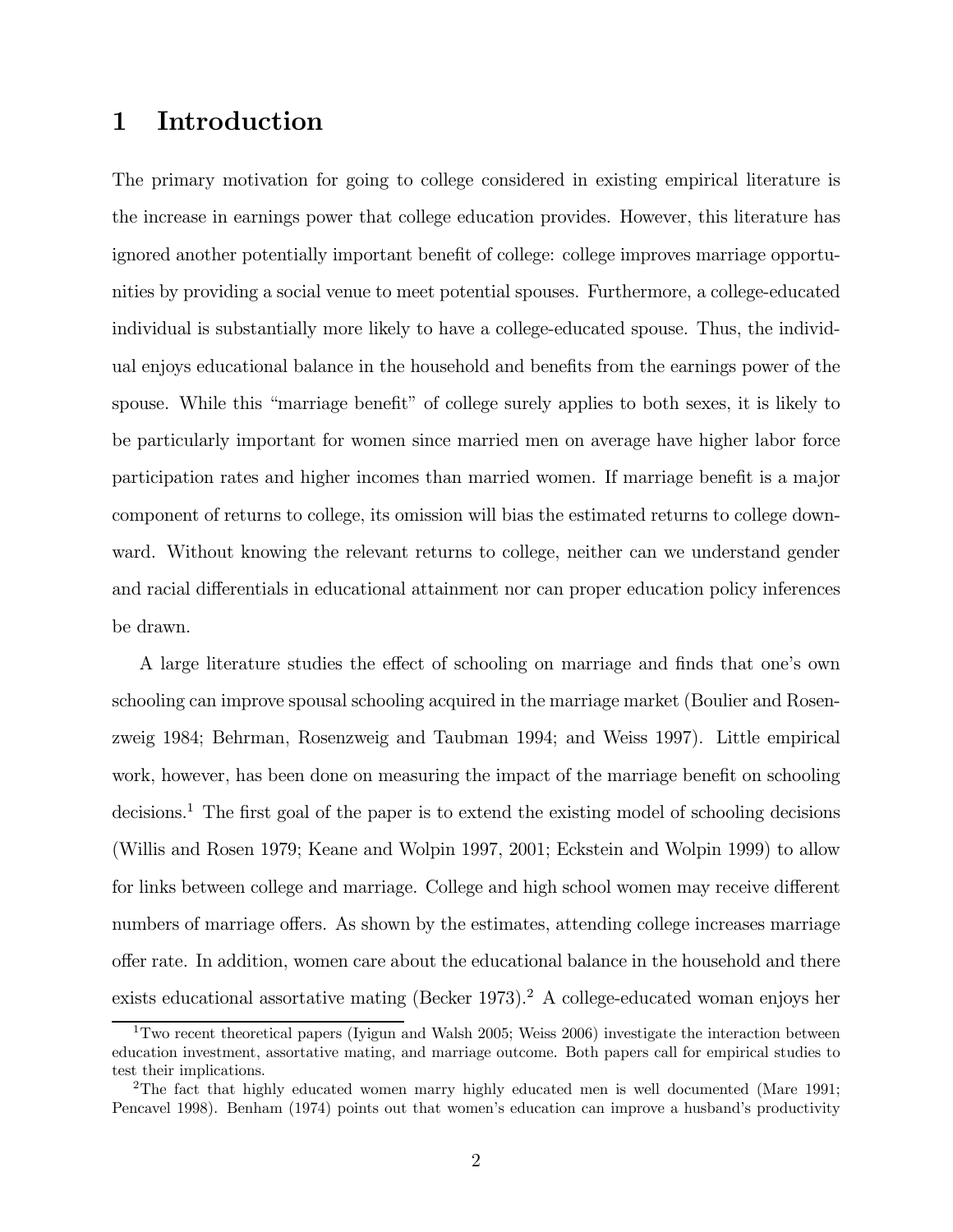marriage with a college-educated man and benefits from his income. The dynamic decision model I develop permits women to choose college attendance, labor supply, and marital status simultaneously over time. Various determinants of college decisions, including the cost of college, individual ability, and family background, as well as expected earnings benefit and marriage benefit, are estimated from the data.

The second goal of the paper is to assess the validity of the dynamic behavior model I develop by exploiting data from two comparable panel surveys. Todd and Wolpin (2003) discussed different types of model validation tests and provided an excellent example using a social experiment. In this paper, I use out-of-sample predictions, which compare two cohorts, to assess the validity of a structurally estimated model. I first estimate how exogenous sources determine individual behavior (for example, college attendance) based on data from a baseline cohort. Then, the validity of the model is assessed according to how well the variations over time in the exogenous sources predict the change in individual behavior based on data from a younger cohort.

A central empirical challenge in assessing the impact of marriage on college decisions is the dynamic simultaneity of the decisions. The dynamics of the decision process are due to the dependence of current choices on previous choices. Whether or not one will complete the senior year of college is largely determined by whether the individual finishes junior year; labor force participation depends on labor market experience; marital experience (marriage duration and children) is of crucial importance to marriage decisions. The simultaneity of the decision process is the nature of human behavior. For example, when a good job offer or marriage proposal comes along, it is likely to induce a woman to drop out of college. Without understanding the *dynamic* process of the *joint* decisions made by individuals, it is impossible to quantify what factors determine each choice, including the sequential college attendance decision.

A further challenge is due to the endogenous self-selection of the decision process. The

and earnings, but it is difficult to conclude whether this effect is due to human capital accumulation within the household or assortative mating. This paper will focus on the assortative mating aspect.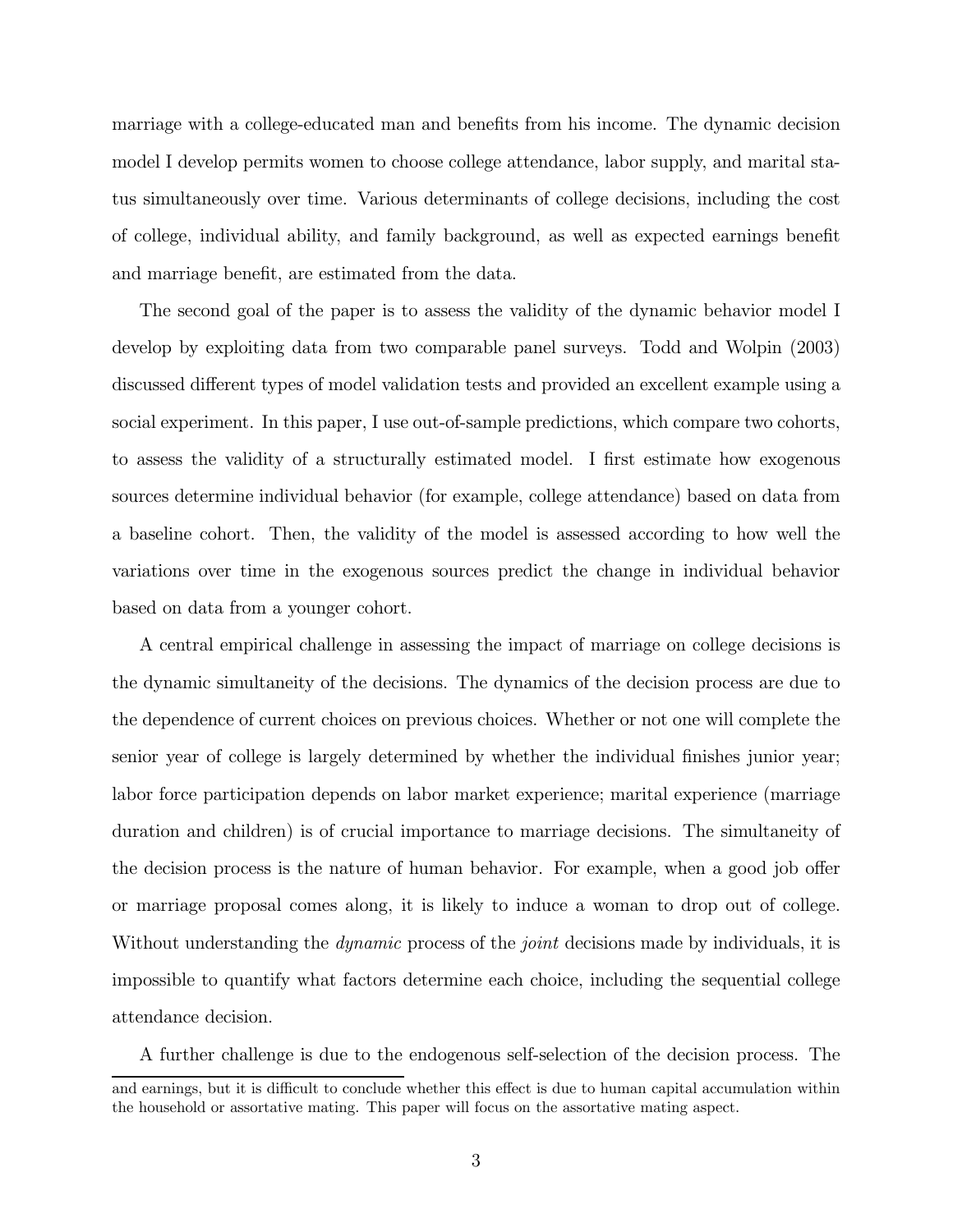college premium, which is the relative wage between college and high school graduates, increases in individual skills or abilities, and those who have highest skills are the most likely to attend college. A statistical analysis could then attribute the effect of skills on college attendance to the earning gain. Similarly, self-selection exists in the marriage market. If exogenously less attractive women receive more schooling, ceteris paribus, than do more attractive women (Boulier and Rosenzweig 1984), the estimated effect of marriage on college attendance would be biased in a simple regression analysis. Self-selection is controlled in the behavior model by allowing for unobserved types in skills and in marriage.<sup>3</sup> The dynamic decision process is solved for each type. Hence, the model implements a correction for the selection biases.

The model is estimated by using a sample of high school white females from the National Longitudinal Survey of Youth 1979 (NLSY79). To assess the importance of marriage on college attendance, a counterfactual economy is considered in which benefits from marriage are ruled out. The equilibrium choices are numerically simulated in such a hypothetical world and a comparison is made of predicted college enrollment with the actual economy. In the real economy, the college enrollment rate is 61% for high school females. With no benefits from marriage, the college enrollment rate would drop to 56%.

The estimation of the model is based on a NLSY79 sample of young women who were graduating from high school in the early 1980's. About 20 years later, the college enrollment rate of a NLSY97 sample increases to 80%. These two NLSY samples provide a unique source for model validation since almost identical survey instruments have been used by the Bureau of Labor Statistics. The estimated model based on the NLSY79 sample is able to predict well the college attendance behavior of the NLSY97 sample. The result is consistent with the stability of the structural model; that is, "fundamental" parameters of the individual are

<sup>&</sup>lt;sup>3</sup>Modeling skill as multidimensional was pioneered by Willis and Rosen (1979) and Heckman and Sedlacek (1985), formally incorporating Roy (1951)'s self-selection model. More recently, Keane and Wolpin (1997, 2001), Eckstein and Wolpin (1999) integrated ability selection in a dynamic setting of employment and schooling choices. In this paper, both unobserved skill and marriage types are used in a broad sense. For example, skill types may differ in motivation, perseverance, and tastes for school, and marriage types may vary in attractiveness and preference for marriage.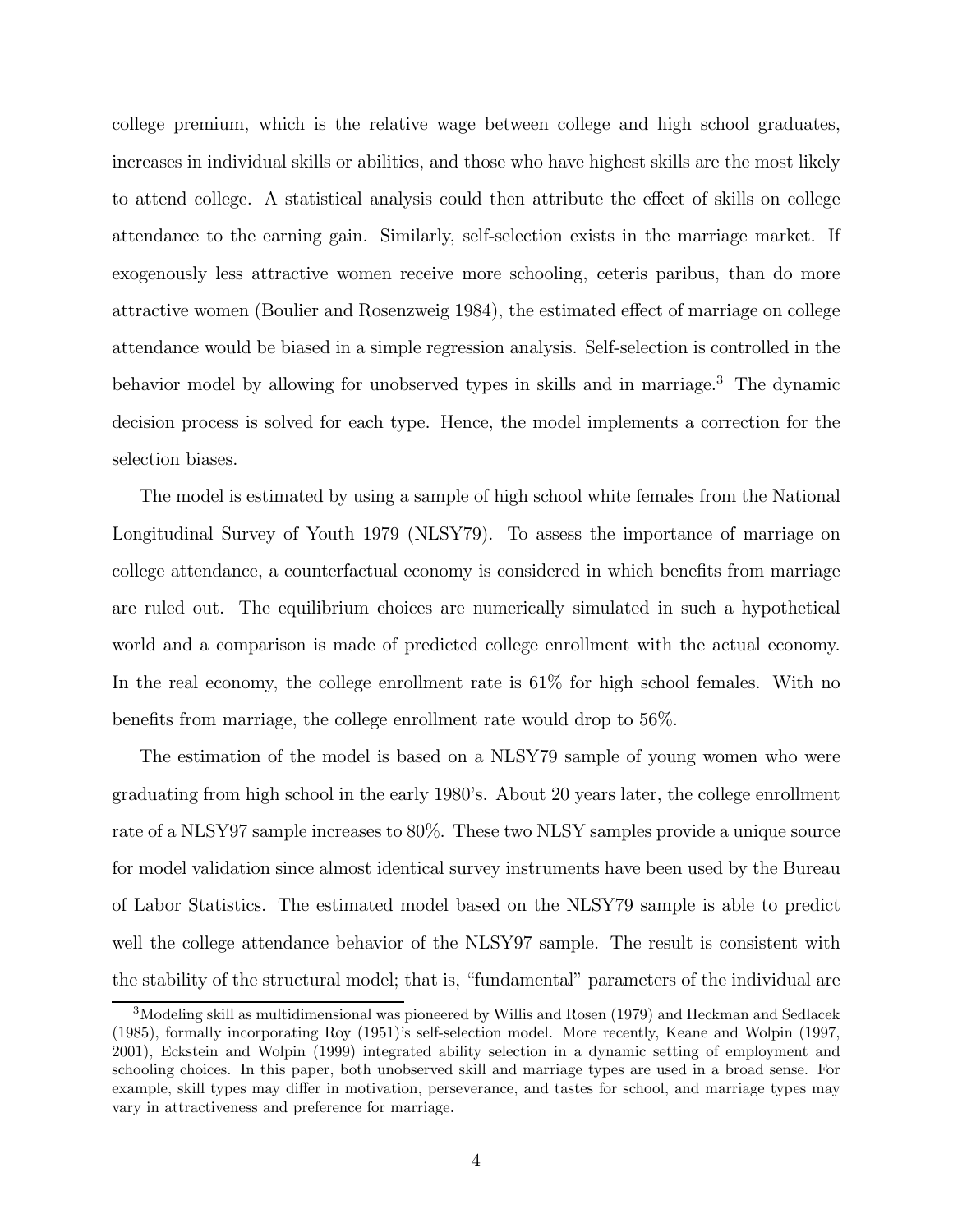invariant to changes in the environment.<sup>4</sup>

The next section provides an illustrative model and discusses the intuition for identification. Section 3 specifies the empirical model. Section 4 describes the NLSY data from which the model is estimated and validated. Section 5 discusses the estimation method. Estimation results are given in Section 6. Section 7 provides counterfactual simulations. Section 8 presents the conclusion.

### 2 A Simple Example

In this section, I use a simple two-period example to illustrate analytically how various sources determine college decisions, discuss the related empirical issues, and examine the identification of the model. Many assumptions will be relaxed in the empirical model specified in the next section to confront the data.

#### 2.1 An Illustrative Model

Let us consider a sample of high school women, the size of which is normalized to one. Each woman lives for two periods and is endowed with ability  $\delta$ , where  $\delta \in {\delta_h, \delta_l}$  and  $\delta_h > \delta_l$ . A fraction  $\pi$  of the sample belongs to type  $\delta_h$ .

In the first period, everyone stays single and makes her college attendance (and graduation) decision. Attending college requires a fixed cost cs, and no one works while in college. If a woman works, her labor earnings  $y_i$  take the form of  $\ln y_i = \beta_0 (\delta_i) + \beta_1 S_i + \epsilon_{wi}$ , where  $S_i \in \{1,2\}$  denotes high school and college respectively. The constant  $\beta_0$  depends on individual ability with  $\beta'(\delta) > 0$ . The schooling coefficient  $\beta_1$  measures the earnings benefit of college. The productivity shock  $\epsilon_{wi}$  is assumed to be *i.i.d.* normal, with mean zero, variance  $\sigma_w^2$ , and c.d.f.  $F_w(\cdot)$ .

In the second period, everyone works and the only choice is marital status. A marriage

<sup>&</sup>lt;sup>4</sup>As discussed in Wolpin (1996), a major advantage of structural estimation is that it is capable of performing counterfactual policy experiments that entail extrapolations outside of the current policy regime.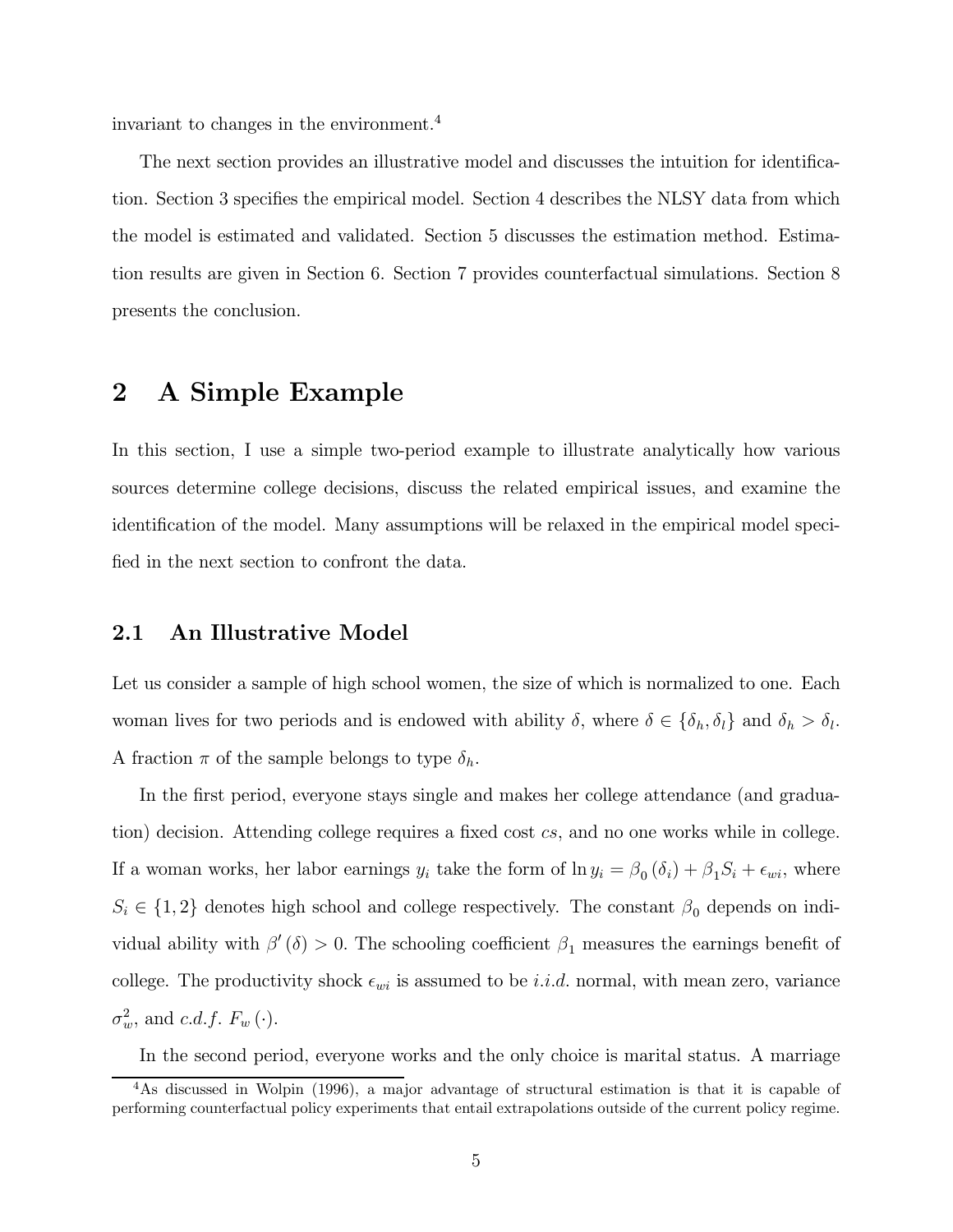is formulated only if a woman receives and accepts an offer from a man. Assume that there exists an infinite number of men (either high school or college graduates) in the economy and a proportion  $\mu$  of them are college graduates. The meeting technology is such that college and high school women may receive different numbers of marriage offers. Let  $p<sup>1</sup>$  and  $p<sup>0</sup>$  be the marriage offer arrival rates for college and high school women respectively. A married woman can consume a fraction  $\psi$  of the husband's income, which depends on his schooling  $(S^H)$  and follows  $\ln y_i^H = \rho_0 + \rho_1 S_i^H + \epsilon_{Hi}$ , where  $\epsilon_{Hi} \sim N(0, \sigma_H^2)$ . Therefore, the schooling of the husband increases the marriage payoff for the woman. Let  $M_i$  be the net utility value of marriage and  $M_i = a_0 + a_1(S_i - S_i^H)^2$ . The value of marriage depends on the couple's homogeneity in educational background to capture educational assortative matching.<sup>5</sup>

The utility is separable in consumption and the value of marriage:  $U_i = c_i + M_i m_i$ . If a woman is married,  $m_i = 1$ ; otherwise,  $m_i = 0$ . Each woman solves the following problem:

$$
Max_{\{s_{i1}, m_{i2}\}} E[c_{i1} + \beta(c_{i2} + M_{i2}m_{i2})]
$$

s.t. 
$$
c_{i1} + cs \cdot s_{i1} \leq (1 - s_{i1})y_{i1}
$$
  
 $c_{i2} \leq y_{i2} + \psi y_{i2}^H m_{i2},$ 

where  $s_i$  equals 1 if attendance is chosen and 0 otherwise, and  $\beta$  is the discount rate.

### 2.2 Determinants of College Decisions

The model can be solved backwards. At  $t = 2$ , a woman always marries if the utility value of marriage is positive. Otherwise, she marries if and only if

$$
\epsilon_{Hi2} \ge \ln \frac{-a_0 - a_1 (S - S^H)^2}{\psi} - (\rho_0 + \rho_1 S^H). \tag{1}
$$

<sup>&</sup>lt;sup>5</sup>See the next section for discussions on various assumptions and the justification for the specifications in detail.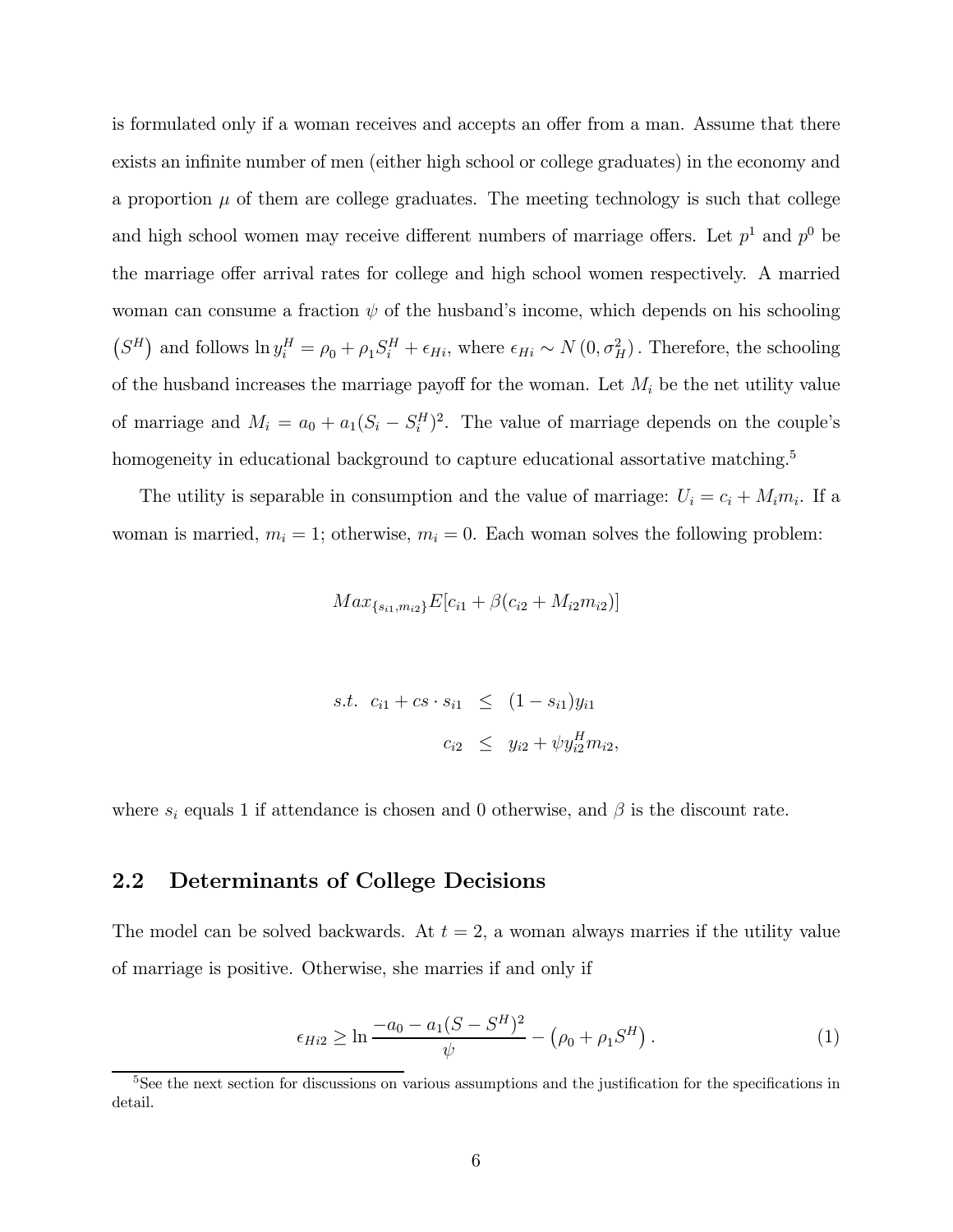At  $t = 1$ , a woman attends college if and only if  $\epsilon_{wi1} \leq \epsilon_w^*$ , where  $\epsilon_w^*$  is a function of the parameter vector of the model,  $\theta$ . The parameters include  $\pi$ ,  $cs$ ,  $\beta_0$  ( $\delta_h$ ),  $\beta_0$  ( $\delta_l$ ),  $\beta_1$ ,  $\sigma_w$ ,  $p^0$ ,  $p^1, a_0, a_1, \psi, \rho_0, \rho_1, \sigma_H.$ <sup>6</sup> College attendance rate in the economy is

$$
\Pr(S=2) = F_w(\epsilon_w^*). \tag{2}
$$

As equation (2) shows, when a woman makes her college attendance decision in the first period, not only does she take the cost of college into account, she also takes into account both the earning expectations and the marriage expectations in the future period. This equation is the key structural equation to be used to estimate how much a college decision is determined by various sources. A reduced form equation will be an approximation of equation (2). For example, the college attendance probability can be written as a probit of the cost of college, some proxy for ability, earnings gain, and marriage gain. Thus, reduced form coefficient estimates are functions of the fundamental parameters of the model. Inspection of equations (1) and (2) immediately implies the following results.

Proposition 1 The probability of attending college decreases in direct cost of college, and increases in marriage offer rate of college educated women. That is,  $\partial \epsilon_w^*(\theta) / \partial \cos \theta$  and  $\partial \epsilon_w^* \left( \theta \right) / \partial p^1 > 0.$ 

How ability (through  $\beta_0$ ), earnings return to schooling  $(\beta_1)$ , and marriage sorting  $(a_1)$ affect college attendance depend on the parameters of the model.<sup>7</sup> Once the parameters are estimated, the cross restrictions from the model, i.e., equations (1) and (2), will predict who attends college, and how individuals adjust their behavior if the cost and benefit of attending college changes. Counterfactural experiments like setting  $\beta_1 = 0$  or  $a_1 = 0$  then can be used to measure the effect of earnings benefits and assortative mating on college decision.

<sup>&</sup>lt;sup>6</sup>It is well known that  $\beta$  is not well identified so it is given. Furthermore, we focus on women's decisions, so  $\mu$  is also exogenously determined.

<sup>&</sup>lt;sup>7</sup>As  $\beta_0$  and  $\beta_1$  increase, college attendance may increase because expected earning increases. But it may also decrease because forgone earnings in the first period also increase. Since normally people work for many years, the first effect dominates. The effect of the sorting parameter  $a_1$  on college attendance will depend on the schooling distribution of potential husbands.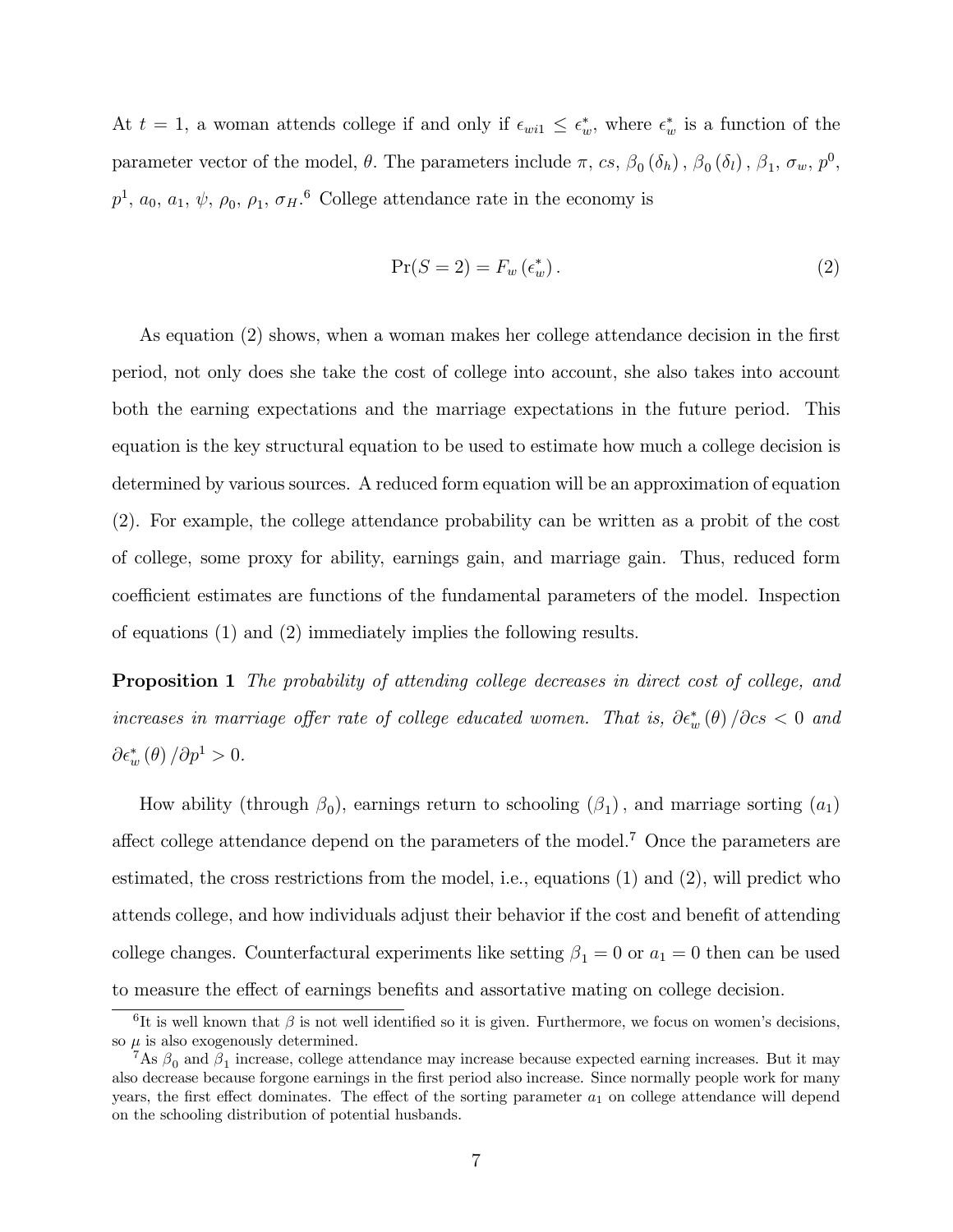### 2.3 Identification

In general, the non-linearity makes it difficult to establish theoretical identification. One way to think about identification is that, as a necessary condition, each parameter should affect some moments in the distribution.

Let us first consider a homogeneous sample, where  $\beta_0(\delta_i) = \beta_0$  for all  $\delta_i$ . Women's earnings parameters are identified from a cross section  $OLS$  regression on  $\ln y_{i2} = \beta_0 + \beta_1$  $\beta_1 S_{i2} + \epsilon_{wi2}$ , since everyone works in the second period and schooling is predetermined.

Let  $P_S$  be the attendance rate and let  $P_m(S, S^H)$  be the proportion of married women whose own schooling is S and whose husband's schooling is  $S<sup>H</sup>$ . The model implies the following moment conditions if  $M_{i2} < 0$ :

$$
P_m(1,1) = (1 - P_S)(1 - \mu) p^0 [1 - F_H(\ln(-\frac{a_0}{\psi}) - \rho_0 - \rho_1)], \qquad (3)
$$

$$
P_m(1,2) = (1 - P_S) \mu p^0 [1 - F_H(\ln(-\frac{a_0 + a_1}{\psi}) - \rho_0 - 2\rho_1)], \qquad (4)
$$

$$
P_m(2,1) = P_S(1-\mu)p^1[1 - F_H(\ln(-\frac{a_0+a_1}{\psi}) - \rho_0 - \rho_1)], \qquad (5)
$$

$$
P_m(2,2) = P_S \mu p^1 [1 - F_H(\ln(-\frac{a_0}{\psi}) - \rho_0 - 2\rho_1)]. \tag{6}
$$

In equations (3) to (6),  $P_m$ 's and  $P_S$  are observed and  $\mu$  is exogenously given. The model is not identified since there are four equations and eight unknowns:  $\{p^0, p^1, a_0, a_1, \psi, \rho_0, \rho_1, \sigma_H\}$ . Data on the husband's schooling and income provide additional moments. The conditional mean and the variance of the husband's earnings can be written as

$$
E\left(\ln y_i^H | S_i^H = 1\right) = \rho_0 + \rho_1 + E\left(\epsilon_{Hi} | S_i^H = 1\right),\tag{7}
$$

$$
E\left(\ln y_i^H | S_i^H = 2\right) = \rho_0 + 2\rho_1 + E\left(\epsilon_{Hi} | S_i^H = 2\right),\tag{8}
$$

$$
Var\left(\ln y_i^H\right) = \rho_1^2 Var\left(S_i^H\right) + Var\left(\epsilon_{Hi} | m = 1\right). \tag{9}
$$

Note that  $E\left(\epsilon_{Hi}|S_i^H=1,2\right)$  and  $Var\left(\epsilon_{Hi}|m=1\right)$  are functions of  $\{p^0, p^1, a_0, a_1, \psi, \sigma_H\}$ . In this model, the husband's earnings parameters can only be identified together with those pa-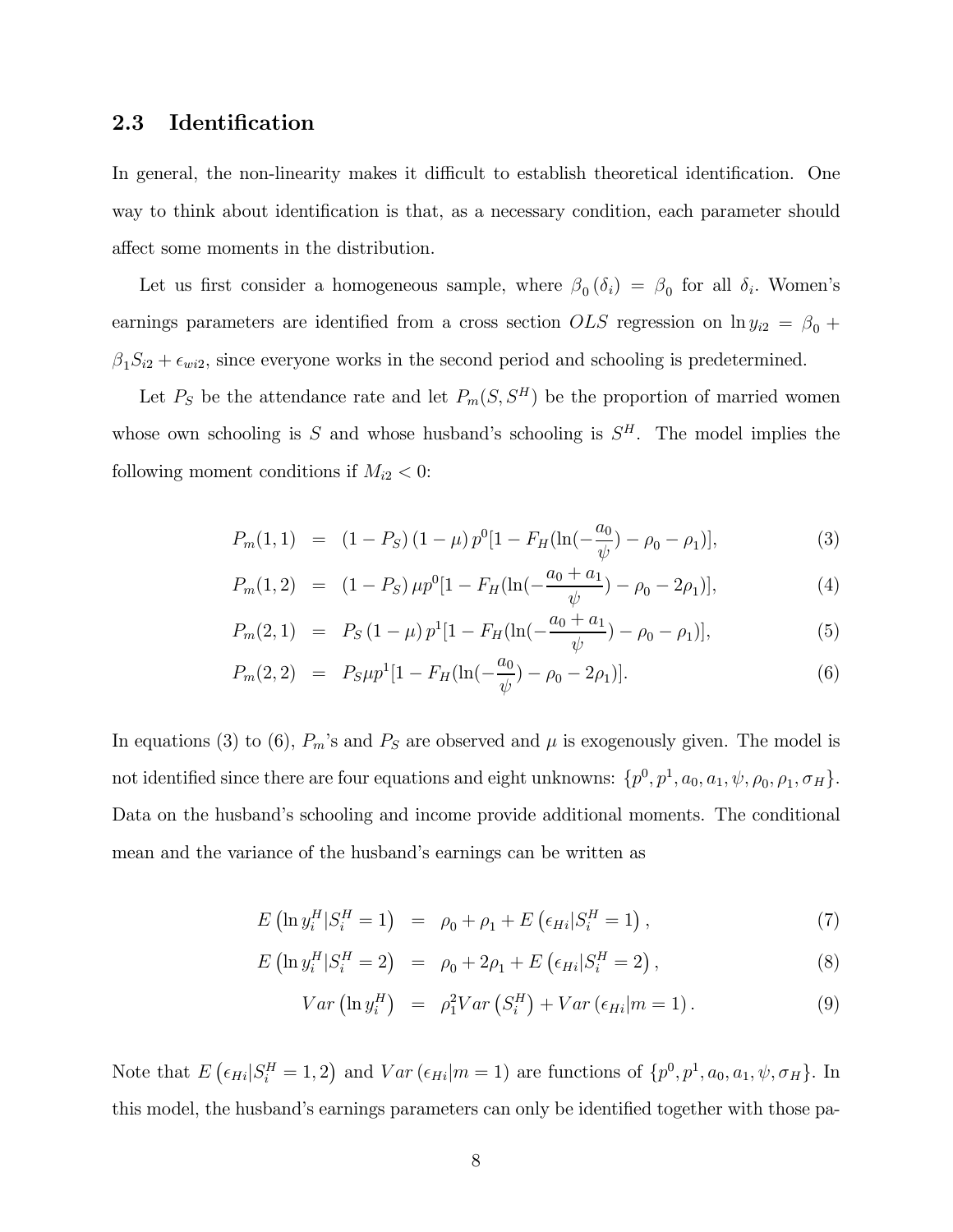rameters that determine marriage outcomes.<sup>8</sup> From equations (3) to (9),  $\left\{p^0, p^1, \frac{a_0}{\psi}, \frac{a_1}{\psi}, \rho_0, \rho_1, \sigma_H\right\}$ can be identified.  $a_0$ ,  $a_1$  and  $\psi$  are not separately identified because the husband's earnings and marriage utility enter the individual utility function linearly. Finally, cs is identified from the attendance rate,  $P_S = F_w \left[ \epsilon_w^* \right]$  $(c_8, \beta_0, \beta_1, \sigma_w, p^0, p^1, \frac{a_0}{\psi}, \frac{a_1}{\psi}, \rho_0, \rho_1, \sigma_H)$ , where cs is the only unknown variable.

Next let us consider a heterogeneous sample with two types. Using a similar argument,  $\left\{p^0, p^1, \frac{a_0}{\psi}, \frac{a_1}{\psi}, \rho_0, \rho_1, \sigma_H\right\}$  are identified from the marriage distribution and the husband's income. The identification of the rest of the parameters relies on moments on wages and college attendance. Let  $\beta_0(\delta_k) = \beta_{0k}$ ,  $k = h, l$ , and  $\epsilon_{wk}^* = \epsilon_w^* (\theta^-, \beta_{0k})$ , where  $\theta^-$  includes all the parameters except for  $\beta_0$ . The college attendance rate is:

$$
P_S = \pi F_w \left( \epsilon_{wh}^* \right) + (1 - \pi) F_w \left( \epsilon_{wl}^* \right). \tag{10}
$$

At  $t = 1$ , wages are observed only for those who choose not to attend college. Therefore,

$$
E\left(\ln y_1\right) = \pi \int_{\epsilon_{wh}^*}^{\infty} \left(\beta_{0h} + \beta_1 + \epsilon_w\right) f\left(\epsilon_w\right) d\epsilon_w + (1 - \pi) \int_{\epsilon_{wl}^*}^{\infty} \left(\beta_{0l} + \beta_1 + \epsilon_w\right) f\left(\epsilon_w\right) d\epsilon_w. \tag{11}
$$

At  $t = 2$ , all wages are observed and following conditional moments can be computed.

$$
E(\ln y_2|S=1) = \pi_1(\beta_{0h} + \beta_1) + (1 - \pi_1)(\beta_{0l} + \beta_1), \qquad (12)
$$

$$
E(\ln y_2|S=2) = \pi_2(\beta_{0h} + 2\beta_1) + (1 - \pi_2)(\beta_{0l} + 2\beta_1), \qquad (13)
$$

$$
Var\left(\ln y_2|S=1\right) = \pi_1\left(1-\pi_1\right)\left(\beta_{0h} - \beta_{0l}\right)^2 + \sigma_w^2,\tag{14}
$$

$$
Var\left(\ln y_2|S=2\right) = \pi_2\left(1-\pi_2\right)\left(\beta_{0h} - \beta_{0l}\right)^2 + \sigma_w^2,\tag{15}
$$

where  $\pi_1 = \frac{\pi (1 - F_w(\epsilon_{wh}^*))}{1 - P_S}$  is the proportion of high school graduates with  $\delta_h$  and  $\pi_2 = \frac{\pi F_w(\epsilon_{wh}^*)}{P_S}$  $P_S$ is the proportion of college graduates with  $\delta_h$ . Equations (10) to (15) can identify the

<sup>&</sup>lt;sup>8</sup>This is the standard argument for selection models for the identification of the wage offer parameters. If all potential husbands' earnings are observed,  $E\left(\epsilon_{Hi}|S_i^H=1\right) = E\left(\epsilon_{Hi}|S_i^H=2\right) = 0$  and  $Var\left(\epsilon_{Hi}|m=1\right) =$  $\sigma_H^2$ , so  $\rho_0$ ,  $\rho_1$ , and  $\sigma_H$  are identified from an  $OLS$  regression.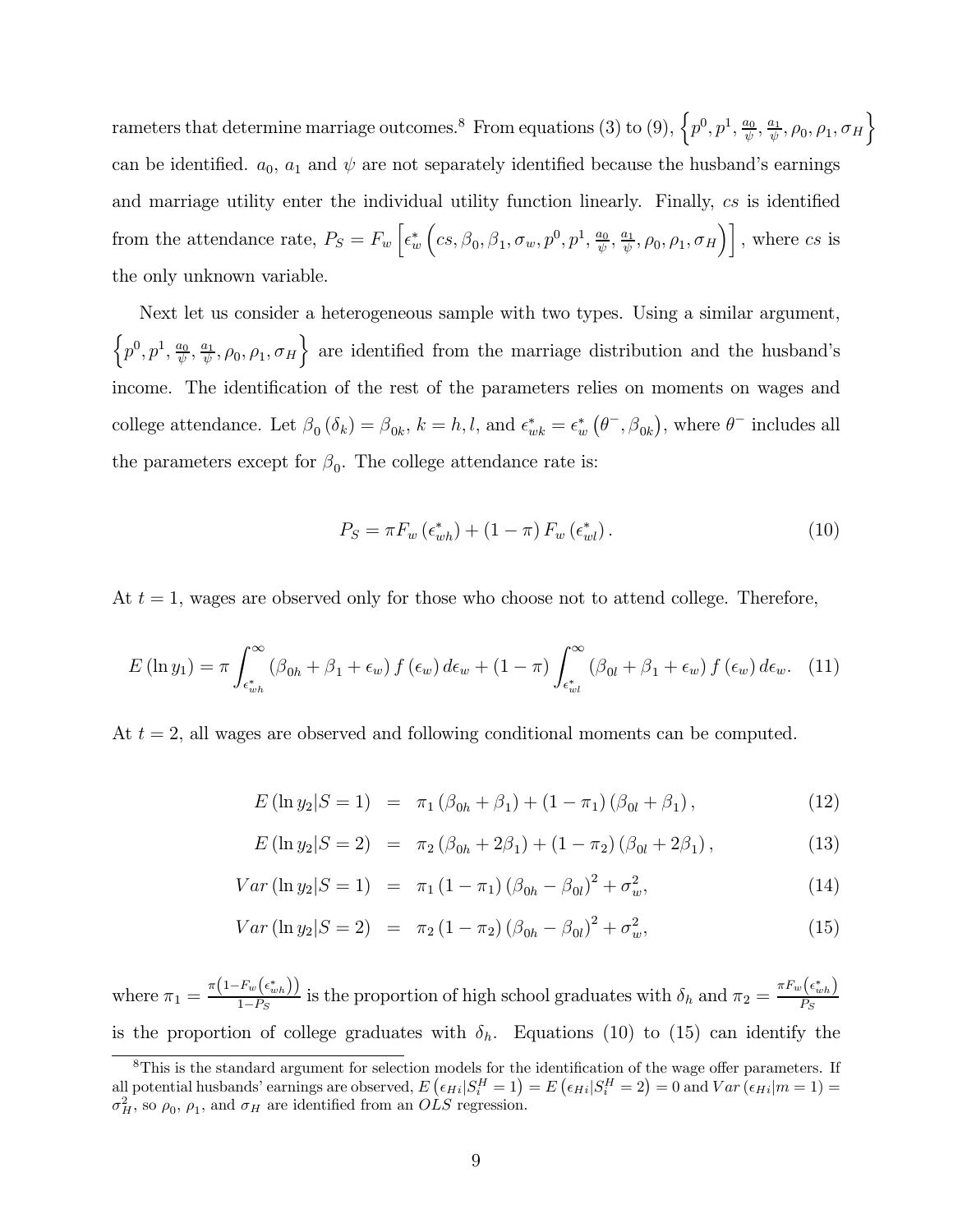parameters  $\{\pi, cs, \beta_{0h}, \beta_{0l}, \beta_1, \sigma_w\}$ .<sup>9</sup> The moment conditions incorporate the selection rules predicted by the model, and the functional form assumptions on the distributions of wage and unobserved heterogeneity. This is the standard argument for the identification of selection models (Heckman 1979).

### 3 The Empirical Model

By extending the simple example, I now specify a rich empirical model, in which young women make college attendance, labor supply, and marriage decisions simultaneously during each year after they graduate from high school.

### 3.1 The Basic Structure

The College Attendance Choice: Consider a young woman who makes a sequential college attendance decision every year after high school graduation. The annual cost of college, including tuition, room and board, is cs. A college attendee has the option to work, and/or get married at the same time. Employment and marriage in college may affect the value of school due to time constraints. A college degree is assumed to be completed in four years. When a woman attends graduate school, she pays an extra cost cg.

The Employment Choice: A woman receives job offers every year. The job offer rate depends on her schooling level (high school, some college, or college graduate), and whether she works in the previous year. The hourly wage offer follows:

 $\ln w_t = \beta_0 + \beta_1 S_t + \beta_2 H_t + \beta_3 H_t^2 + \beta_4 I(S_t \ge 16) + \epsilon_{wt},$ 

 $\frac{9}{9}$ For a homogenous sample, equations (12) to (15) become

$$
E (\ln y_2 | S = 1) = \beta_0 + \beta_1,
$$
  
\n
$$
E (\ln y_2 | S = 1) = \beta_0 + 2\beta_1,
$$
  
\n
$$
Var (\ln y_2) = \sigma_w^2.
$$

Therefore, a simple  $OLS$  regression on second year wages will identify  $\beta_0$ ,  $\beta_1$ , and  $\sigma_w$ .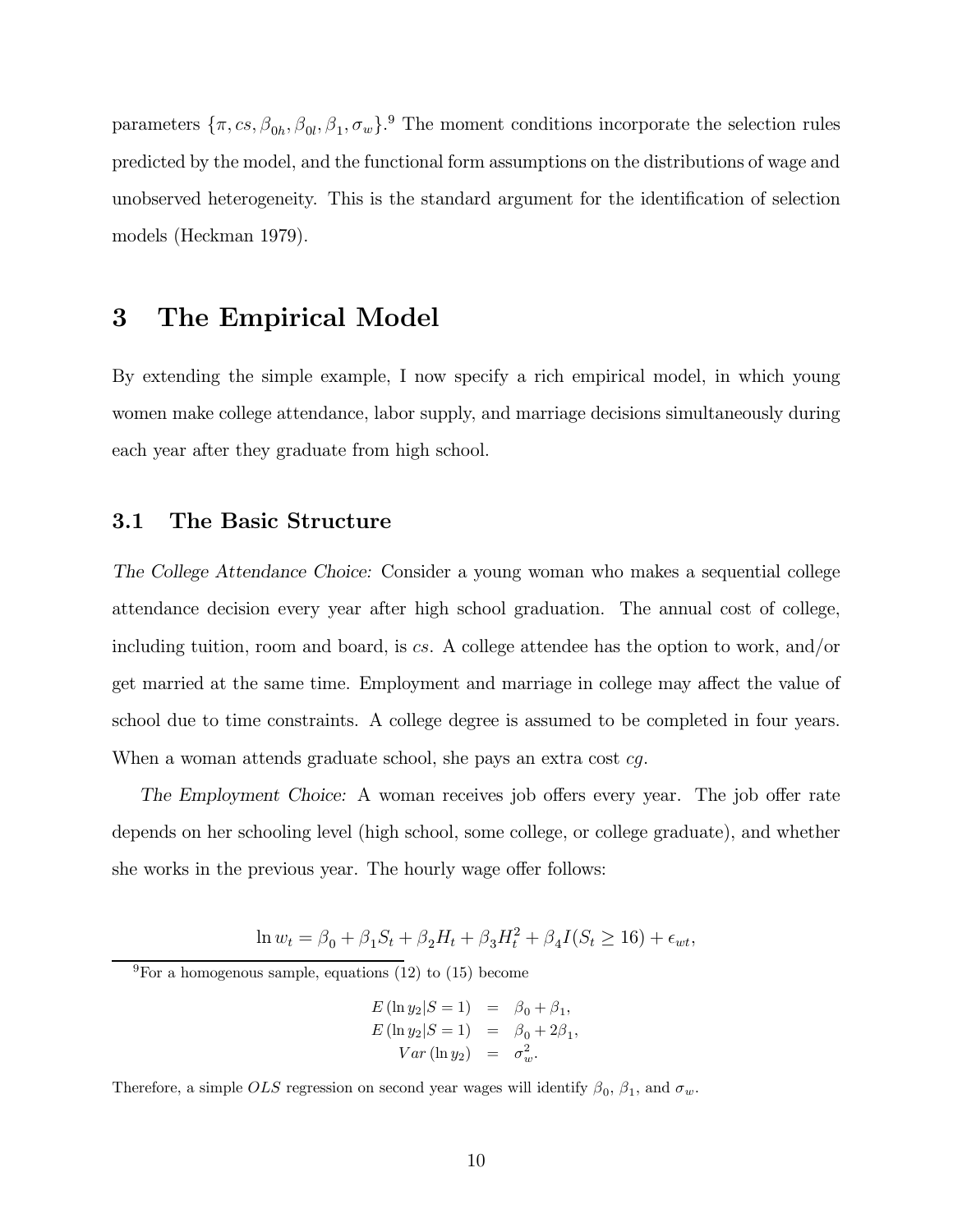where  $S_t$  and  $H_t$  are years of schooling and work experience,  $I(\cdot)$  is an indicator function which equals one if the individual has a college degree, and  $\epsilon_{wt} \sim N(0, \sigma_w^2)$ . Coefficients  $\beta_1$ and  $\beta_4$  measure the effect of school attainment on the wage. The wage offer varies if she works while in college. The hourly wage offer in college is assumed to be log normal such that  $\ln w_t = \beta_{0c} + \epsilon_{wct}$ , where  $\epsilon_{wct} \sim N(0, \sigma_{wc}^2)$ . I allow for measurement error in observed wages, such that  $\ln w^o = \ln w + u$ , where w<sup>o</sup> is the observed wage, w is the true wage, and the error term is normally distributed:  $u \sim N(0, \sigma_u^2)$ . Subscript for individual is suppressed here to simply notation.

The Marriage Choice: A single woman receives marriage proposals with probability Pr, which depends on her age and her schooling level. In particular, Pr follows:

$$
\Pr_t = \frac{\exp(b_0 + b_1 a g e_t + b_2 a g e_t^2 + b_3 I(S_t > 12))}{1 + \exp(b_0 + b_1 a g e_t + b_2 a g e_t^2 + b_3 I(S_t > 12))}.
$$

The meeting technology is such that high school and college women may receive different numbers of offers. The parameter  $b_3$  determines the difference and will be estimated. If a college provides a social venue for young people to meet,  $b_3$  may be positive. The distribution of potential husbands (men) is assumed to be exogenous and remains the same for all women. Let  $\mu_{SH}$  be the fraction of men with  $S^H$  years of schooling; then, the probability of receiving a proposal from a man with  $S^H$  is  $\mu_{S^H}$  Pr<sub>t</sub>. With probability  $1 - Pr_t$ , no offer is received. If a woman is married, she always has the option to stay married. If she chooses to have a divorce, she becomes single in the next period.

Marriage decisions are based on a woman's evaluation of marriage.<sup>10</sup> All emotional and biological values related to marriage are denoted by M. This marriage value depends on her own and husband's schooling, on her age, on whether they have children, and on marriage duration.

$$
M_t = a_0 + a_1 \Delta S_t^2 + a_2 a g e_t + a_3 f_t + a_4 m dw_t,
$$

 $10$ For simplicity, marriage is modeled as a search process for women.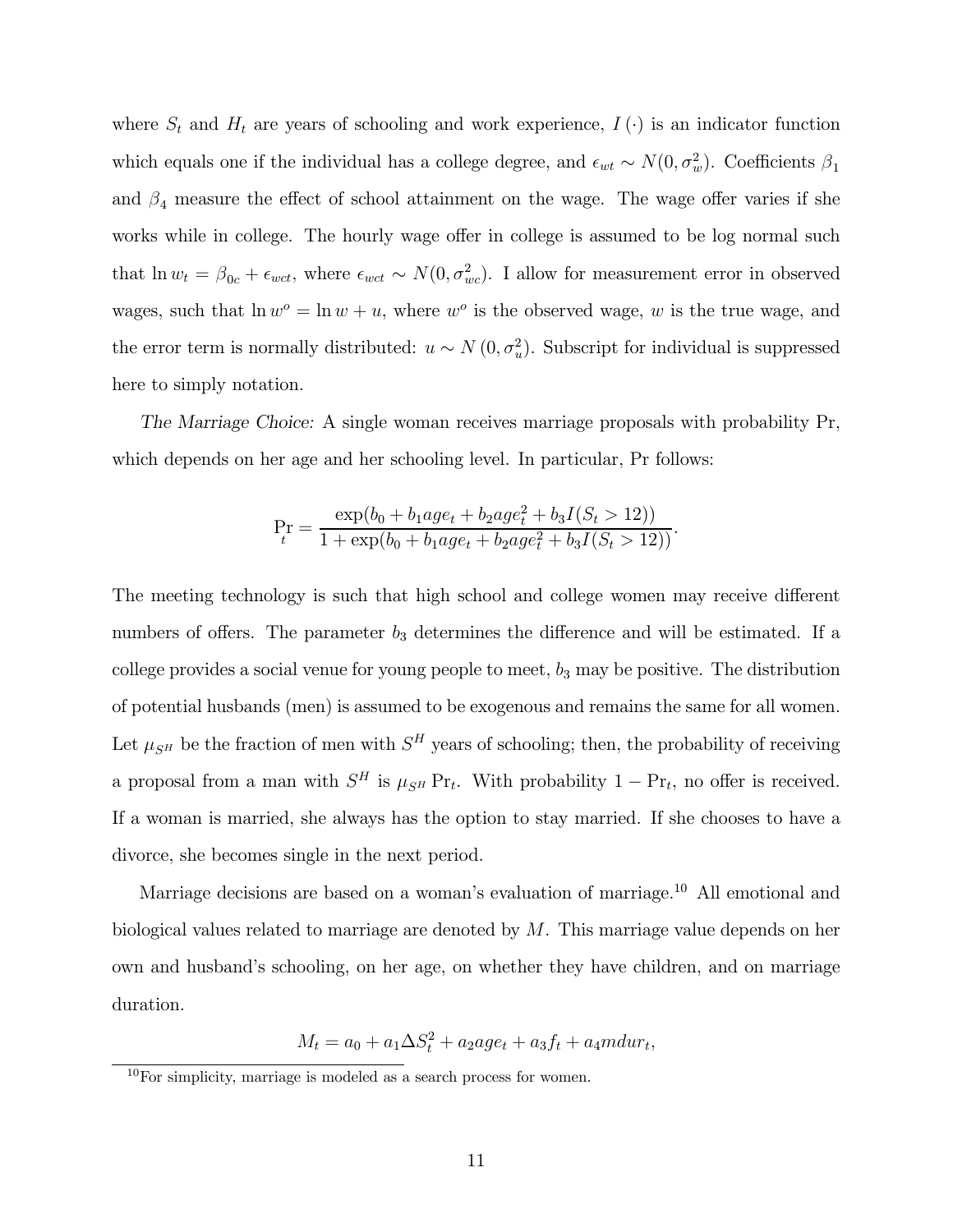where  $\Delta S_t = S_t - S_t^H$  is the couple's difference in schooling,  $f_t$  equals one if at least one child is in the household and zero otherwise. The constant  $a_0$  can be interpreted as permanent preference for marriage. If educational imbalance in the household reduces marriage utility because of disagreement on the consumption of public goods, for example,  $a_1$  is negative. This will lead to positive assortative matching in education.<sup>11</sup>  $a_2$  reflects a woman's varying preference for marriage over time.  $a_3$  and  $a_4$  measure the impact of children and previous marriage choices. Children are likely to increase marriage utility. The dependence of M on marriage duration reflects a possible increase in the bond between spouses. The value of marriage varies as the marriage evolves.

At least two competing hypotheses can generate educational assortative matching. The first hypothesis is education complementarity; similar schooling backgrounds generate higher utility for marriage. The second hypothesis is geographic proximity; highly educated women meet highly educated men more often in college. Following Becker (1973), this study adopts the first hypothesis. Even though I observe who marries whom, I do not observe whom individuals meet and where these meetings take place. Therefore, it is difficult to empirically separate the two hypotheses without imposing some ad hoc assumptions.<sup>12</sup> Hitsch, Hortacsu and Ariely (2006) provide evidence that women, in particular, have a preference for men with similar education levels based on the first-contact e-mails within an online dating service.<sup>13</sup> This study shows that even without geographic proximity, the preferences for similar educational background play an important role in the matching process.

A married woman receives a monetary transfer from the husband. The net transfer depends on her work decision. The model focuses primarily on the female's decision process,

<sup>11</sup>This is a simple way to model educational assortative mating. In Becker (1973), mating is positive assortative if schooling levels are complements in production. Shimer and Smith (2000) derive more complex sufficient conditions for assortative mating under search costs. Wong (2003) specifies the production function as the product of the types (e.g., education) in her empirical study of marriage matching.

 $12$ If I observe the sex ratio in college and the rate of marriage, I can potentially separate the effect of geographic proximity. Unfortunately, in the NLSY79 data used in this study, I have no information on which college each woman attends.

<sup>&</sup>lt;sup>13</sup>Compared to high school educated men, men with a master's degree receive 48% fewer first-contact e-mails from high school educated women, 22% more e-mails from college educated women, and 82% more e-mails from women with (or working towards) a graduate degree (Hitsch, Hortaçsu and Ariely 2006).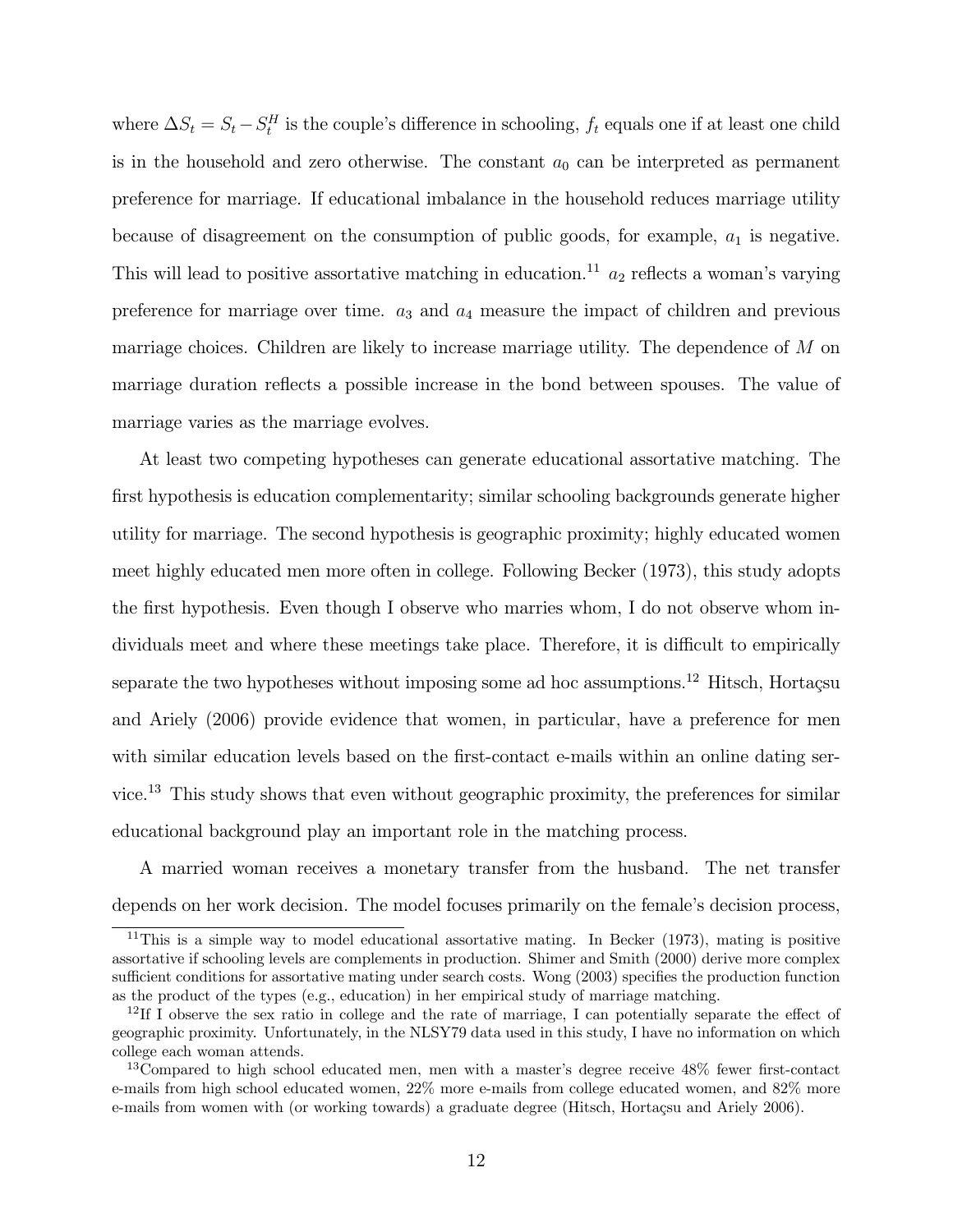and assumes that married men always work full time in the labor market.<sup>14</sup> The earnings of a (potential) husband depend on his schooling and experience, and are specified as  $\ln y_t^H$  =  $\rho_0 + \rho_1 S_t^H + \rho_2 E X_t^H + \rho_3 E X_t^{H2} + \epsilon_{y^H t}$ . I also allow for a measurement error in observed husband's income. When a single woman receives an offer from a man, she knows his schooling and the distribution of  $\epsilon_{yH}$ . A married woman always observes the husband's true income; therefore, she knows both  $S_t^H$  and  $\epsilon_{y^Ht}$ .

Choice Set: Every year, a woman chooses from eight mutually exclusive and exhaustive alternatives if a job offer and a marriage proposal are received. Let  $s_t$ ,  $h_t$ ,  $m_t$  be the indicators for school attendance, employment, and marital status respectively; then, each alternative will be a triple  $(s_t, h_t, m_t)$ .<sup>15</sup> Her choice set is  $J = \{(s_t, h_t, m_t) : s_t \in \{0, 1\}, h_t \in \{0, 1\}, m_t \in$  $\{0,1\}$ . The choice set is restricted if no job offer or marriage proposal arrives.

The Arrival of Children: In general, both the number and ages of children may be important in determining women's choices. However, I assume that the fertility effect can be adequately captured by a single indicator of the presence of any children. The stochastic process that governs fertility over time is specified as the following logit form:<sup>16</sup>

$$
\Pr(f_t = 1 | f_{t-1} = 0) = \frac{\exp\{c_0 + c_1 S_t + c_2 m_{t-1} + c_3 a g e_t + c_4 a g e_t^2 + c_5 m d u r_t\}}{1 + \exp\{c_0 + c_1 S_t + c_2 m_{t-1} + c_3 a g e_t + c_4 a g e_t^2 + c_5 m d u r_t\}},
$$

while  $Pr(f_t = 1 | f_{t-1} = 1) = 1$ . Note that the fertility rate is not necessarily zero for a single woman. A single mother is observed if this woman gives birth to a child before marriage or she is the custody parent after a divorce.

The Optimization Problem: The objective of a woman is to maximize the expected

<sup>&</sup>lt;sup>14</sup>As argued by Van Der Klaauw (1996), given that  $95\%$  of the male population works in a representative sample, this is not a very restrictive assumption.

<sup>&</sup>lt;sup>15</sup>For example,  $(s_t, h_t, m_t) = (0, 0, 0)$  corresponds to not attend school, not work, and being single.

<sup>&</sup>lt;sup>16</sup>In this model fertility is exogenous. It is clear that a more complete model should explicitly incorporate fertility decisions as a choice variable. However, to avoid the modeling and estimation complications resulting from an increase in the choice set and the dimension of the state space, the focus here will be on the interaction of schooling, employment, and marriage decisions conditional on fertility in each period.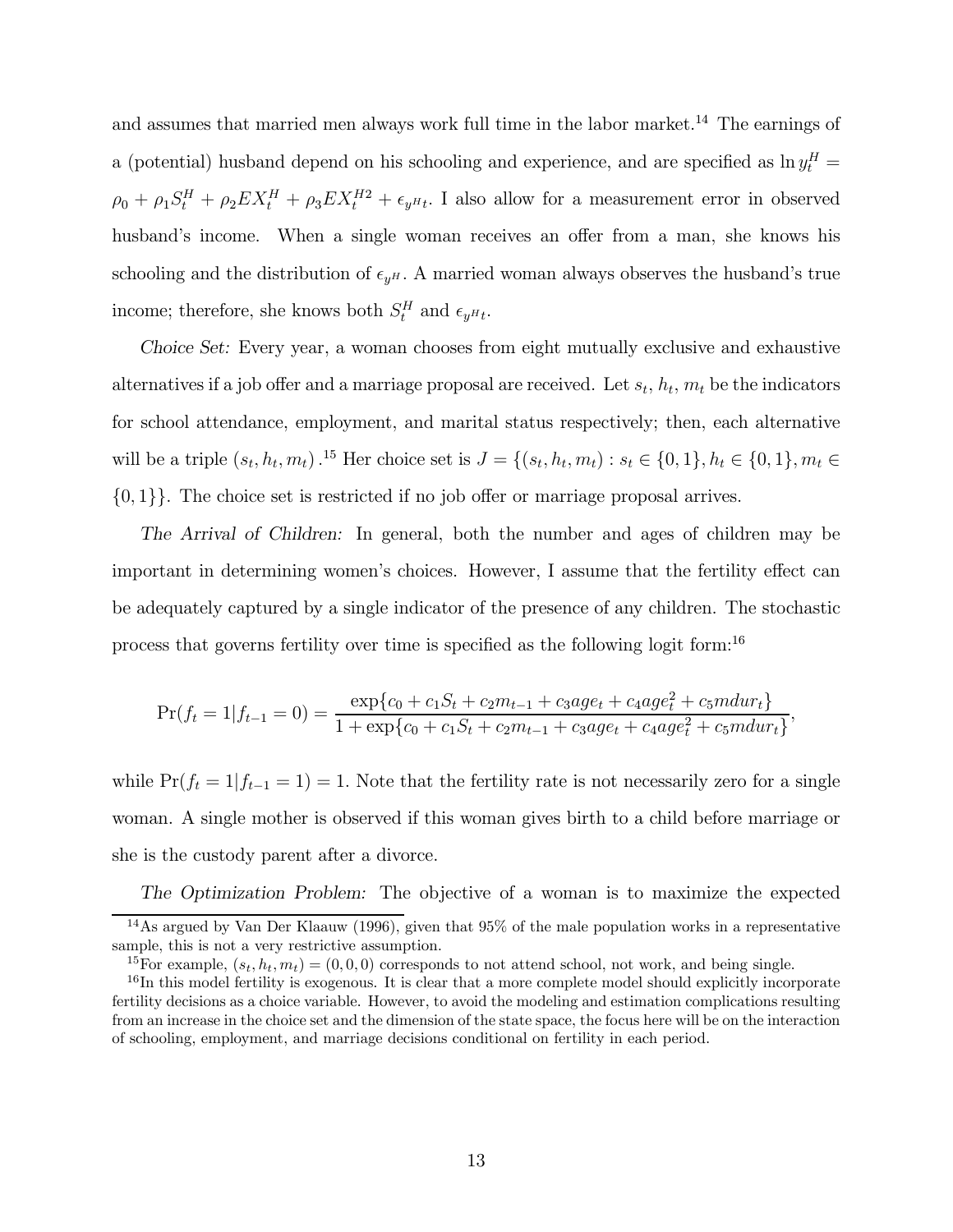present discounted value of utility over a finite horizon; i.e.,

$$
\max_{\{c_t, s_t, h_t, m_t\}} E\left[\sum_{t=1}^T \beta^{t-1} U_t(c_t, s_t, h_t, m_t | \Omega_t)\right],
$$

where  $\beta > 0$  is the woman's subjective discount factor and  $\Omega_t$  is the state space at time t. The state space consists of all factors known to the woman that affect current utilities or the probability distribution of the future utilities. Choice of the optimal sequence of control variables  $\{c_t, s_t, h_t, m_t\}$  for  $t = 1, \dots, T$  maximizes the expected present value.

The contemporaneous utility  $U_t(c_t, s_t, h_t, m_t)$  is assumed to be linear in consumption and has the following form:

$$
U_t(c_t, s_t, h_t, m_t) = (\alpha_1 + \alpha_2 s_t + \alpha_3 h_t + \alpha_4 m_t)c_t
$$
  
+ 
$$
v_1s_t(1 - h_t)(1 - m_t) + v_2s_th_t(1 - m_t) + v_3s_t(1 - h_t)m_t + v_4s_th_t m_t
$$
  
+ 
$$
v_5(1 - h_t)f_t + v_6(1 - h_t)(1 - f_t) + M_t m_t + \epsilon_t^{(s, h, m)}.
$$

 $v_1$  to  $v_4$  evaluate the net utility of attending school given employment and marital status. The utility of school interacts with labor supply since more involvement in market work may prevent individuals from engaging in school activities; this interaction represents the time constraint. The utility of school also depends on marital status if marriage requires leaving school or school utility is different when married. The value of nonemployment is assumed to depend on fertility as represented by  $v_5$  and  $v_6$ .  $M_t$  is the value of marriage as previously specified. Finally,  $\epsilon_t^{(s,h,m)}$ 's are alternative-specific random components representing random variations in the individual's preference for school and for work, as well as changes in the utility derived from marriage. They are jointly serially independent, noncorrelated, and have a joint normal distribution  $F(\epsilon_t)$ . They are known to the individual in period t, but unknown before t.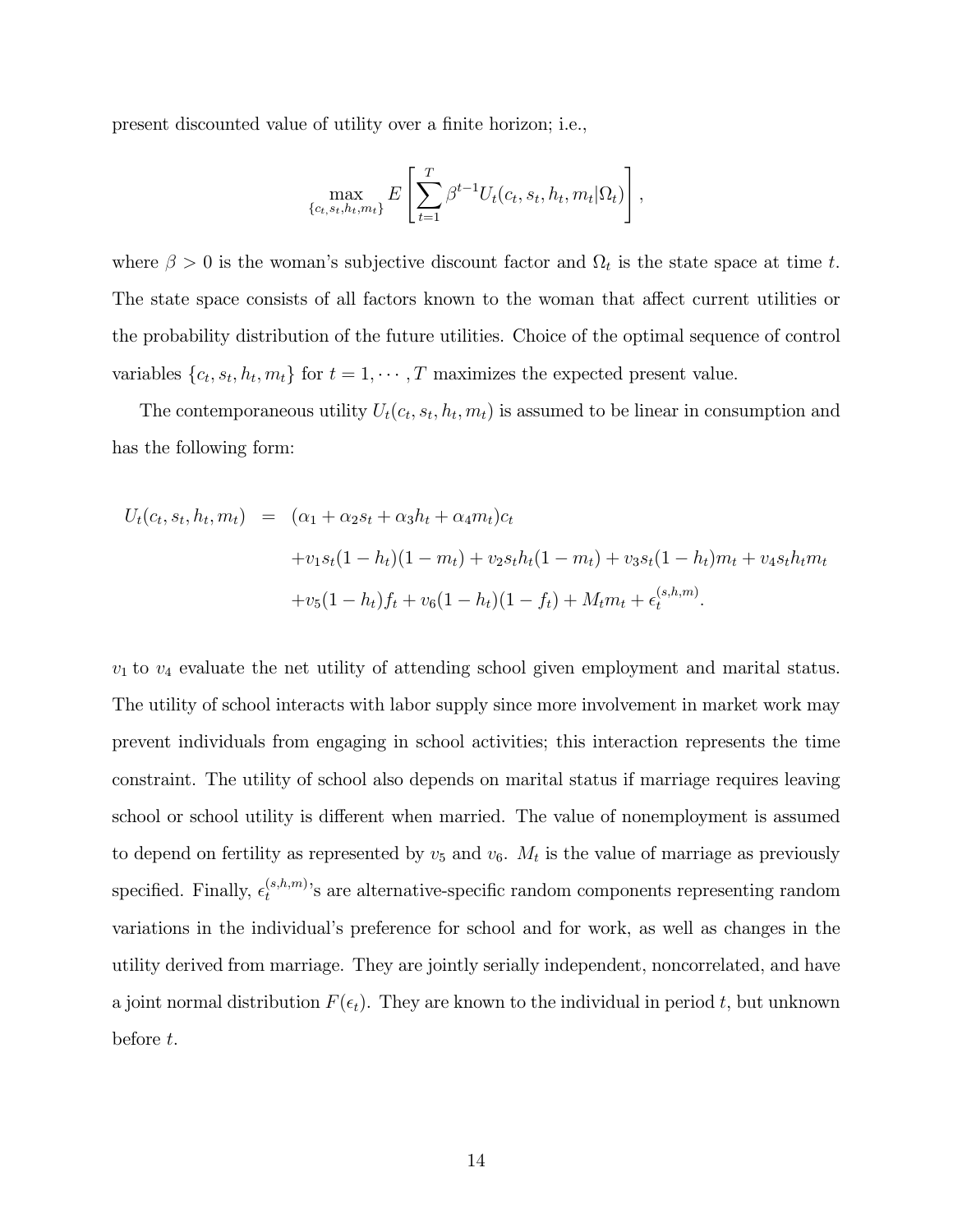The choice decision is subject to the budget constraint given by:

$$
c_t + c_S \cdot s_t + cc \cdot f_t = y_t h_t + \psi(h_t) y_t^H m_t.
$$

 $c_S$  is the direct annual cost of college,  $c_S = cs$  for  $12 < S \le 16$  and  $c_S = cs + cg$  for  $S > 16$ . cc is the cost of children.  $y_t$  and  $y_t^H$  denote the annual earnings of the woman and her husband.  $\psi(h_t)$  is the fraction of the husband's income that is available for the woman's consumption, which depends on her employment status. This transfer may be interpreted as the woman's share of accumulated common property. There are no borrowing and saving decisions. The budget constraint is assumed to be satisfied period by period.<sup>17</sup>

### 3.2 Heterogeneity

The model considered above corresponds to the decision problem of a representative woman. At high school graduation, however, young women differ in many aspects: their family backgrounds as measured by parental schooling, number of siblings, and family income; their cognitive backgrounds as measured by AFQT test scores; and their high school grades and SAT scores. The abilities and preferences of individuals are likely to vary, too, in unobserved ways (e.g., motivation, perseverance, or ambition) that are both persistent and correlated with observed traits. All of these characteristics may affect youth's college decisions. For example, those whose parents are highly educated may be more likely to have greater endowments of unobserved skills. They may be more likely to attend college, and postpone marriage and workforce entry.

Assume that there exist  $k = 1, 2, \cdots, K$  different skill types. Denote the *ex ante* probability that a woman i is of type k by  $P_i^k$ .  $P_i^k$  depends on her observed initial traits, including mother's schooling  $S_i^m$ , father's schooling  $S_i^f$ , number of siblings  $N_i^{sib}$ , household structure

<sup>&</sup>lt;sup>17</sup>Cameron and Heckman (1998,2001) find that the short run liquidity constraints proxied by current family income play no significant role in college attendance decisions. Cameron and Taber (2004) also find no evidence that borrowing constraints play an important role in educational attainment. Keane (2002) reviews recent work on the importance of borrowing constraints, and the impact of financial aid programs.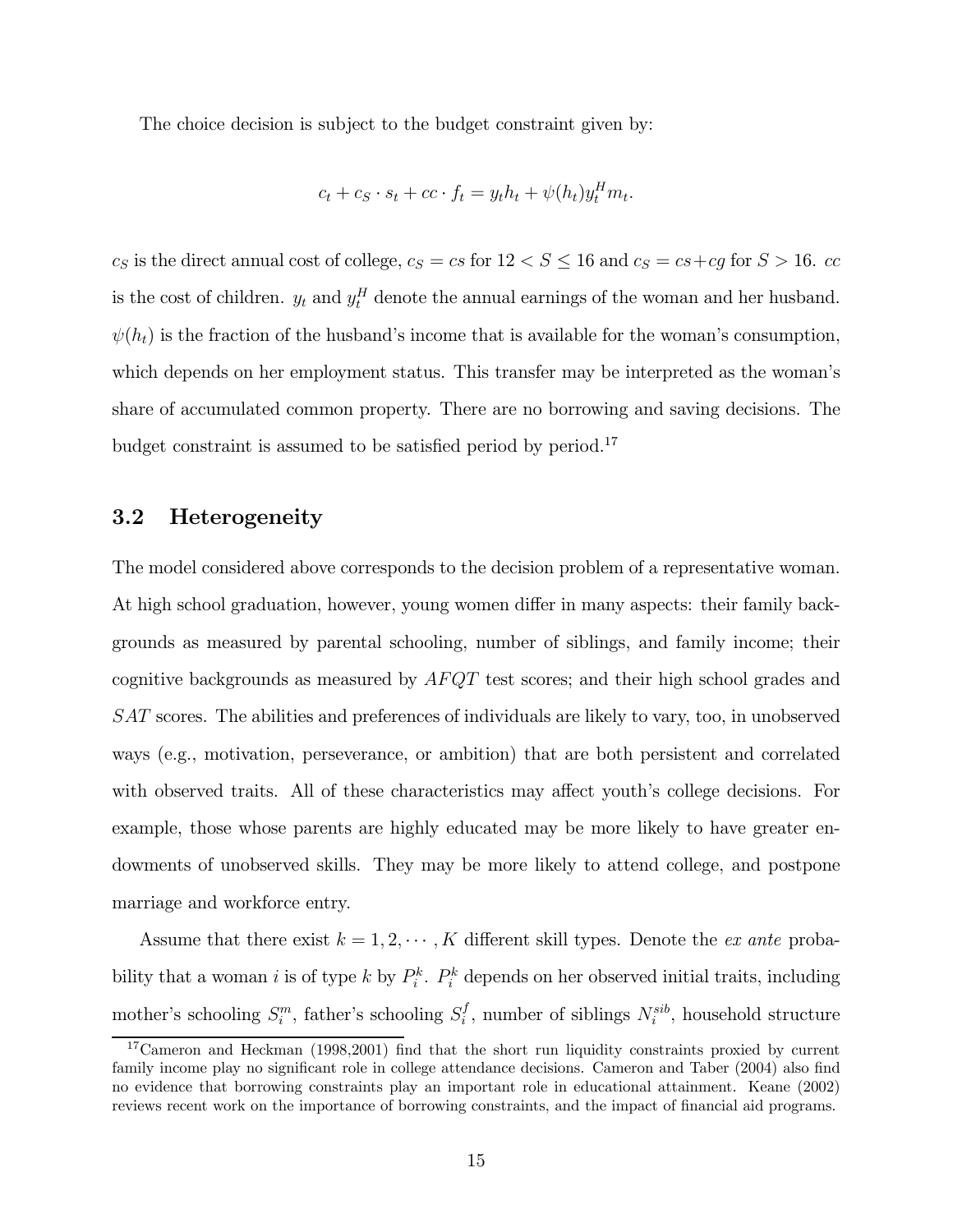at 14  $HH_i$ , net family income  $Y_i^0$ , AFQT score  $AFQT_i$ , and age at high school graduation  $AGE_i^0$ , in the form of a multinomial logit.<sup>18</sup> For  $k = 2, \dots, K$ ,

$$
P_i^k = \frac{\exp\left[\begin{array}{c}\lambda_0^k + \lambda_1^k S_i^m + \lambda_2^k S_i^f + \lambda_3^k N_i^{sib} + \lambda_4^k H H_i \\ + \lambda_5^k Y_i^0 + \lambda_6^k A F Q T_i + \lambda_7^k A G E_i^0\end{array}\right]}{1 + \sum_{l=2}^K \exp\left[\begin{array}{c}\lambda_0^l + \lambda_1^l S_i^m + \lambda_2^l S_i^f + \lambda_3^l N_i^{sib} + \lambda_4^l H H_i \\ + \lambda_5^l Y_i^0 + \lambda_6^l A F Q T_i + \lambda_7^l A G E_i^0\end{array}\right]},
$$

and normalize  $P_i^1$  as  $1 - \sum_{k=2}^K P_i^k$ .

I allow women of different skill types to have distinct tastes for school and for nonemployment, different skill rental prices, and different returns to schooling. Therefore, the parameters  $v_1$  to  $v_6$ ,  $\beta_0$ ,  $\beta_{0c}$ , and  $\beta_1$  will be type-specific.

Furthermore, women may also differ in taste for marriage and marriageability in the marriage market. I assume that there exist  $m = 1, 2, \cdots, M$  different marriage types.<sup>19</sup> A woman of skill type k has probability  $\pi_k^m$  of being marriage type m, so that  $\sum_{m=1}^M \pi_k^m = 1$ for all k. Each marriage type has distinct preferences for marriage  $(a_0 \text{ and } a_1)$ , and marriage offer rates  $(b_0)$ .

### 3.3 Solution to the Decision Problem

To solve the optimization problem, I define the value function  $V_{it}(\Omega_{it})$  as the maximal value of the individual  $i$ 's optimization problem at  $t$ :

$$
V_{it}(\Omega_{it}) = \max_{\{c_{it}, s_{it}, h_{it}, m_{it}\}} E\left[\sum_{\tau=t}^{T_i} \beta^{\tau-t} U(c_{i\tau}, s_{i\tau}, h_{i\tau}, m_{i\tau} | \Omega_{it})\right].
$$

<sup>&</sup>lt;sup>18</sup>Achievement scores such as high school grades and  $SAT$  scores may affect college choice indirectly by the correlation with ability types like other background variables. They may also affect college entrance directly if college acceptance depends on the grades or  $SAT$  scores. Due to data limitations, I leave the introduction of grades to a schooling model such as this one to future research.

<sup>&</sup>lt;sup>19</sup>I choose  $K = M = 3$  after sensitivity analysis. In total, there are 9 discrete types.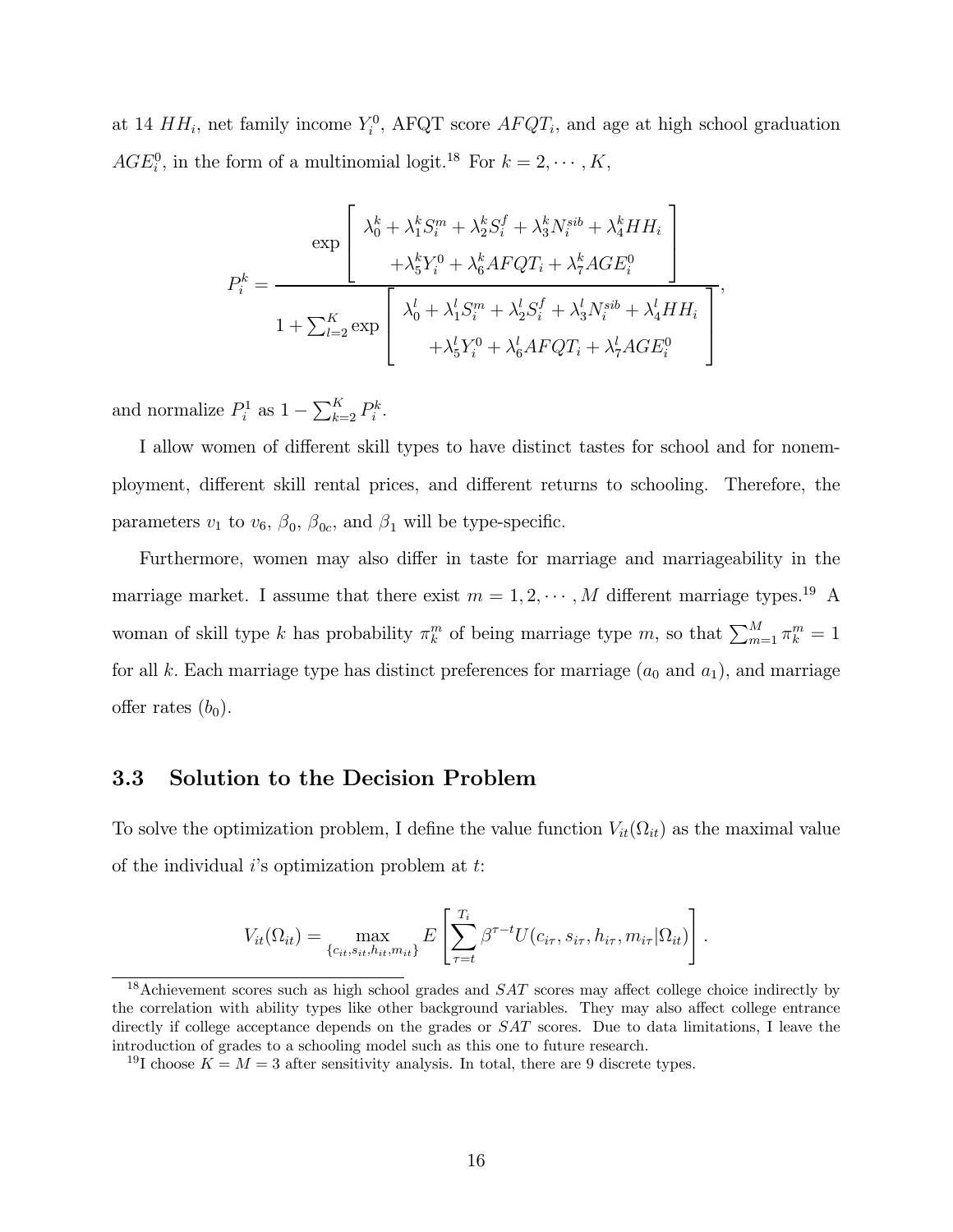The value function can be written as the maximum over alternative-specific value functions  $V_{it}(\Omega_{it}) = \max_{(s_t, h_t, m_t) \in J} \{V_{it}^{(s, h, m)}(\Omega_{it})\},$  which obeys the Bellman equation:

$$
V_{it}^{(s,h,m)}(\Omega_{it}) = U_{it}(c_t, s_t, h_t, m_t) + \beta E[V_{it+1}(\Omega_{it+1}) | \Omega_{it}, (s_t, h_t, m_t) \text{ is chosen at } t].
$$

The alternative-specific value function assumes that future choices are optimally made for any given current decision. The randomness in utility arises from the fact that  $\Omega_{it+1}$  is observable to the individual at time  $t + 1$  but unobservable at time t or before. The state space can be separated into a nonstochastic part and a stochastic part. Let  $\overline{\Omega_{it}}$  be the nonstochastic part of the state space, which includes types, years of schooling, years of experience, marriage duration, age, choices, fertility, and husband's schooling in the previous period. Some of these state variables evolve endogenously:  $S_{it} = S_{it-1} + s_{it}$ ,  $H_{it} = H_{it-1} + h_{it}$ ,  $mdur_{it} = m_{it}[mdur_{it-1} + m_{it}]$ . The stochastic part of the state space includes the vector of the random shocks  $[\epsilon_{it}^{(0,0,0)},\cdots,\epsilon_{it}^{(1,1,1)},\epsilon_{i wct},\epsilon_{i w1},\epsilon_{iy}]\$ , as well as job offer, marriage offer, and fertility realizations.

The model does not have an analytical solution, but it can be solved backwards numerically. To simplify the model, I assume that the optimization problem is divided into two sub-periods, as in Eckstein and Wolpin (1999). During the first  $T_i - 1$  periods, for each individual i, the model is solved explicitly. At the terminal period  $T_i$ ,

$$
V_{iT_i}^{(s,h,m)}(\Omega_{iT_i}) = U_{iT_i} (c_{T_i}, s_{T_i}, h_{T_i}, m_{T_i}) + \beta \{ V_{iT_i+1}(\Omega_{iT_i+1}) | \Omega_{iT_i}, (s_{T_i}, h_{T_i}, m_{T_i}) \text{ is chosen at } T_i \}.
$$

The expected future utility is assumed to be a given linear function of the state variables:  $V_{iT_i+1}(\Omega_{iT_i+1}) = \delta_1 S_{iT_i+1} + \delta_2 H_{iT_i+1} + \delta_3 H_{iT_i+1}^2 + \delta_4 I(m_{iT_i} = 1).$ 

Using the end condition, and assuming a known distribution of  $\epsilon_{it}$ , each individual's optimization problem is solved recursively from the final period  $T_i$ . The numerical complexity arises because the value function requires high dimensional integrations for the computation of the "E max function" at each point of the state space. Following the procedure proposed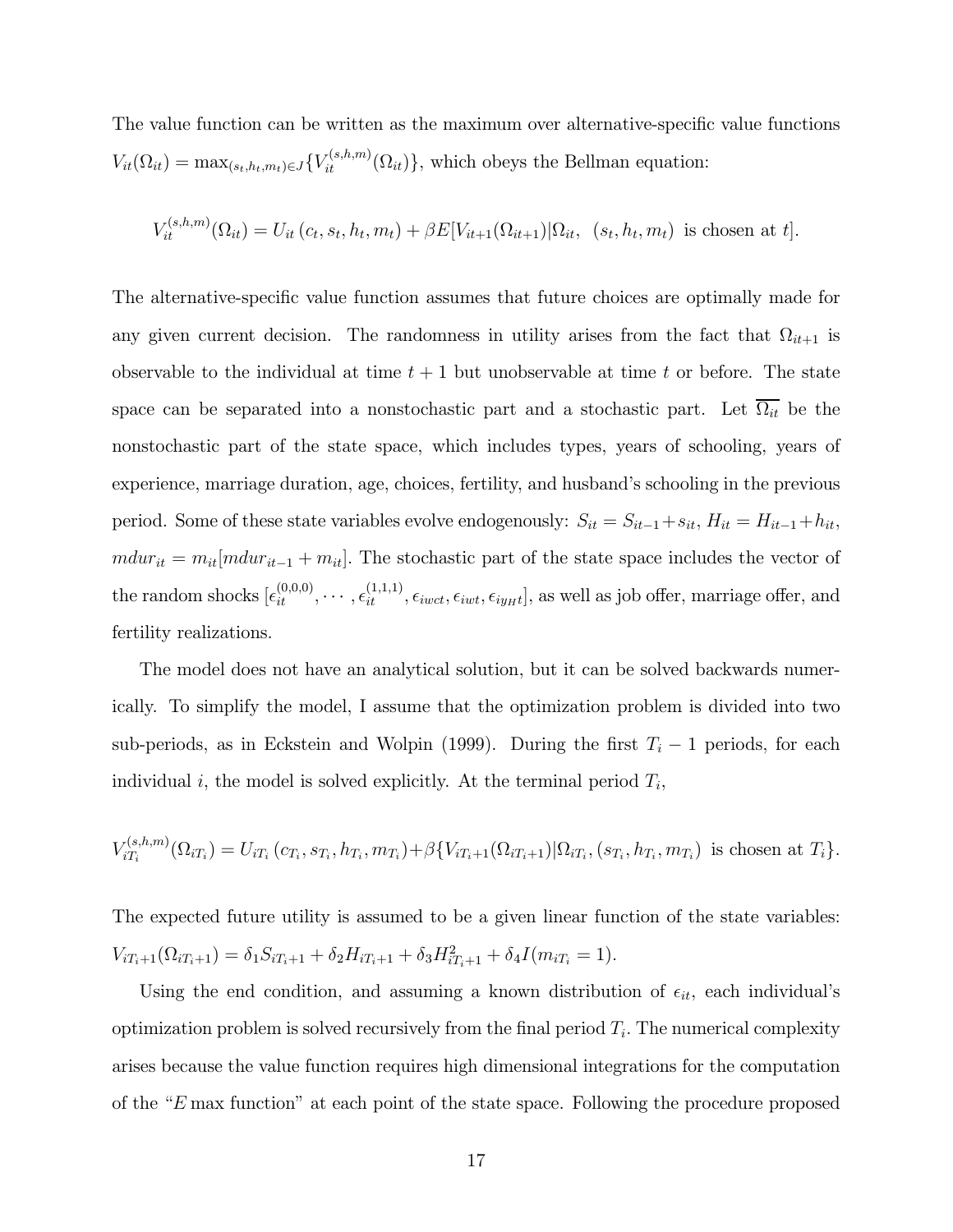in Keane and Wolpin (1994), I use Monte Carlo integrations to evaluate the integrals.

### 4 Data

#### 4.1 The NLSY79 Sample

The micro data are taken from the 1979-98 waves of the National Longitudinal Survey of Youth 1979 (NLSY79). The NLSY79 is a nationally representative sample of 12,686 young men and women who were 14-22 years old when they were first surveyed in 1979. A key feature of these surveys is that they gather information in an event history format, in which dates are collected for the beginning and ending of important life events such as education, employment, and marriage.

My estimation sample consists of 487 white female high school graduates from the core random sample of the NLSY79. Sample restrictions and data aggregation are described in Appendix A. Selected individuals were born between 1961-1964 and graduated from high school between 1980-1983. They are followed since they leave high school and stay in the sample up to ten years as long as consecutive annual schooling, employment, and marriage profiles are observed.

Figure 1 presents college attendance, employment, marriage rates, and the fraction of women having children for the first ten years after high school graduation. Attendance falls by 4 to 5 percent annually throughout the first three years. After the fourth year, a more than 15 percent discrete drop is observed, corresponding to typical college graduation. The attendance rate continues to fall but stays around 9 percent after seven years. This pattern reflects the fact that some women return to school.<sup>20</sup> The labor force participation rate exhibits the well-known hump-shape. It increases from 43 percent to about 80 percent in

 $^{20}$ About one third of women in the sample have the experience of leaving and subsequently returning to school. This is very different from men. In Cameron and Heckman (2001), it is documented that only 2-6 percent of high school graduates and 6-12 percent of dropouts report at least one episode of leaving and then returning to school.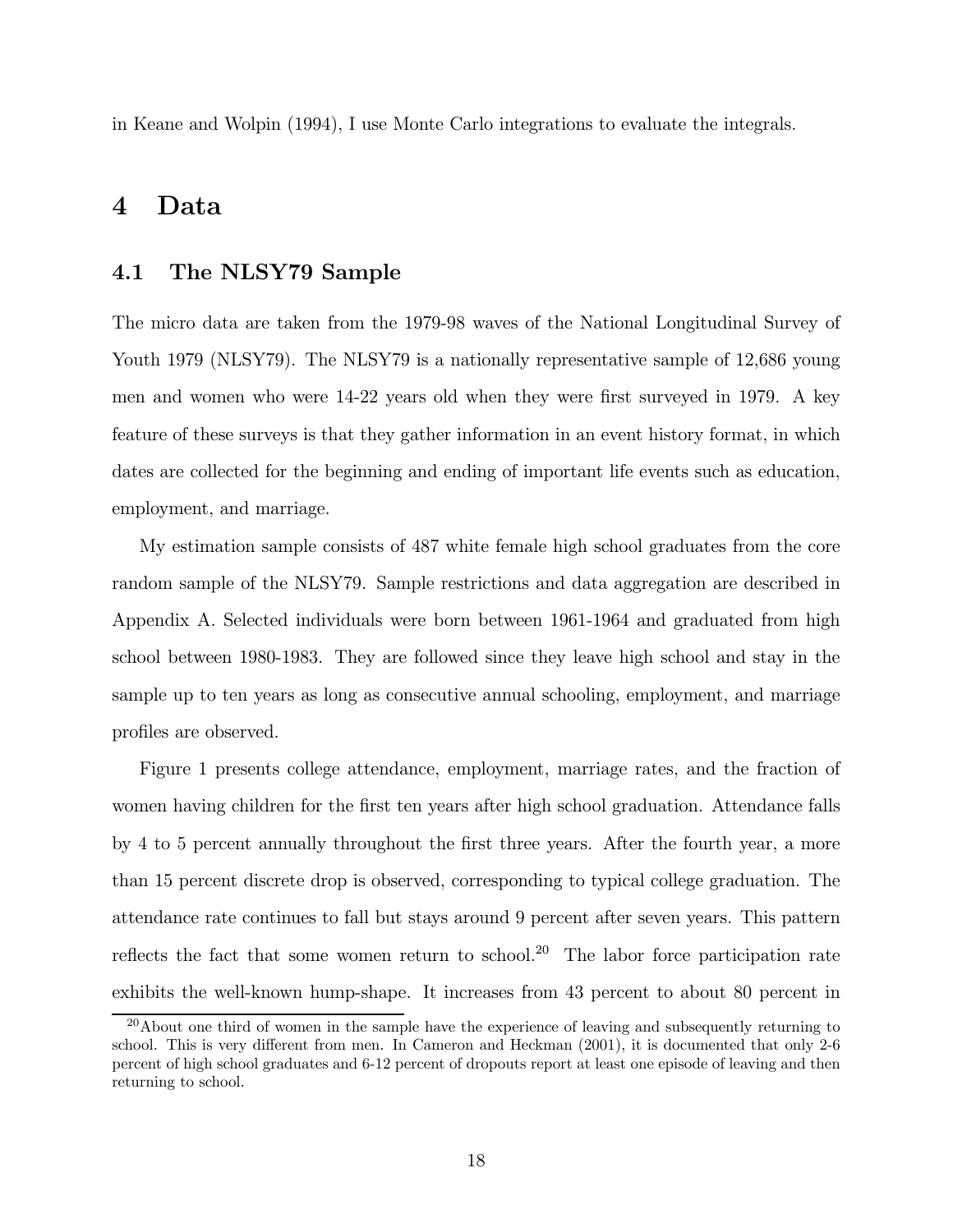the first six years, then becomes flat and declines slightly. The percentages of women who are married and women who have children have increased over time. At a more disaggregate level, Table 1 shows the proportions of women who choose each of the eight alternatives. The participation rate of married women is significantly lower than that of single women except for the first few years when few women are married. Another interesting observation is that very few married women stay in college, which indicates low complementarity between marriage and college.

As a parsimonious way of describing the joint patterns of school attendance, marriage, and employment, I run probit regressions on these choices.<sup>21</sup> Based on these regressions, single women who do not work are more likely to attend college. Employed women and college attendees are less likely to be married. Years of schooling and experience increase the probability of working, while college attendance, marriage, and husband's income reduce the participation rate. Furthermore, without controlling for husband's income, schooling has less effect on married women's employment. This result is likely due to the fact that a highly educated woman marries more often a man with higher education and income, and the husband's income induces her to work less. Therefore, without controlling for husband's income, the effect of schooling on employment probability is under estimated.

Real hourly wages are obtained as explained in Appendix A. In solving the dynamic programing problem, actual hours worked are ignored. Potential annual earning, obtained by multiplying hourly wage by 2000 hours, is used. Each woman is essentially assumed to be deciding about full-time work and the wage rate is assumed to be independent of hours worked. Among all the wage observations, wages of women who work while in school are much lower and less dispersed. Following the convention, I use wage observations while not in school to run an OLS log wage regression on years of schooling and experience. The regression yields the following coefficients with standard errors in parentheses:  $\beta_0$ (constant) = 0.712 (0.051),  $\beta_1$ (schooling) = 0.081 (0.004),  $\beta_2$ (experience) = 0.122 (0.009),  $\beta_3$ (experience<sup>2</sup>)

<sup>&</sup>lt;sup>21</sup>The results are available from the author.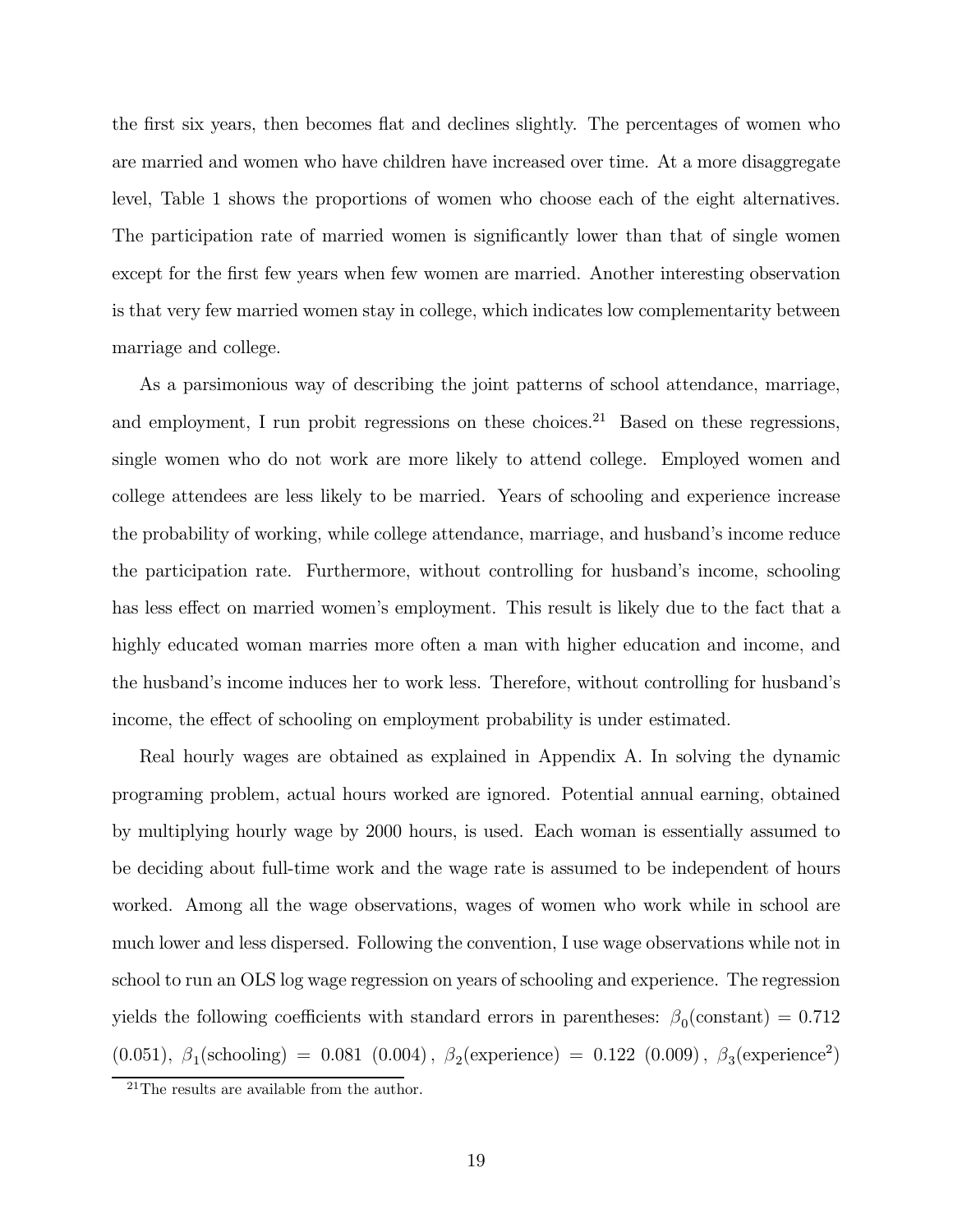$= -0.005$  (0.001). The concavity of the experience profile and the positive schooling effect are consistent with many other studies.

71 percent of the sample have married at least once. Married couples tend to share a common schooling background. At the time of the first marriage, 42 percent of the couples have the same educational attainment and the correlation between spousal years of schooling is 0.55. 60 percent of college women's husbands are college graduates, while less than 7 percent of high school women's husbands are college graduates.<sup>22</sup> Even though the sample women are in their twenties, many of them have already undergone one or more changes in marital status. 142 women (29%) have remained single throughout the sample period, 25 (5%) have married twice, 54 (11%) have experienced at least one divorce. Most of the divorced women have never gone to college.<sup>23</sup>

Detailed family and cognitive background variables are constructed for the selected sample. Table 2 illustrates the potential importance of background in determining school outcomes. Both parents' education levels have strong positive correlation with women's schooling outcome. Women whose family income is greater than twice the median obtain almost two years more schooling than women whose family income is less than half of the median. AF QT scores are strongly correlated with schooling outcome. 79 percent of women in the top 20 percentile of AFQT scores complete college, while 77 percent of women in the bottom 20 percentile  $AFQT$  scores never attend college. Furthermore (not shown in Table 2), the number of siblings has little effect on schooling outcome if it is less than four and reduces schooling otherwise. Women who live with both parents at age 14 obtain a half year more schooling than those from broken families. Those who graduate from high school earlier do

<sup>&</sup>lt;sup>22</sup>If schooling homogamy provides positive value to marriage, I expect marriages in which partners share similar educational background to be more stable. Due to the small number of observations, however, the joint schooling distributions are not statistically different for marriages survived and divorced during the sample periods.

 $^{23}$ From a life cycle perspective, this number is probably biased since college graduates get married later. Therefore, it is less likely for us to observe their divorce over the same time span. However, some aggregate data show the same pattern. According to data from the National Survey of Family Growth (NSFG), among non-Hispanic 20 to 44 years old white women in 1995, the probability of first marriage disruption after 15 years is 55% for high school dropouts, 45% for high school graduates, and 36% for women with more than a high school education.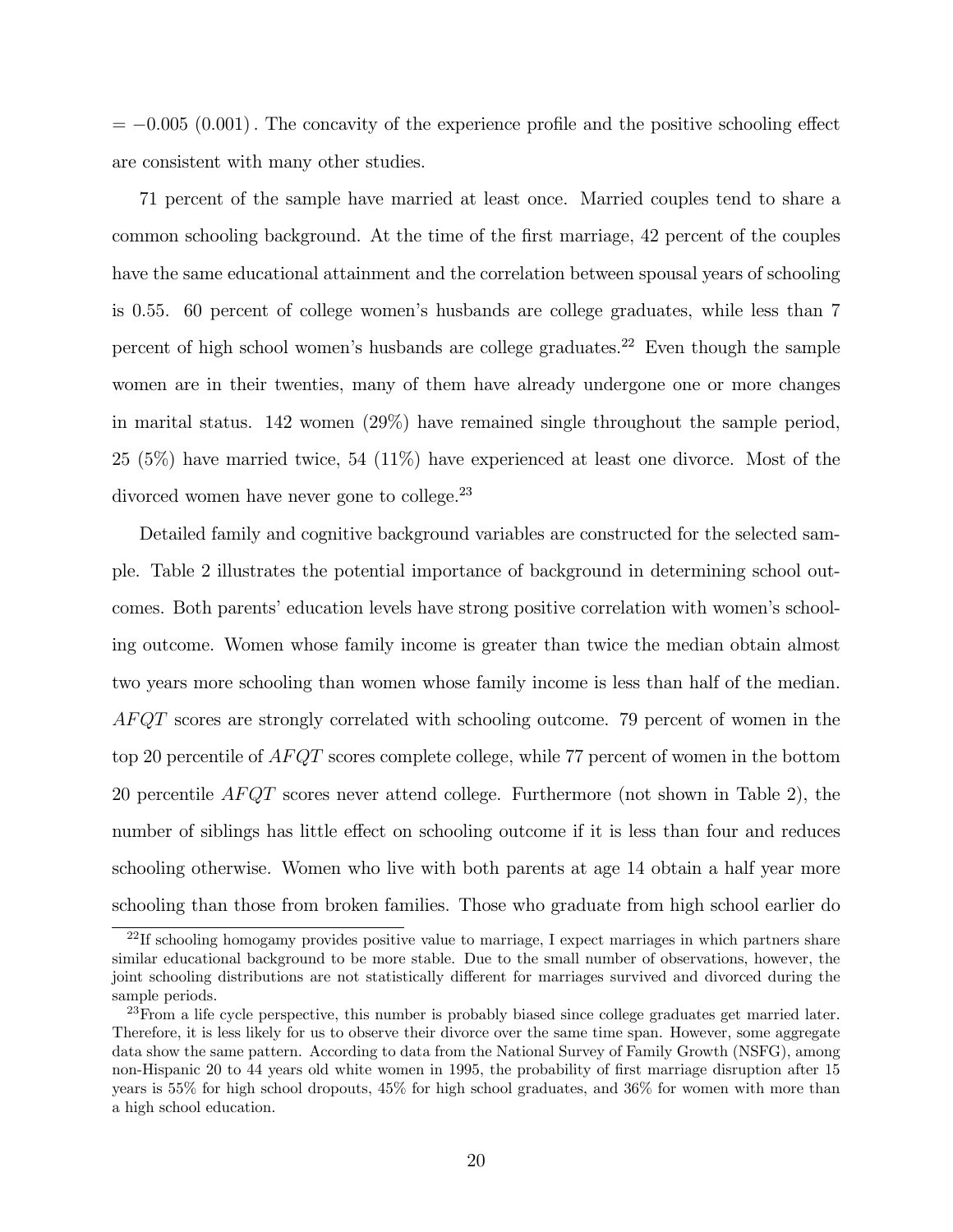significantly better subsequently in school than those who graduate later.

### 4.2 The NLSY97 Sample

For the purpose of model validation, a comparable sample is constructed from the National Longitudinal Survey of Youth 1997 (NLSY97) rounds 1-6. The NLSY97 sample consists of 8,984 youths who were at the age of 12-16 as of December 31, 1996. Since both surveys use the same instruments, they provide a unique source for the comparison of lifetime behavior between a cohort born in the early 60's and a cohort born in the early 80's. In constructing the NLSY97 sample, all of the restrictions are the same or kept as close as possible to those on the NLSY79 sample. A selected 537 women, who graduated from high school between 1997-2000, are observed for up to five years.

A dramatic increase in college enrollment from 61% to 80% is observed when I compare the NLSY79 and the NLSY97 samples.<sup>24</sup> Figure 2 compares the two college attendance profiles. Note that only four-year data are available for the NLSY97 sample conditional on having a large enough number of observations. The two attendance profiles are almost parallel with each other for the first four years.<sup>25</sup>

The two samples differ in many respects, which may lead to the different schooling outcomes. First, as shown in Table 3, the NLSY97 women's parental education, family income, and  $AFQT$  scores are significantly higher than those of the NLSY79 women. Second, the schooling distribution of potential husbands has changed from 1980 to 2000 (Table 4). Third, between 1980 to 2000, the relative wage between some college and high school females increases by 50%, while the relative wage between college and high school females doubles

<sup>&</sup>lt;sup>24</sup>These are enrollment rates of white females with a high school diploma based on the NLSY79 and the NLSY97 samples. The enrollment rates from the National Center for Education Statistics (NCES) and CPS are lower since their high school graduates include individuals who completed GED (General Equivalency Diploma). It is well known that a GED is not equivalent to a high school diploma (Cameron and Heckman 1993).

 $25$ At the same time, the labor force participation pattern for the young cohort stays the same. The young cohort tends to marry less or later. But if I take cohabitation into account, the proportion of having a partner/spouse converges to the marriage profile of the old cohort.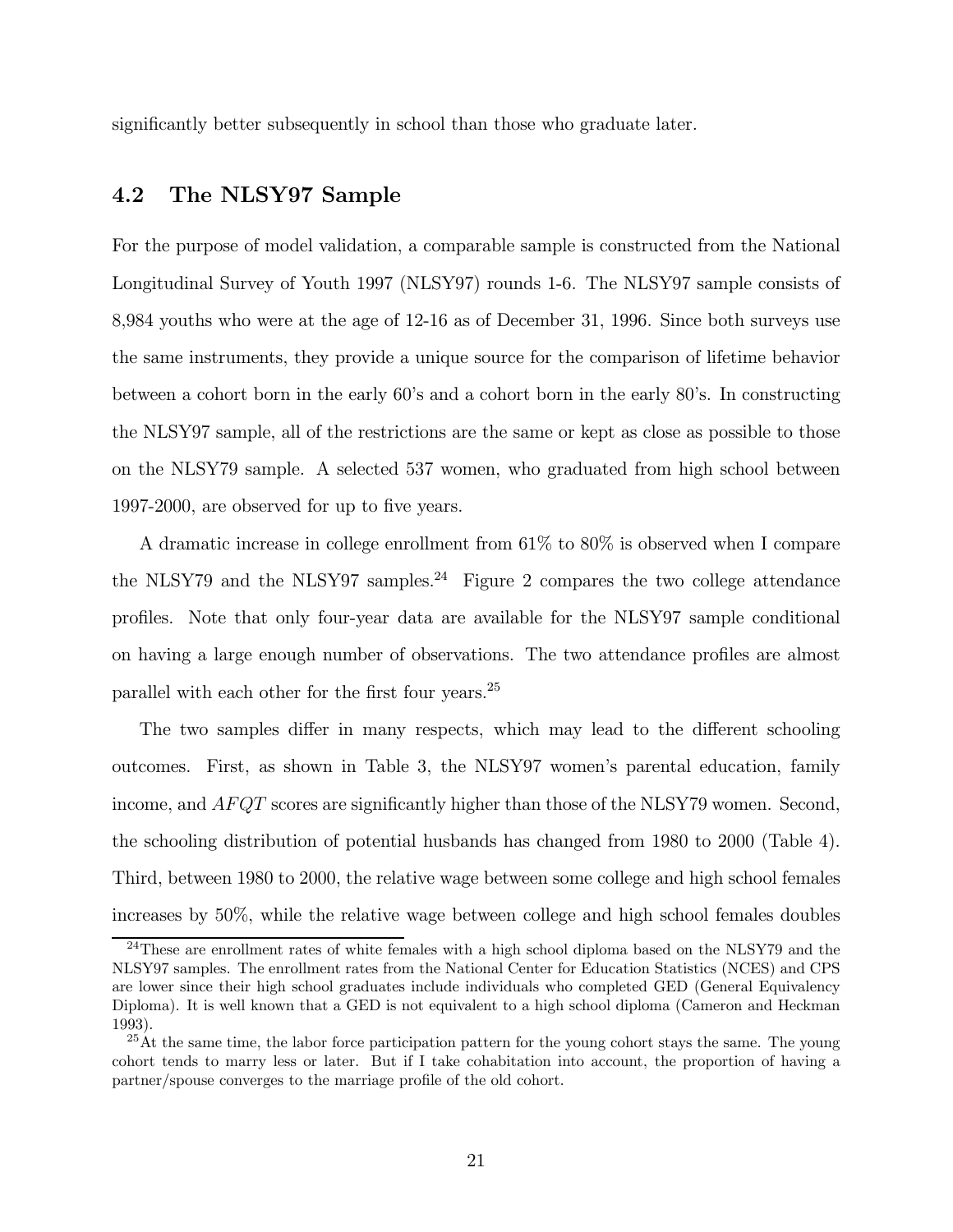(Figure 3).<sup>26</sup> Fourth, the cost of college has been increasing dramatically in the last two decades according to the National Center for Education Statistics (Figure 4). The underlying structure of economic relations is estimated based on the data from the NLSY79 sample. The validity of the model is assessed according to how well estimates of the model predict the change in individual lifetime choices, especially college enrollment, given observed changes in background, husbands, wages, and schooling cost.

### 5 Estimation Method

The solution of the model serves as an input to the estimation procedure. The model is estimated by the simulated method of moments (McFadden 1989; Pakes and Pollard 1989). Specifically, the sum of squared differences between sample moments and simulated moments is minimized with respect to the parameters of the model.

The model is restricted to have an exogenous process on fertility and exogenous schooling distribution of potential husbands. I estimate the probability of a first birth separately and use it as an input to the estimation algorithm.<sup>27</sup> The results from the logit estimation are presented in Appendix B. Schooling has a negative impact on the probability of having children. Married women are more likely to have children than single women. As women become older, their probability of having at least one child increases but at a diminishing rate. I calculate the schooling distribution of 22 to 35-year-old white males between 1980 to 1983 from CPS and use it as non-parametric estimates of potential husbands' schooling distribution. Furthermore, the discount factor  $\beta$  is set to be 0.96, i.e., an annual rate of time preference of 4 percent.

For the selected sample indexed by  $i = 1, \dots, 487$ , I observe their family and cognitive background; schooling, employment, and marital status every year  $(s_{it}^D, h_{it}^D, m_{it}^D)$ ; observed

<sup>&</sup>lt;sup>26</sup>The increase in college premium is well documented in the literature; see Katz and Murphy (1992), Card and DiNardo (2002), and Eckstein and Nagypál (2004).

<sup>&</sup>lt;sup>27</sup>The probability of the first birth depends on schooling and marital status, which are correlated with unobservables (ability, taste for marriage, etc.). Therefore, the logit estimates may be biased and inconsistent. I assume that the potential bias is small and adopt a two-step procedure as in Van Der Klaauw (1996).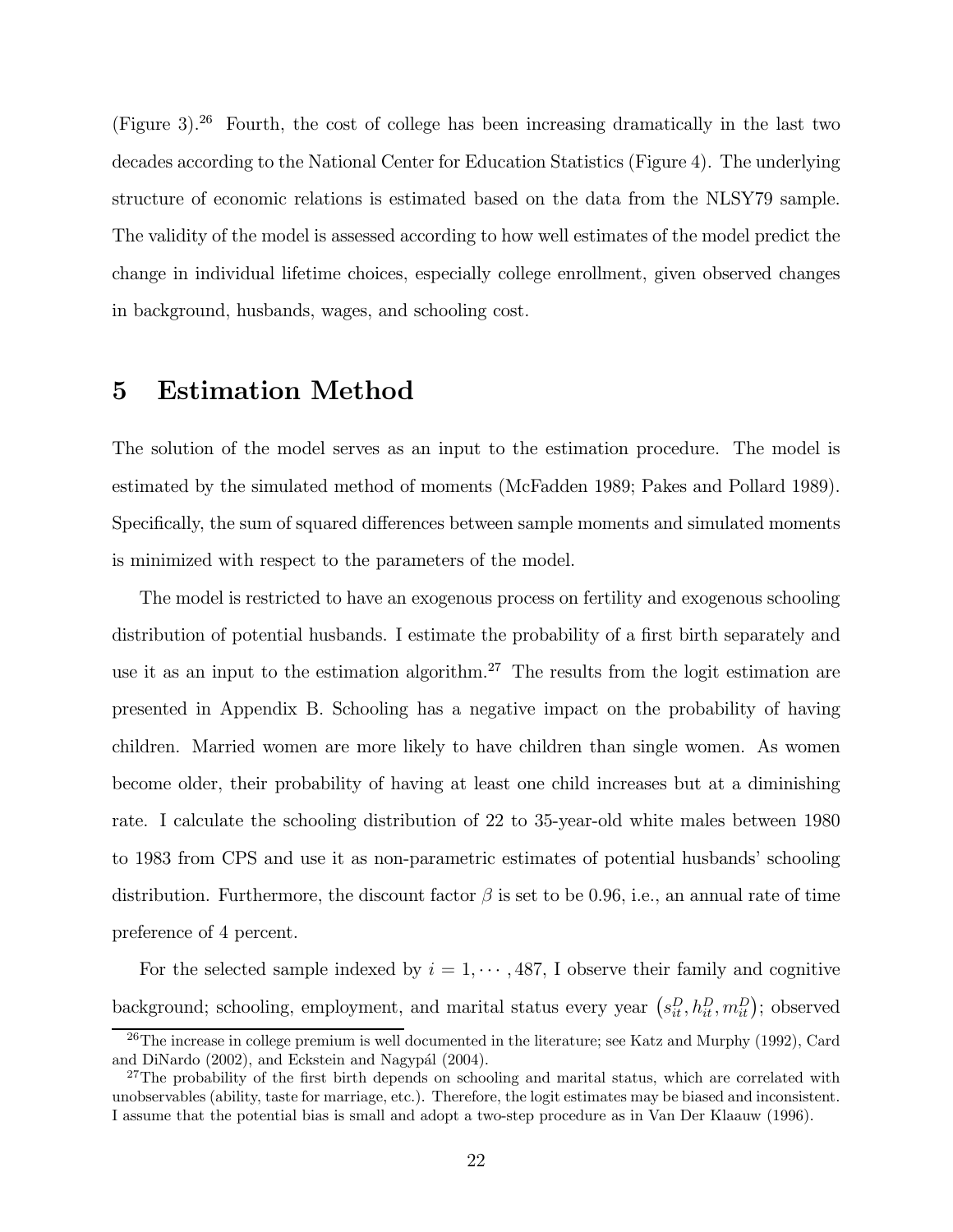wages if employed  $(w_{it}^{oD})$ ; and the characteristics of the first marriage (husband's schooling  $S_{it}^{HD}$  and annual income  $y_{it}^{HD}$ ) if married, for  $t = 1, \dots, T_i$ , where the superscript D denotes the data. The choice model is simulated in a consistent way as in the data. For each individual  $i$ , I first simulate her type conditional on her background. At the beginning of the first year,  $t_i = 1$ , all of the uncertainty in that period is realized: preference and productivity shocks are known, as well as whether job offer, marriage offer or child arrives, and the type of offers received. Using the distribution of the shocks, she also forms expectations about future utility and earnings given her current decision. She makes a joint decision on schooling, employment, and marriage  $(s_{i1}^S, h_{i1}^S, m_{i1}^S)$ . Her wage  $w_{i1}^S$  is recorded if employed and her husband's schooling  $S_{i1}^{HS}$  and income  $y_{i1}^{HS}$  are recorded if married. The states are then updated. Now at  $t_i = 2$ , conditional on the current states and all the idiosyncratic shocks,  $(s_{i2}^S, h_{i2}^S, m_{i2}^S)$ ,  $w_{i2}^S$ ,  $S_{i2}^{HS}$ ,  $y_{i2}^{HS}$  are simulated. If a woman is working and her wage is observed, I simulate the measurement error to obtain the "observed" wage according to  $w_{it_i}^{\text{oS}} = w_{it_i}^S \exp(u)$ . Observed husband's income is simulated in a similar way. Given the value of parameters, I simulate data from the model for  $N^S = 25$  times for each individual.

The moments used in the estimation include the proportions of women who choose each of the eight alternatives in each year (Table 1) and the aggregated proportions attending college, working, and married (Figure 1); the proportions of high school graduate, some college, and college graduate women; mean transition moments, defined as the probability of moving to one state at  $t+1$  given the choice at t (Table 7); husband's schooling distribution conditional on married women's education (Table 8); mean and standard deviation of husband's annual income; as well as observed mean wage and wage decile moments. In total, there are 254 data moments. For each simulation, the same moments are computed and the simulated moments are averaged over all simulations.

The simulated method of moments is implemented by using these moments. Let  $m_j^D$ be moment j in the data and  $m_j^S(\theta)$  be moment j from the model simulation given the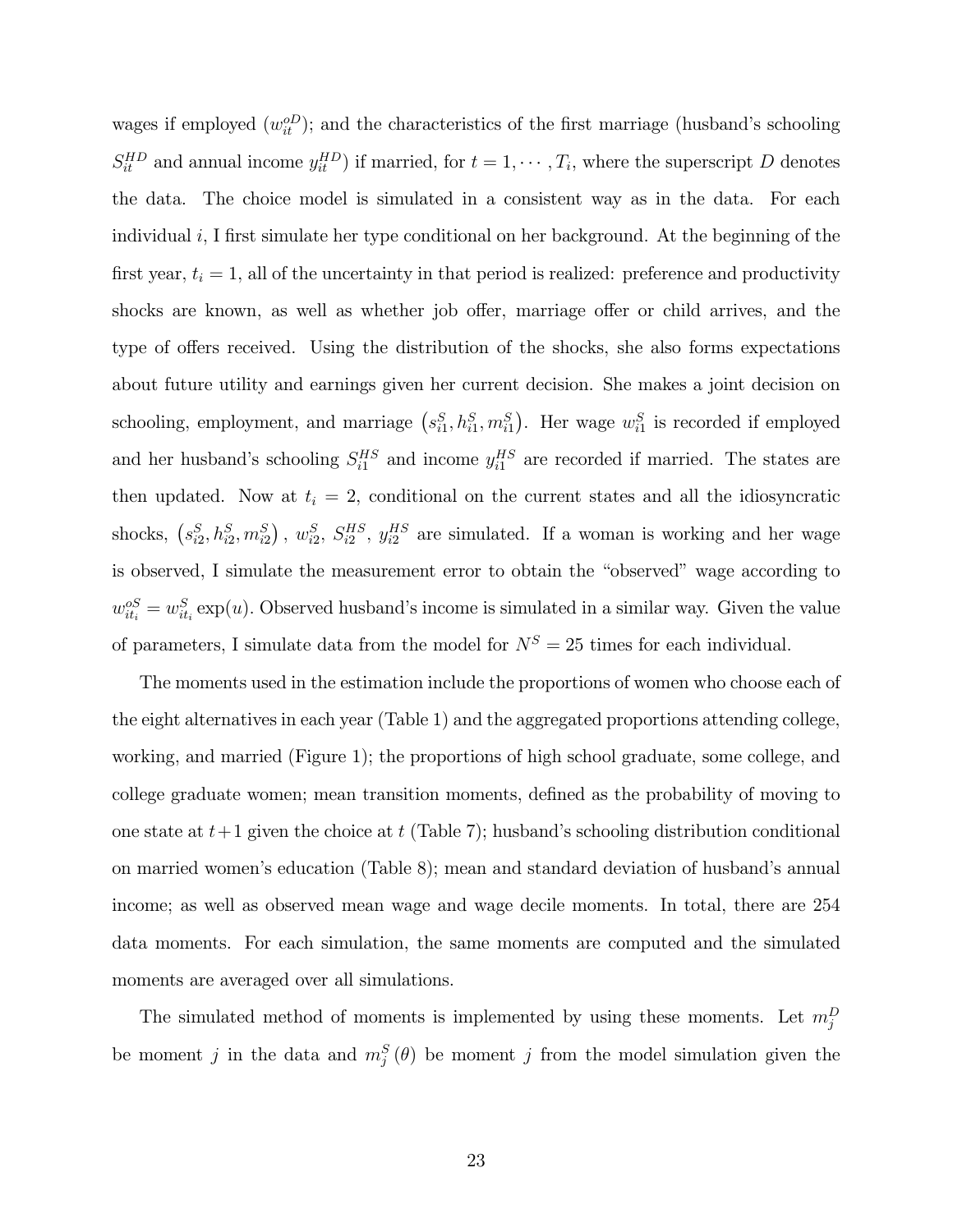parameter vector  $\theta$ . The moment vector is

$$
g'(\theta) = [m_1^D - m_1^S(\theta), \cdots, m_j^D - m_j^S(\theta), \cdots, m_J^D - m_J^S(\theta)],
$$

where J is the total number of moments and  $J = 254$ . The estimation procedure iterates between the solution of the dynamic program and the minimization of the objective function  $J(\theta) = g(\theta)'Wg(\theta)$  with respect to  $\theta$ , where the weighting matrix W is set to be the identity matrix. I bootstrap the standard errors.

A simplified version of the model is used in Section 2 to illustrate how each of the key parameters of the model is determined by certain moments in the data.<sup>28</sup> The basic intuition is that the choice model provides selection rules, without which a reduced form analysis will generate biased estimates. Moments from a structural model, on the contrary, incorporate those selection rules.

Potentially, the decision process can be estimated by a multinomial probit model. The reduced form parameters of a probit are unspecified functions of the structural parameters of the optimization model. In order to fit the observed distributions of data with all the transitions, I will need to specify eight nested multinomial simultaneous equations for every year, and all of them should include individual fix effects. This system of equations would probably have more parameters than the structural model I estimate.

### 6 Results

#### 6.1 Parameter Estimates

Parameter estimates, and their standard errors, are reported in Appendix C. Some of the parameters are not of direct interest, although parameters on background, earnings, and

<sup>&</sup>lt;sup>28</sup>The cost of college *cs* enters the model linearly with the value of schooling  $v_1$  to  $v_4$ . So I set  $cs = 7,515$ in the estimation based on the estimates from the National Center for Education Statistics (NCES, Digest of Education Statistics, 1990, pp285, Table 281) during 1980-1988. In addition,  $a_0$ , and  $\psi$  are not separately identified and I set  $\psi(0) = 0.5$ .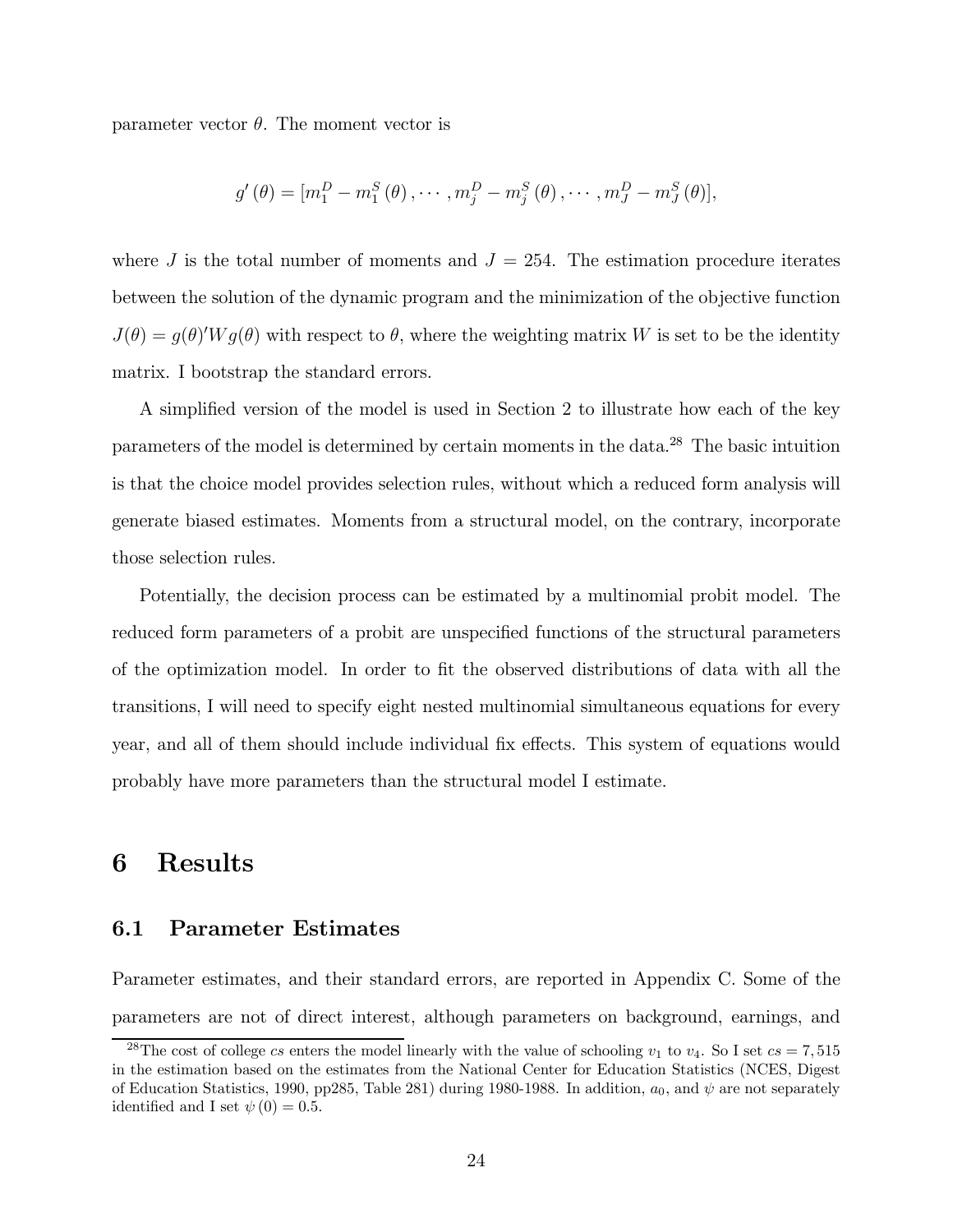marriage are worth highlighting.

The model is fit with three skill types. According to the estimated correlation between background and skill types, the  $\lambda$ 's, higher parental education, fewer siblings, living with both parents at 14, higher family income, good  $AFQT$  score, and graduation from high school at an early age imply higher probability of being skill type two. Similarly, parental schooling, family income, and  $AFQT$  score also have a positive (but less) impact on the probability of being skill type three. I expect these two types to have higher skills relative to the first type. The estimated utility values of school indicate significant heterogeneity among skill types. According to the rank order of the values of  $v_1, v_2, v_3$ , and  $v_4$ 's, type three has the highest value of school, type two the next, and type one the lowest, independent of working and marital status.

According to the estimates of the wage equation parameters, both skill rental price and return to schooling are the lowest for the first type. Type two's have the highest skill rental price while type three's have the highest return to schooling. Each additional year of schooling increases wages by 4.2%, 5.5%, 6.2% respectively for each type. Note that the estimated returns to schooling are much lower than the OLS estimates, providing evidence that without controlling for self selection, the earning return to schooling is upward biased.<sup>29</sup> College graduation increases wage by 29.6% conditional on years of schooling and experience. Even though skill type 1's have much lower skill rental price and returns to schooling for the formal labor market, they seem to have a comparative advantage for jobs available at school as indicated by the highest  $\beta_{0c}$ .

In the estimated marriage evaluation rule, the negative  $a_1$  confirms that education attainment of both spouses are complements within the family. The value of marriage increases with age, children, and marriage duration. The estimated  $b_3$  in the marriage offer probability function shows that college attendance increases the marriage offer rate significantly. Considerable heterogeneity is also observed among marriage types. Marriage type 1's fixed

 $^{29}$ See Card (2001) for a recent survey on the complexity in estimating the earnings return to schooling.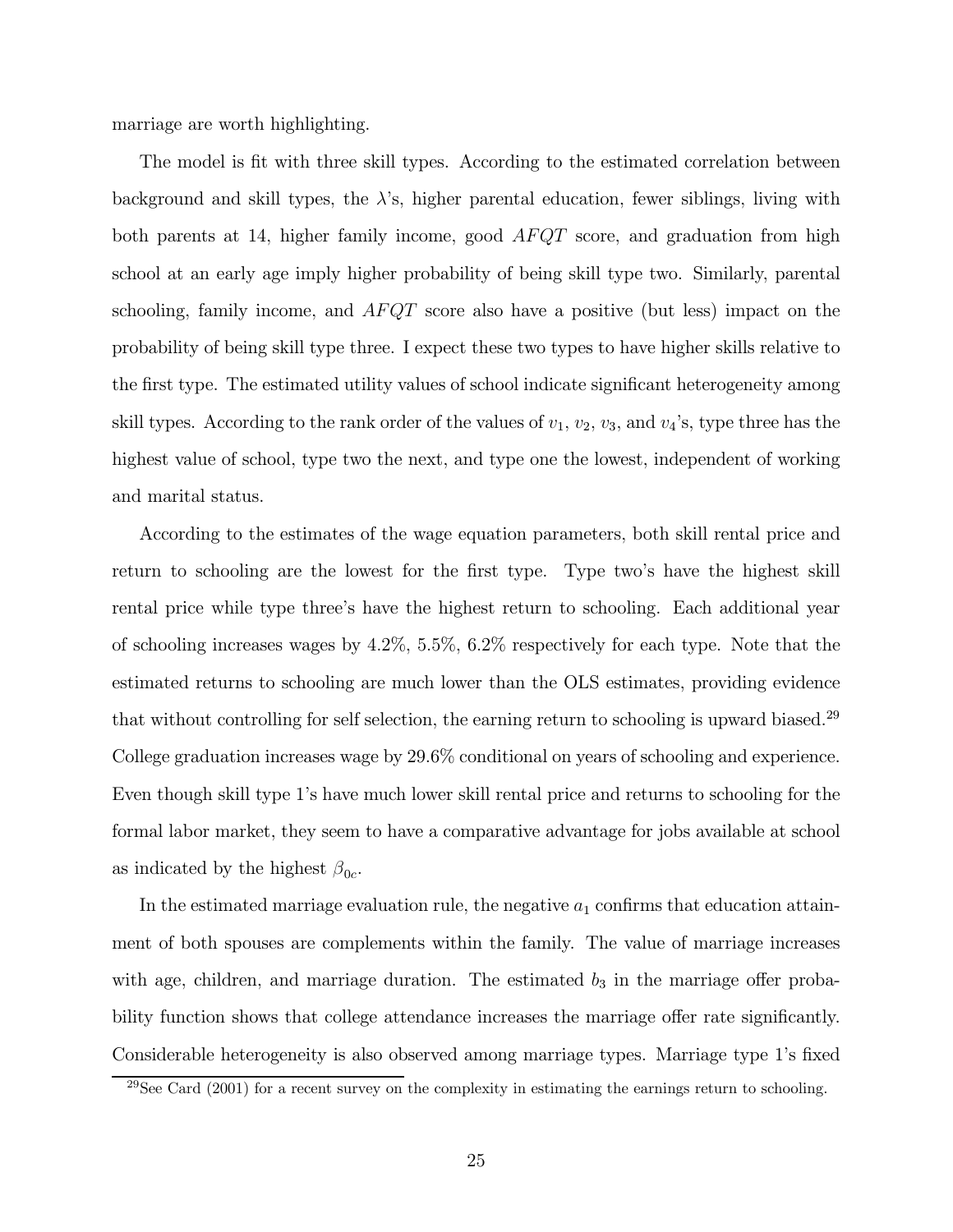value for marriage  $(a_0)$  is the lowest and the difference in schooling with the husbands gives them the largest disutility  $(a_1)$ . So they seem to be the most choosy ones. At the same time, they seem to be the most attractive type since they receive marriage offers most often (highest  $b_0$ ). Interestingly, almost all skill type 2's belong to this marriage type.

### 6.2 Observed and Unobserved Heterogeneity

As shown in the estimated parameters, there is considerable variation in type-specific skill endowments and preferences. According to simulations using the estimated model, skill types differ substantially in their education attainment. College attendance rates are 18%, 96%, and 100% for skill type 1, type 2, and type 3 respectively. None of skill type 1 finish four-year college. For skill type 2, 64% of them graduate from college, while for skill type 3, an overwhelming 97% graduate. Basically, Type 1 is the high school type, type 2 is the college type, and type  $3$  is the graduate school type.<sup>30</sup>

The model predicts a strong correlation between observed background variables and unobserved types. Although I cannot determine each individual's actual type, I can assign a set of type probabilities conditional on her family and cognitive background. Table 5 shows the correlation between selected background variable with unobserved skill types. I consider the marginal contribution of each variable on the skill type distribution. For example, to study the correlation between mother's schooling and young women's skill type, I fix other background variables at the sample means and then compute the type probabilities conditional on mothers being high school incomplete, high school graduates, some college or college graduates. As Table 5 shows, family and cognitive background variables have strong predictive power on the probabilities of being skill type 1 and type 2. Higher completed schooling of parents, higher family income, and higher AFQT scores imply a higher proportion of skill type 2 and a lower proportion of skill type 1. Mother's schooling has stronger correlation with the skill types than father's schooling. The probability of being type 3, however, is not

 $30$ Each skill type also consists of a different composition of marriage types.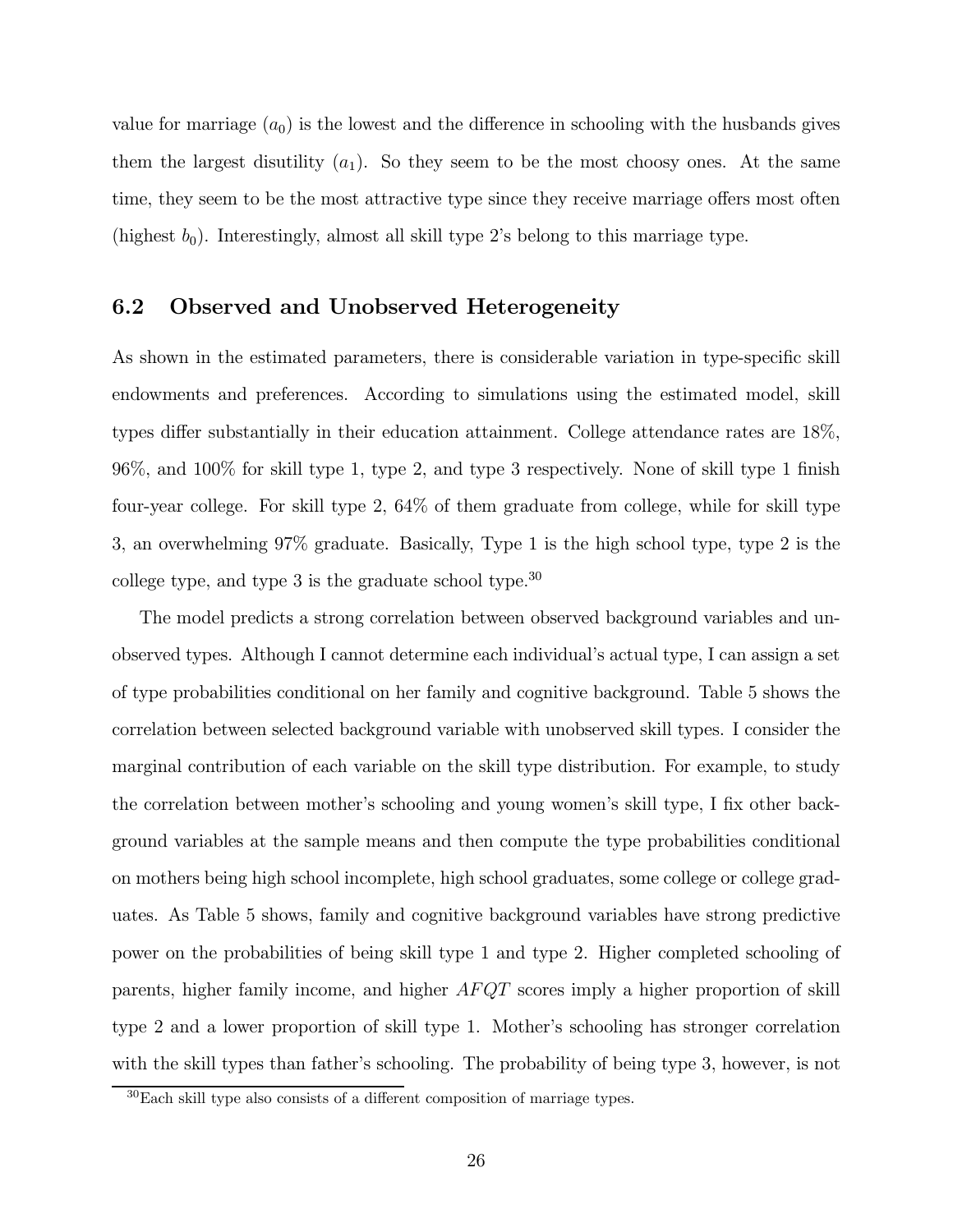strongly correlated with background variables.

### 6.3 Within-Sample Fit

This section presents evidences on the within-sample fit of the model. Given the estimated parameters, I calculate the predicted proportions of women who choose each alternative in every year after high school. Figure 5 depicts the fit of the model to the choice proportions. Each of the profiles implied by the estimated model has approximately the right shape and matches the levels of the data quite closely. More formally, Table 6 presents the withinsample  $\chi^2$  goodness of fit statistics for the model with respect to choice proportions. The model prediction is statistically the same as the data moments at the five percent level. As for the overall schooling distribution, the model predicts that 61.2% of the sample attend college and 38.0% finish four-year college as compared with what is in the data: 61.4% attend at least one year college and 37.8% complete four years. Table 7 presents the predicted mean transitions based on the same simulations that generate the choice distributions in Figure 5. The model can match transitions reasonably well. The data demonstrates much persistence in each state; the model recovers persistence in attendance status and marital status but somewhat underpredicts the persistence in nonemployment. Individual heterogeneity and state dependency generate persistence in the model. The estimated model can also fit well the trend and the levels of women's wage and married men's annual income.

As Table 8 presents, the predicted husband's schooling distribution conditional on married women's schooling level matches the data closely. In the model, even though high school graduate women like to marry college men for their high income, they suffer from the difference in educational background and receive fewer marriage proposals. The model underpredicts their probability of marrying college men. Women who attend college but never finish four years behave more like high school graduates. Overall, the model can fit the conditional schooling distribution of husbands.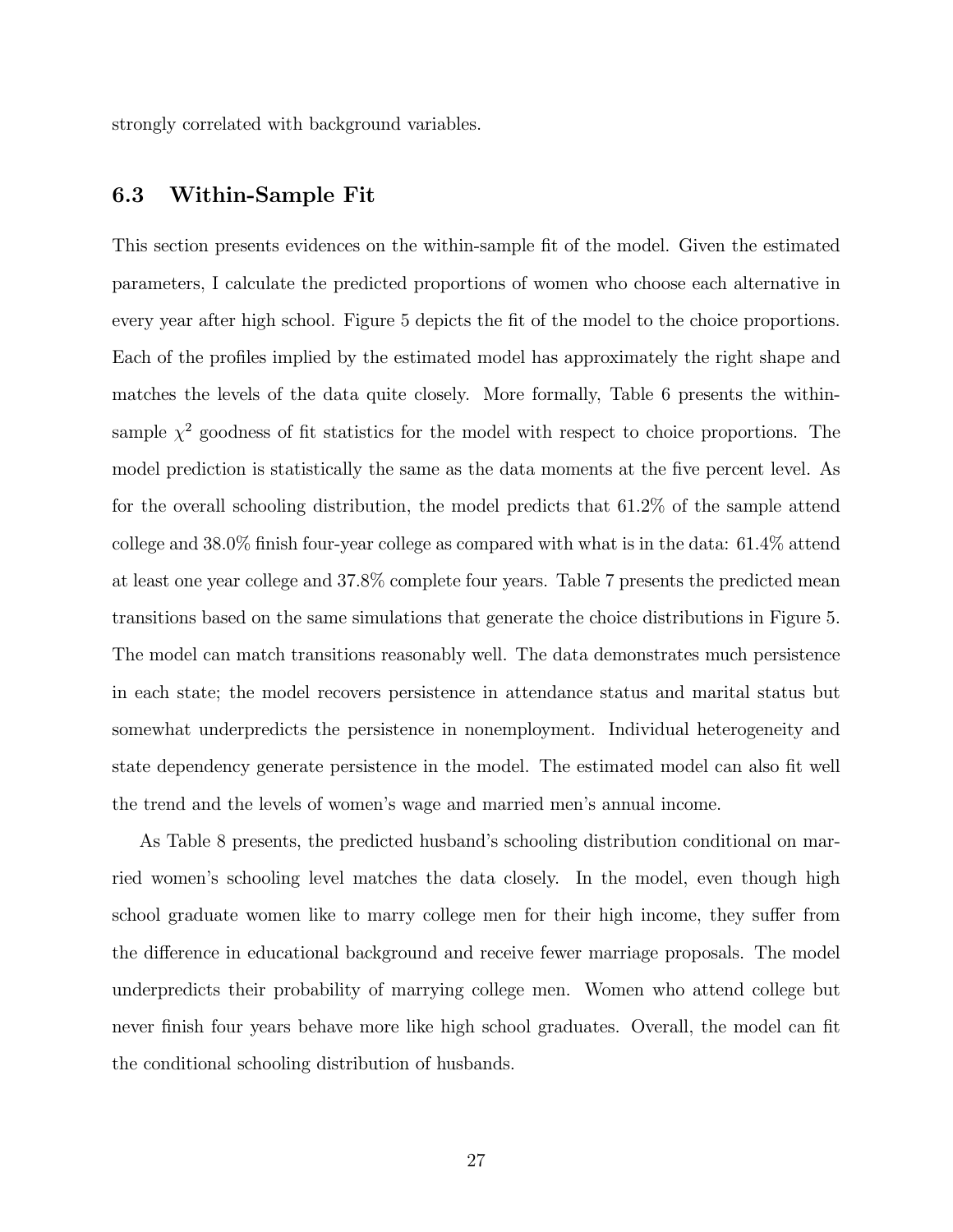## 6.4 Model Validation: Out of Sample Predictions for the NLSY97 Sample

Given the parameter estimates and the exogenous changes in women's background, men's schooling distribution, college premiums, and cost of college, it is straightforward to predict these variables' impact on college attendance. Figure 6 presents the prediction of college attendance profile for the NLSY97 sample. The model, which is estimated based on a sample attending college in the early 1980s, predicts well the enrollment behavior in the early 2000s.

In the first simulation as shown by the line with dots, potential husbands' schooling distribution, the earning processes, and the cost of college are fixed at the levels of the NLSY79 sample, and the NLSY97 sample's background variables are used. College enrollment would increase by 11 percentage points, from 61% to 72%. Background has a lasting effect: as seen in the graph, it improves both attendance and graduation. The background effect is due to the increased number of high-skilled women.

In the second simulation as shown by the dash line, young women face potential husbands with a new schooling (Table 4) distribution. The model predicts that females' college enrollment would increase by an additional 1 percentage point due to educational assortative mating. The effect, however, is small and tentative because the change in husbands' educational attainment is very small.

In the third simulation as shown by the line with circles, females expect the dramatic increase in earning returns to schooling. The earning returns to schooling for the NLSY79 sample are estimated in the structural model to control for selection. Without a similar structural model estimated for the new cohort, we cannot obtain a consistent estimate for the new returns. I adopt a much more parsimonious method. As Figure 3 shows, the relative wage between some college and high school graduate females increased by 50%, while the relative wage between college graduate and high school graduate females doubled between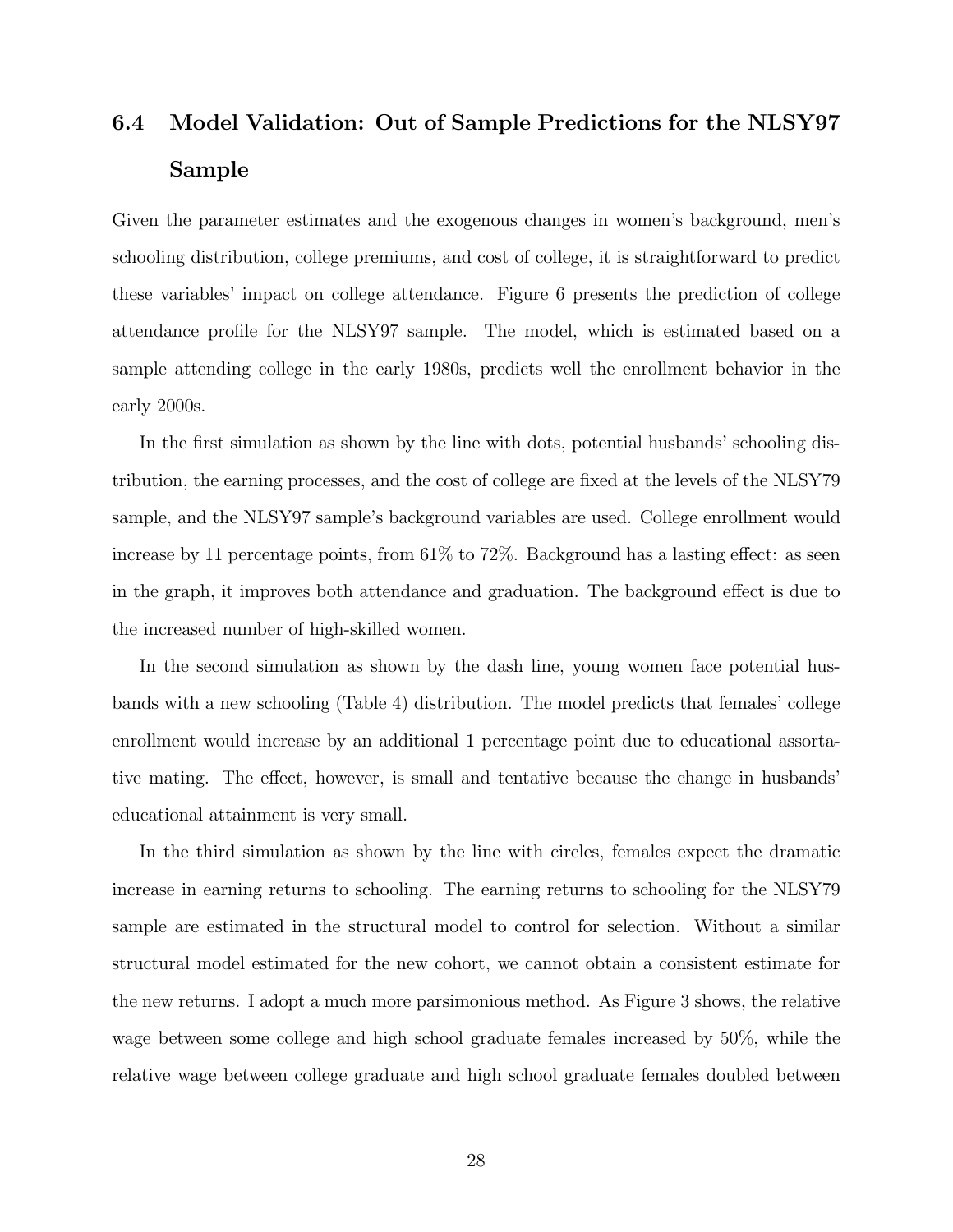the early 1980s and the early 2000s.<sup>31</sup> I assume that, for the new cohort, the returns to each additional year of schooling  $(\beta_1)$ 's) would increase by 50% and the returns to college graduation  $(\beta_4)$  would double. Since most of the premium is due to a college degree, the effect of increasing college premium on college enrollment is small but it has a large effect on college graduation.<sup>32</sup>

In the last simulation as shown by the line with triangles, women in the NLSY97 sample pay a higher cost of college (around \$11,030 in 2000 dollars). College enrollment would drop by 1 percentage point. The tuition effect is small.

Overall, the prediction for the NLSY97 sample indicates that the individual preference parameters are invariant to the environment. Furthermore, to account for the dramatic increase in educational attainment, the shift in the skill distribution (through background) plays an essential role; the marriage market could play an important role in college enrollment. The rising skill premium has small effects on college enrollment but large effects on graduation, and the rising tuition plays an insignificant role.

### 7 Simulations

### 7.1 How Much Does Marriage Matter to College Decisions?

I run counterfactual simulations to study the effects of marriage on women's college decision. I compare women's schooling distribution from each simulation with the baseline distribution predicted by the model given the estimated parameters. Table 9 presents the simulation results.

The first simulation analyzes the case when women do not care about the relative schooling background of husbands. Setting  $a_1 = 0$ , the model predicts no correlation between

 $31$ These premiums may be attributed to the returns to ability or the returns to college (Taber 2001). I simply treat the premiums as the returns to college to have an upper bound for the changes in college premium for the new cohort.

<sup>32</sup>Changes in men's college premium have insignificant effects.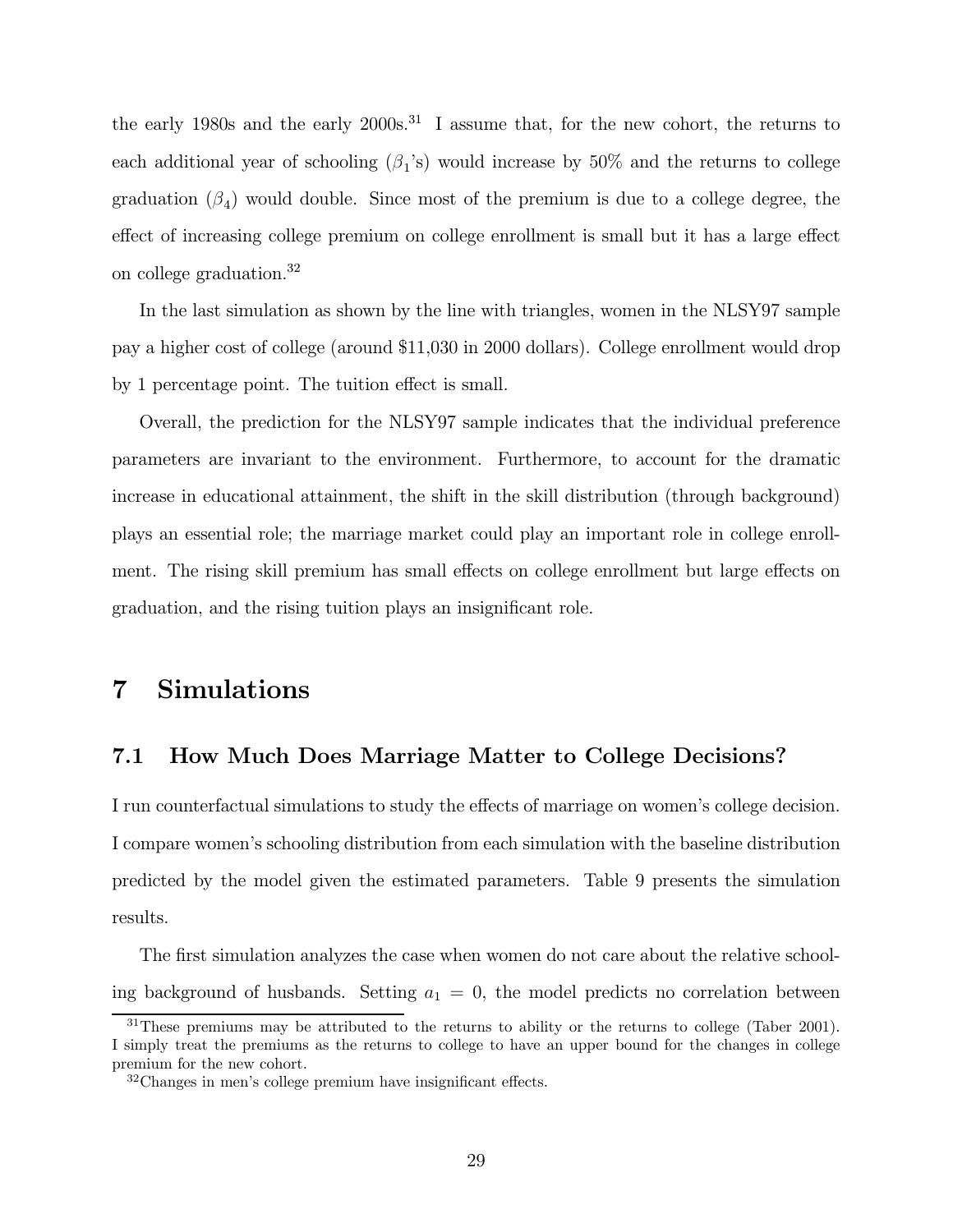couples' educations because matching is random. The only gain through the marriage market in this case is that college attendance increases marriage offer rate. Therefore, I observe that women cluster at the level of some college. College enrollment would increase slightly by 1.1 percentage points and graduation would drop by 1.6 percentage points. Type 1's have more incentive to attend college and type 2's have less tendency to graduate.

In the second simulation, I assume that college does not increase the marriage offer rate, i.e.,  $b_3 = 0$ . College graduation rate would increase by 3 percentage points but college enrollment would drop by 4.5 percentage points. Based on the type-specific simulations, type 1's are the type who attend college for more marriage opportunities. If college has no effect on the marriage offer rate, their enrollment rate would drop by half. The marriage offer rate has little effect on type 2's enrollment. In fact, setting  $b_3$  to zero would increase their college graduation rate because they are less likely to get married and drop out of college when the marriage offer rate is lower.

Women benefit from expected marriage from educational assortative mating and the marriage offer rate. When I zero out both benefits in the third simulation, college enrollment would drop by around 5 percentage points (from  $61\%$  to  $56\%$ ) and the college graduation rate would drop slightly by 0.2 percentage points. The drop in enrollment is mainly because fewer type 1's attend college to meet more potential spouses. On the other hand, the fact that type 2's have less incentive to graduate to match their schooling with college graduate men contributes to the drop in graduation.

To see the effects of assortative mating in education, I run an experiment in which all potential husbands are college graduates. The model predicts that college enrollment for women would increase by almost 10 percentage points and graduation would increase by 11 percentage points. Under this scenario, type 1's attend college much more often. All type 2's would attend college and 89% of them would graduate. When there is a dramatic change in men's schooling distribution, as shown in this experiment, it can have a large impact on women's schooling decisions through educational assortative matching.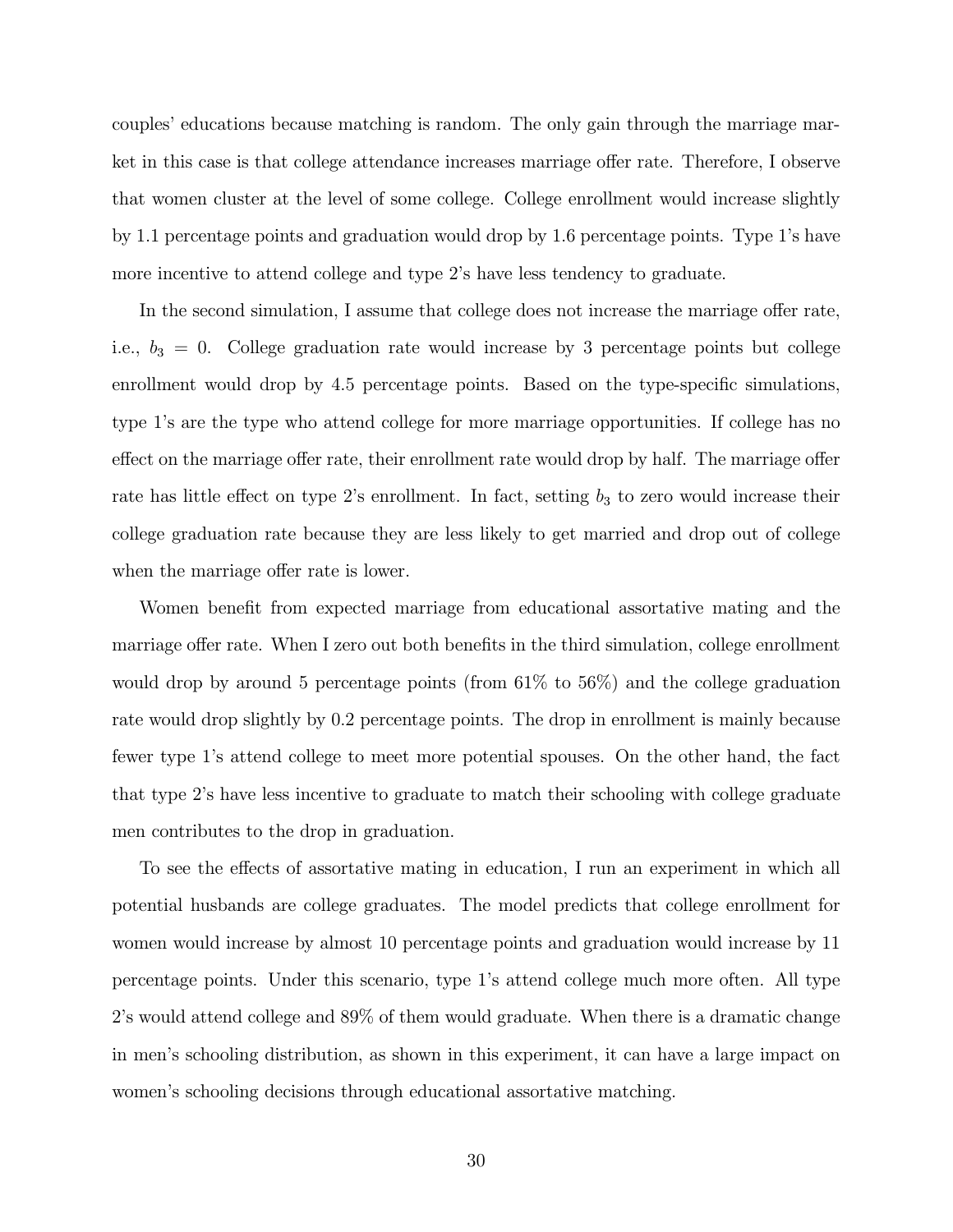### 7.2 The Impact of the Earning Return to Schooling

Table 10 shows the impact of the earning return to schooling.<sup>33</sup> With a 10% increase in the return of each additional year of schooling  $(\beta_1's)$ , the enrollment rate would stay the same and the graduation rate would increase by 0.7 percentage points. When  $\beta_1$  goes up, the opportunity cost of college goes up and type 1's are less likely to attend college. For type 2's the benefits outweigh the cost and they increase their schooling investment. If the return of each additional year of schooling increases by 50%, college enrollment would still have almost no change and graduation rates would increase by 4.1 percentage points. Graduation increase is from type 2's. On the other hand, a 10% increase in returns to college graduation  $(\beta_4)$  would have almost no effect on enrollment and increase graduation by 0.8 percentage points. Even with a 50% increase  $\beta_4$ , college enrollment would increase only by 0.2 percentage points and graduation would increase by 3.8 percentage points. These effects are due to the response of type 2's.

### 7.3 Education Policy Experiments

In Table 11, I present evidence on the impact of two policy interventions to increase educational attainment: college tuition subsidies and college graduation bonuses. These education policy experiments assume that the impact of policy-induced skill supply responses on equilibrium skill rental prices are negligible.<sup>34</sup>

College Tuition Subsidies I first simulate the effect of an experiment that provides a 50% tuition subsidy (a reduction in cs by 50%) for each year of college attendance. Average completed schooling level would increase by 0.1 years, from 14.3 to 14.4 years. College

<sup>&</sup>lt;sup>33</sup>This exercise considers the wage elasticity of college enrollment. The wage elasticity of labor supply has been a topic of considerable interest in both labor and macro economics; it correlates with both marriage and schooling choices. In Van Der Klaauw (1996), marital status is a choice variable. Eckstein and Wolpin (1989) and Imai and Keane (2004) include post-school human capital accumulation in a life cycle labor supply model.

 $34$ Two recent papers, by Donghoon Lee (2005) and Heckman et al (1998), start developing solution and estimation methods that can account for the general equilibrium feedbacks. However, their results are very different.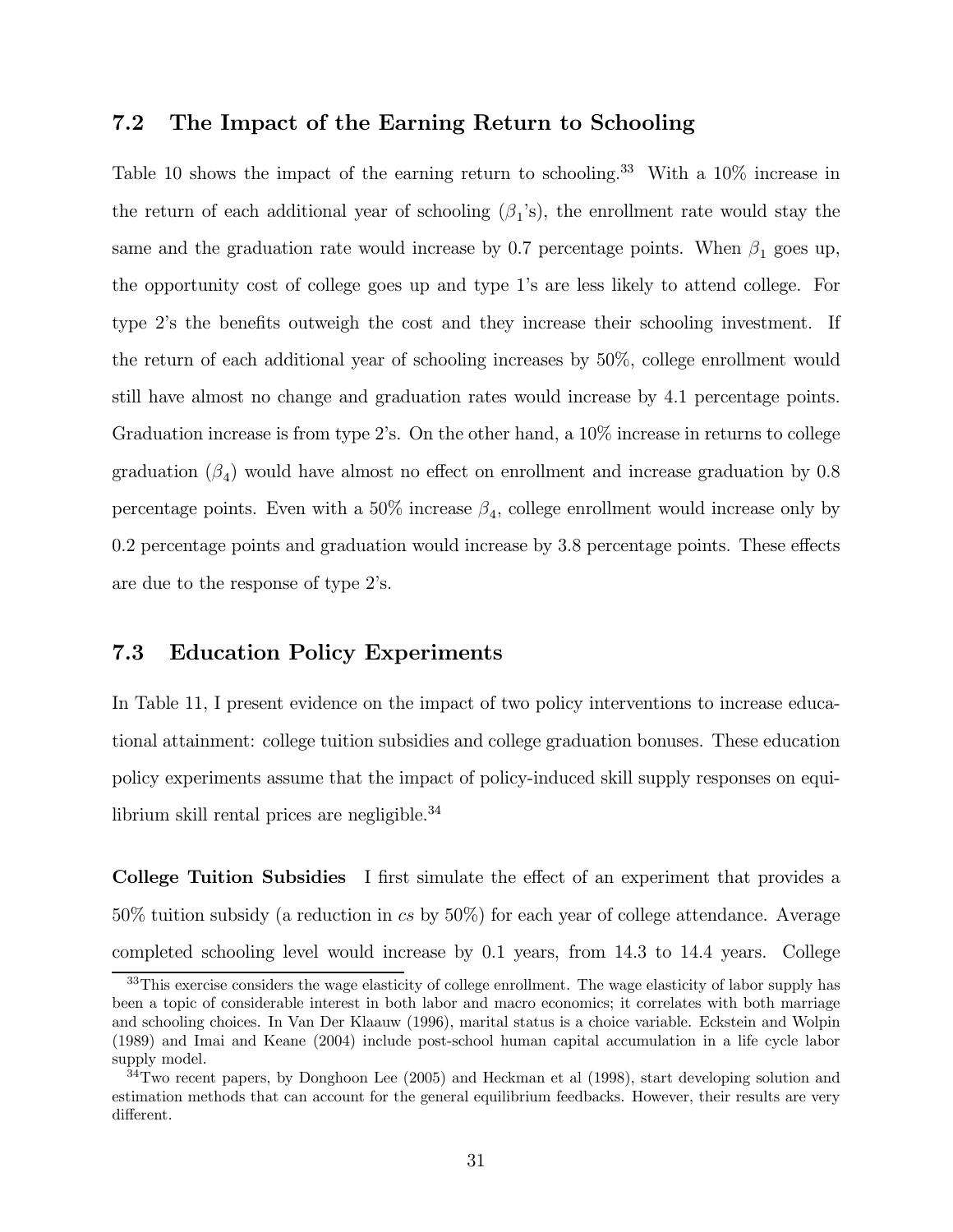attendance rate would increase from 61.2% to 62.3% and graduation rate would increase from 38% to 40%. Because college graduation is so prevalent among type 3's regardless of the subsidy, the increases in college graduation rates are mostly from type 2's. At the same time, more type 1's would attend college with the tuition subsidy.

Graduation Bonuses In contrast to tuition subsidies, which are based only on attendance, graduation bonuses reward individuals for years of schooling that are completed. Graduation bonus schemes provide monetary payment for college graduation. In the second policy experiment, reported in panel (2) of Table 11, the effect of a \$5000 graduation bonus is presented. College attendance rate would increase slightly by 0.3 percentage points and graduation rate would increase from 38% to 42.4%. The low skill type 1's are not affected by the policy intervention.

### 8 Concluding Remarks

In this paper, I have formulated and empirically implemented a structural dynamic model of high school graduate women's sequential decisions on college attendance, work, and marriage. The model is estimated on longitudinal data that include information about school attendance, labor force participation, marital status, wages, and spousal characteristics. The estimates of the model are used to quantify the importance of alternative reasons for college attendance and graduation. In particular, the estimates of the model are used to assess the effect of the expectations of marriage on college choice due to educational assortative mating, potential husband's income, and the marriage offer rate.

The main results can be summarized as follows: First, marriage plays a significant role in a female's college attendance decision. When the benefits from marriage are ruled out in the estimated model and everything else is kept the same, the predicted college enrollment would drop by 5 percentage points, from 61 percent to 56 percent. In contrast, earning return has negligible effects on college attendance but significant effects on college graduation. Overall,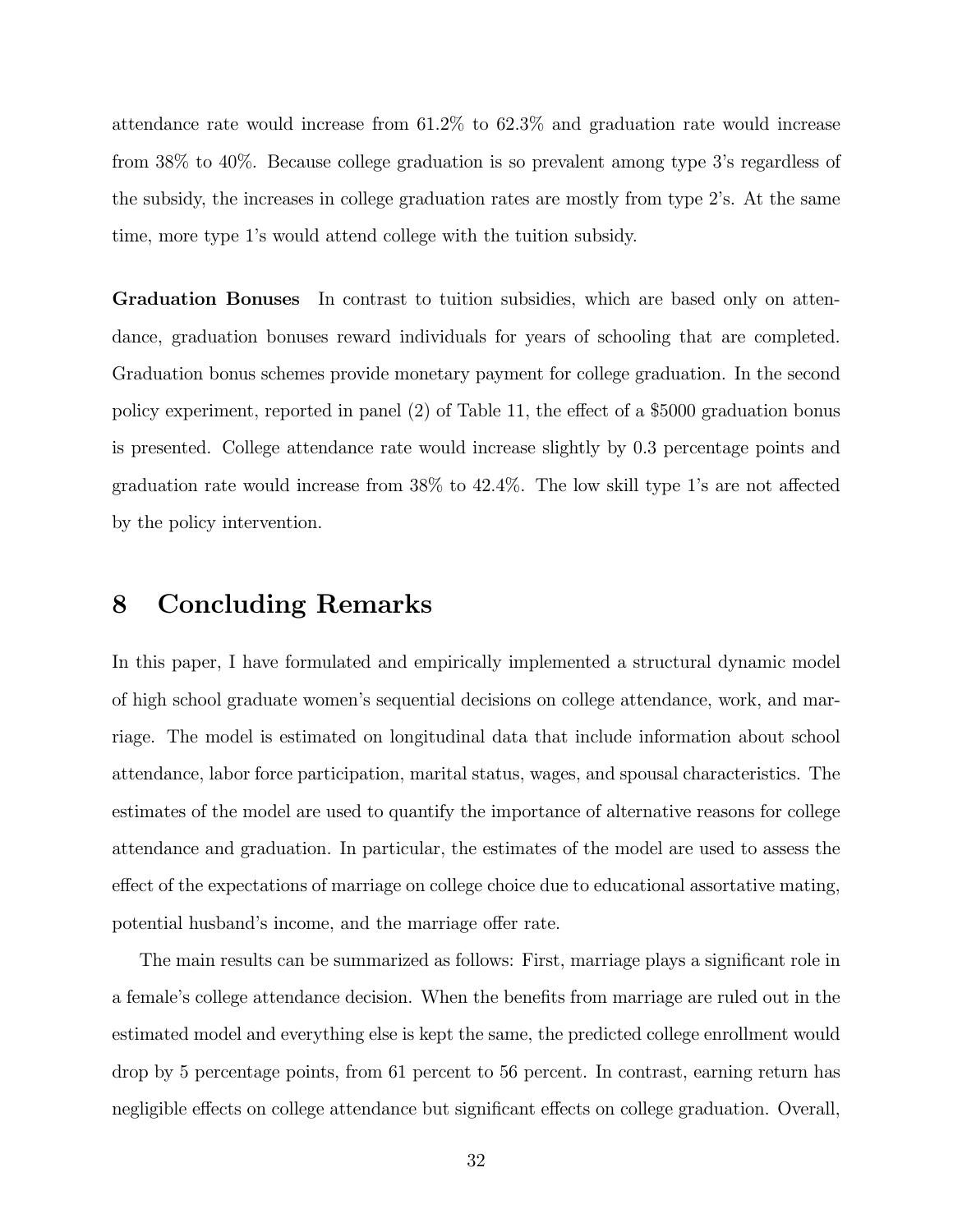the observed and unobserved heterogeneity is the most important determinant of women's college decisions. Second, the estimated model from the early 1980s does well in predicting college enrollment behavior in the early 2000s. The prediction for the new sample is not only a validation of the model, it also provides evidence of the stability of the structural model for policy analysis.

An important caveat to the measured impact of marriage on college decision is that the current study is based on a partial equilibrium analysis. As women make their college decisions based on the schooling distribution of men, men are making the same decisions. Therefore, both genders' schooling distributions are an equilibrium outcome. A complete analysis would require a general equilibrium model of the marriage market, which is left for future work.<sup>35</sup>

The U.S. labor market has experienced some striking changes over the past few decades. First of all, female college enrollment and graduation rates have been expanding constantly. At the same time, the labor force participation rate of married females has increased dramatically. These two trends are consistent with each other because as women become more educated, the returns from working are higher. However, for cohorts born since the mid 1950s and the early 1960s, women's college enrollment rate and graduation rate exceed those of men but their labor force participation is much lower than men's labor force participation, especially for married women. If the increase in earnings power were the only gain from investing in education and there were no discrimination towards females, we would not expect the labor force participation rate of females to be much lower than that of males. The marriage market may be a promising direction to explore based on the results of this paper.

 $35T<sub>0</sub>$  empirically implement such a model, we need to observe *both* spouses' sequential choices. In addition, in a general equilibrium model of the marriage market, we may extend our discussion on heterogeneity to both women and men.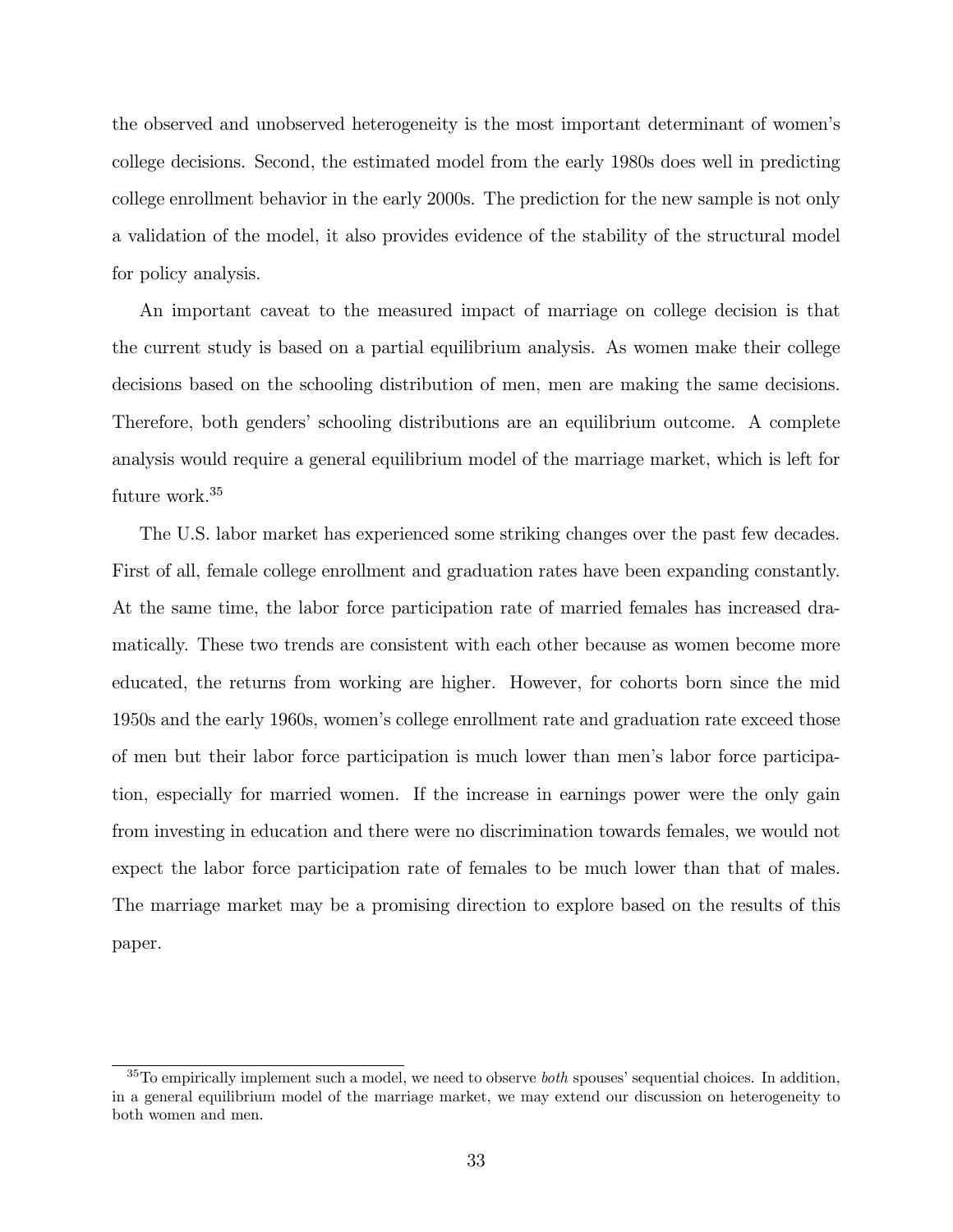### References

- [1] Becker (1973), "A Theory of Marriage: Part I," Journal of Political Economy, Vol. 81, Iss. 4: 813-846.
- [2] Behrman, Jere R., Rosenzweig, Mark R. and Taubman, Paul (1994), "Endowments and the Allocation of Schooling in the Family and in the Marriage Market: The Twins Experiment," Journal of Political Economy, Vol. 102, no. 6: 1131-1174.
- [3] Benham, Lee (1974), "Benefits of Women's Education within Marriage," Journal of Political Economy, Vol. 82, no. 2: S57-S71.
- [4] Boulier, Bryan, and Rosenzweig, Mark (1984), "Schooling, Search, and Spouse Selection: Testing Economic Theories of Marriage and Household Behavior," Journal of Political Economy, Vol. 92, No. 4: 712-732.
- [5] Brien, Michael J., Lillard, Lee A. and Stern, Steven (1999), "Cohabitation, Marriage, and Divorce in a Model of Match Quality," International Economic Review, forthcoming.
- [6] Cameron, Stephen V., and Heckman, James J. (1993), "The Nonequivalence of High School Equivalents," Journal of Labor Economics, Vol. 11, No.1, Part 1: 1-47.
- [7] –– (1998), "Life Cycle Schooling and Dynamic Selection Bias: Models and Evidence for Five Cohorts of American Males," Journal of Political Economy, Vol. 106: 262-333.
- [8] –– (2001), "The Dynamics of Educational Attainment for Black, Hispanic, and White Males," Journal of Political Economy, Vol. 109, no. 3: 455-499.
- [9] Cameron, Stephen V., and Taber, Christopher (2004), "Estimation of Educational Borrowing Constraints Using Returns to Schooling," Journal of Political Economy, Vol. 112, no. 1: 132-182.
- [10] Card, David (2001), "Estimating the Return to Schooling: Progress on Some Persistent Econometric Problems," Econometrica, Vol. 69, No. 5: 1127-1160.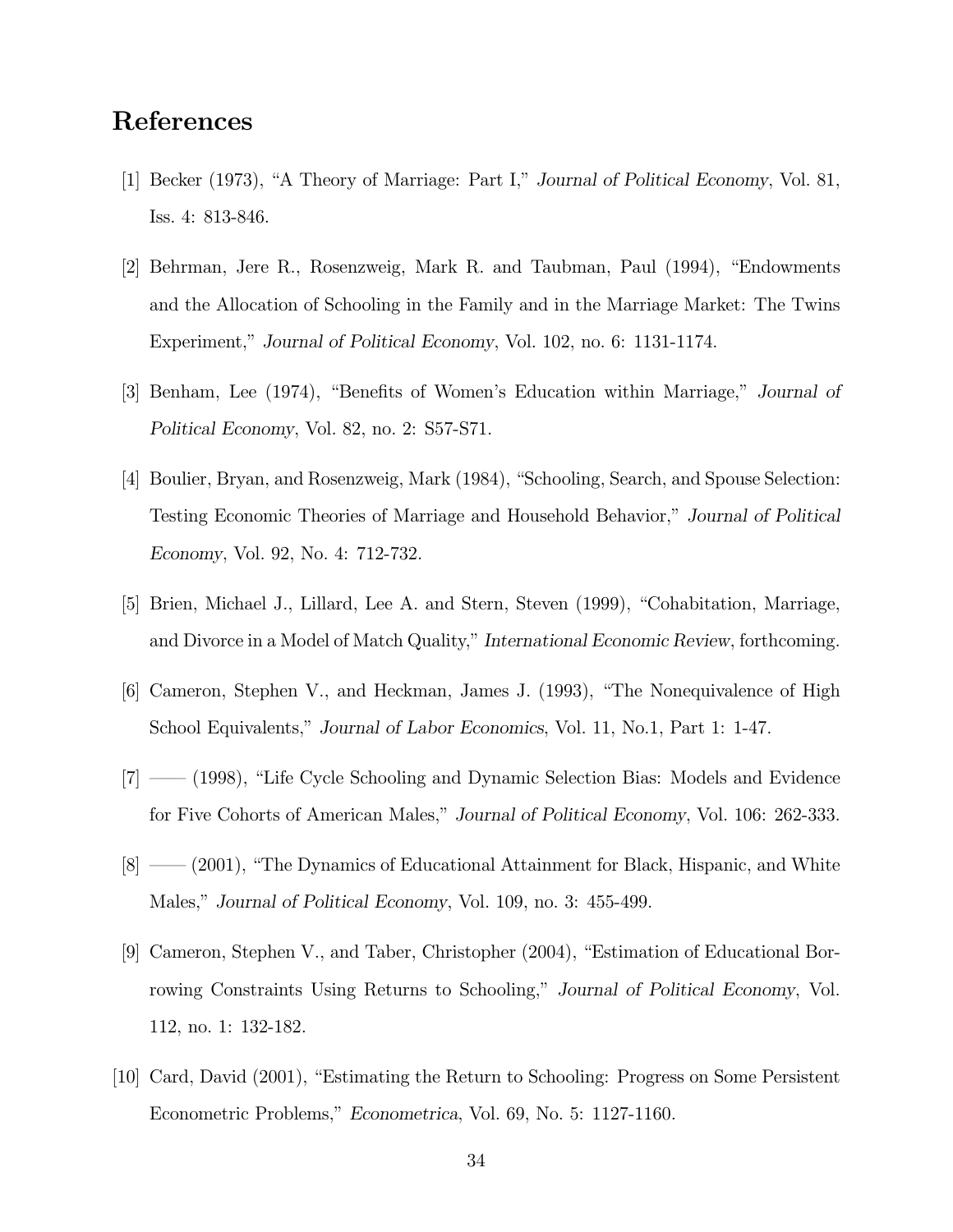- [11] Card, David, and DiNardo, John E. (2002), "Skill Biased Technological Change and Rising Wage Inequality: Some Problems and Puzzles," NBER working paper 8769.
- [12] Eckstein, Zvi, and Nagypál, Eva (2004), "The Evolution of U.S. Earnings Inequality: 1961-2002," Federal Reserve Bank of Minneapolis Quarterly Review, Vol. 28, No. 2, December 2004: 10-29.
- [13] Eckstein, Zvi, and Wolpin, Kenneth I. (1989), "Dynamic Labour Force Participation of Married Women and Endogenous Work Experience," Review of Economic Studies, Vol. 56, No. 3: 375-390.
- [14] —– (1999), "Why Youths Drop Out of High School: The Impact of Preferences, Opportunities, and Abilities," Econometrica 67: 1295-1339.
- [15] Heckman, James J. (1979), "Sample Selection Bias as a Specification Error," Econometrica, Vol. 47: 153-162.
- [16] Heckman, James J., Lochner, Lance, and Taber, Christopher (1998), "Explaining Rising Wage Inequality: Explorations with a Dynamic General Equilibrium Model of Labor Earnings with Heterogeneous Agents," Review of Economic Dynamics, Vol. 1, No. 1: 1-58.
- [17] Heckman, James J. and Sedlacek, Guilherme (1985), "Heterogeneity, Aggregation, and Market Wage Functions: An Empirical Model of Self-Selection in the Labor Market," Journal of Political Economy, Vol. 93, No. 6: 1077-1125.
- [18] Hitsch, Guenter J., Hortaçsu, Ali, and Ariely, Dan (2006), "What Makes You Click? Mate Preferences and Matching Outcomes in Online Dating," MIT Sloan Research Paper No. 4603-06.
- [19] Imai, Susumu, and Keane, Michael P. (2004), "Intertemporal Labor Supply and Human Capital Accumulation," International Economic Review, 45:2: 601-641.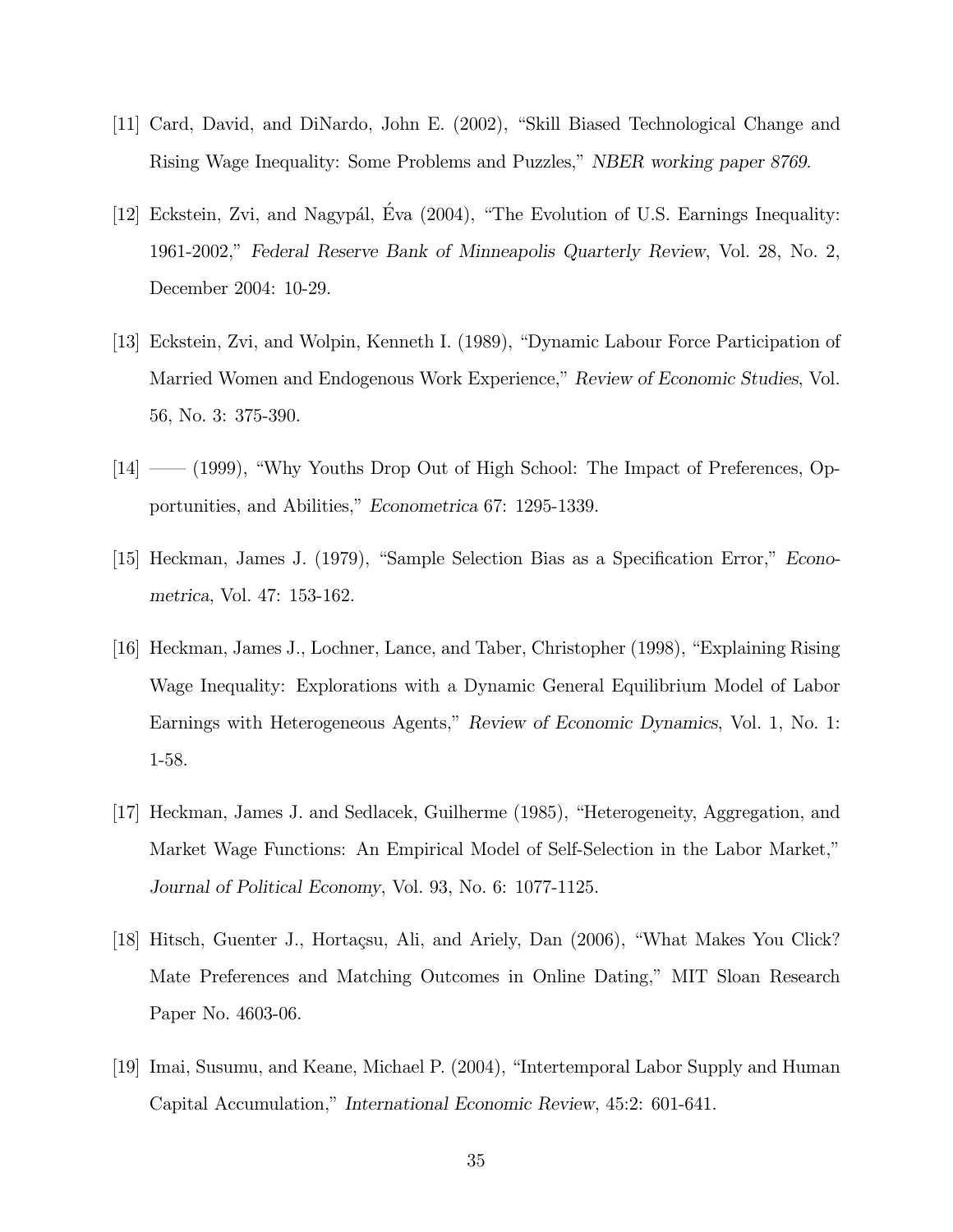- [20] Iyigun, Murat, and Walsh, Randall P. (2005), "Building the Family Nest: Pre-Marital Investments, Marriage Markets and Spousal Allocations," IZA DP No. 1752.
- [21] Katz, Lawrence, and Murphy, Kevin M. (1992), "Changes in Relative Wages, 1963-1987: Supply and Demand Factors," Quarterly Journal of Economics, 107: 35-78.
- [22] Keane, Michael P. (2002), "Financial Aid, Borrowing Constraints and College Attendance: Evidence from Structural Estimates," American Economic Review (Papers and Proceedings), 92(2): 293-297.
- [23] Keane, Michael P., and Wolpin, Kenneth I. (1994), "The Solution and Estimation of Discrete Choice Dynamic Programming Models by Simulation and Interpolation: Monte Carlo Evidence," Review of Economics and Statistics, 76: 648-672.
- [24] —– (1997), "The Career Decisions of Young Men," Journal of Political Economy, Vol. 105, No. 3: 473-522.
- [25] –– (2001), "The Effect of Parental Transfers and Borrowing Constraints on Educational Attainment," International Economic Review, Vol. 42, No. 4: 1051-1103.
- [26] Kominski, Robert, and Siegel, Paul M. (1993), "Measuring Education in the Current Population Survey (revision of educational attainment question)," Monthly Labor Review, Vol. 116, no. 9: 34-38.
- [27] Lee, Donghoon (2005), "An Estimable Dynamic General Equilibrium Model of Work, Schooling, and Occupational Choice," International Economic Review, Vol. 46, No. 1: 1-34.
- [28] MaFadden, Daniel (1989), "A Method of Simulated Moments for Estimation of Discrete Response Models Without Numerical Integration," Econometrica 57: 995-1026.
- [29] Mare, Robert D. (1991), "Five Decades of Educational Assortative Mating," American Sociological Review, Vol. 56, No. 1: 15-32.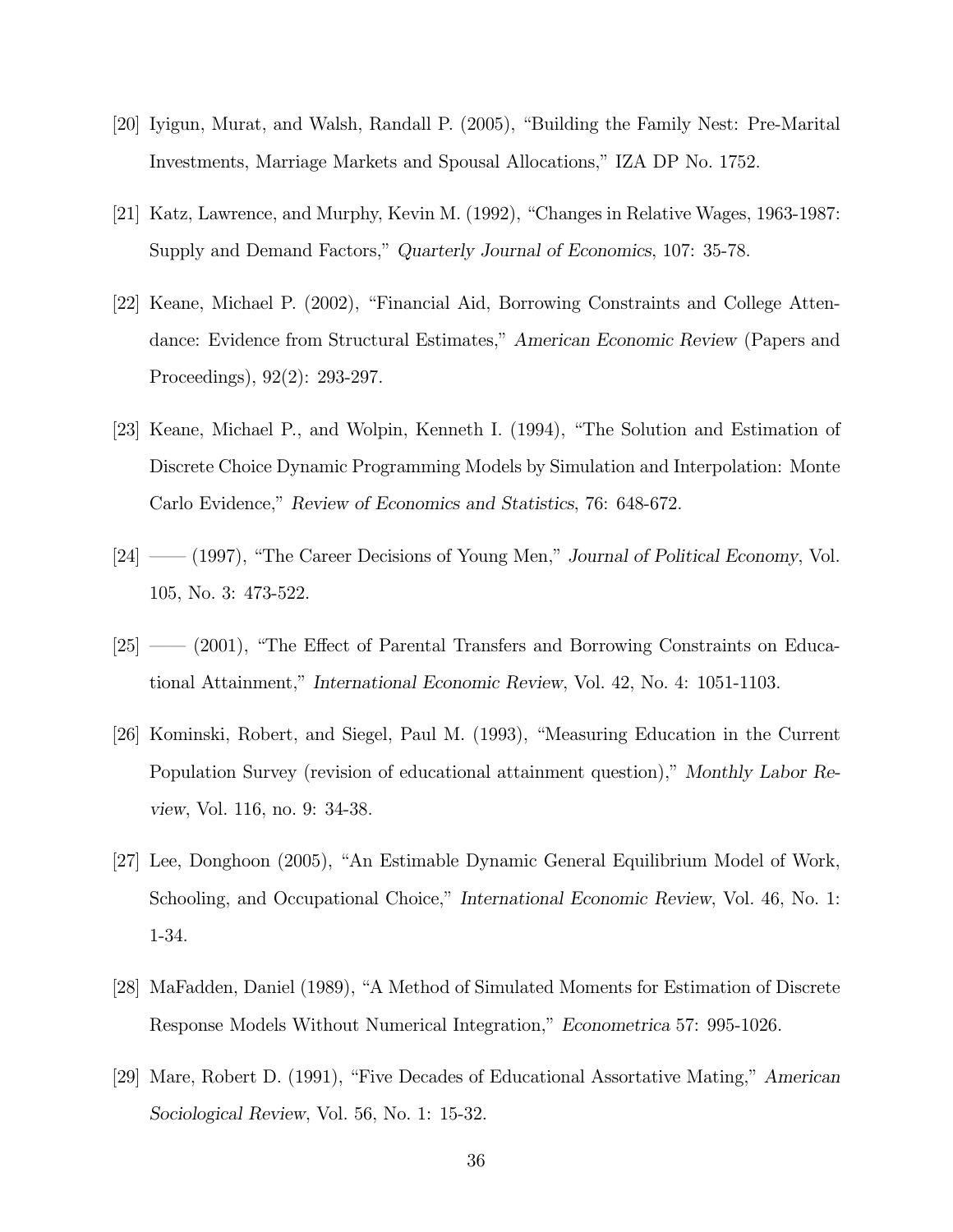- [30] Pakes, Ariel, and Pollard, David (1989), "Simulation and the Asymptotics of Optimization Estimators," Econometrica 57: 1027-1057.
- [31] Pencavel, John (1998), "Assortative Mating by Schooling and the Work Behavior of Wives and Husbands," American Economic Review, Vol. 88, No. 2: 326-329.
- [32] Roy, Andrew D. (1951), "Some Thoughts on the Distribution of Earnings," Oxford Economic Papers Vol. 3, No. 2: 135-146.
- [33] Shimer, Robert and Smith, Lones (2000), "Assortative Matching and Search," Econometrica, Vol. 68, No. 2: 343-369.
- [34] Taber, Christopher (2001), "The Rising College Premium in the Eighties: Return to College or Return to Unobserved Ability?" Review of Economic Studies, Vol. 68, No. 3: 665-691.
- [35] Todd, Petra, and Wolpin, Kenneth I. (2003), "Using a Social Experiment to Validate a Dynamic Behavioral Model of Child Schooling and Fertility: Assessing the Impact of a School Subsidy Program in Mexico," forthcoming, American Economic Review.
- [36] Van Der Klaauw, Wilbert (1996), "Female Labour Supply and Marital Status Decisions: A Life-Cycle Model," Review of Economic Studies, 63, 199-235.
- [37] Weiss, Yoram (1997),"The Formation and Dissolution of Families: Why Marry? Who Marries Whom? and What Happens upon Marriage and Divorce?" In Handbook of Population Economics, edited by Robert Rosenzweig and Oded Stark. Amsterdam Elsevier Science.
- [38] –– (2006), "Investment in Schooling and the Marriage Market," Mimeo, Tel-Aviv University.
- [39] Weiss, Yoram and Willis, Robert J. (1997), "Match Quality, New Information, and Marital Dissolution," Journal of Labor Economics, Vol. 15, No. 1: S293-S329.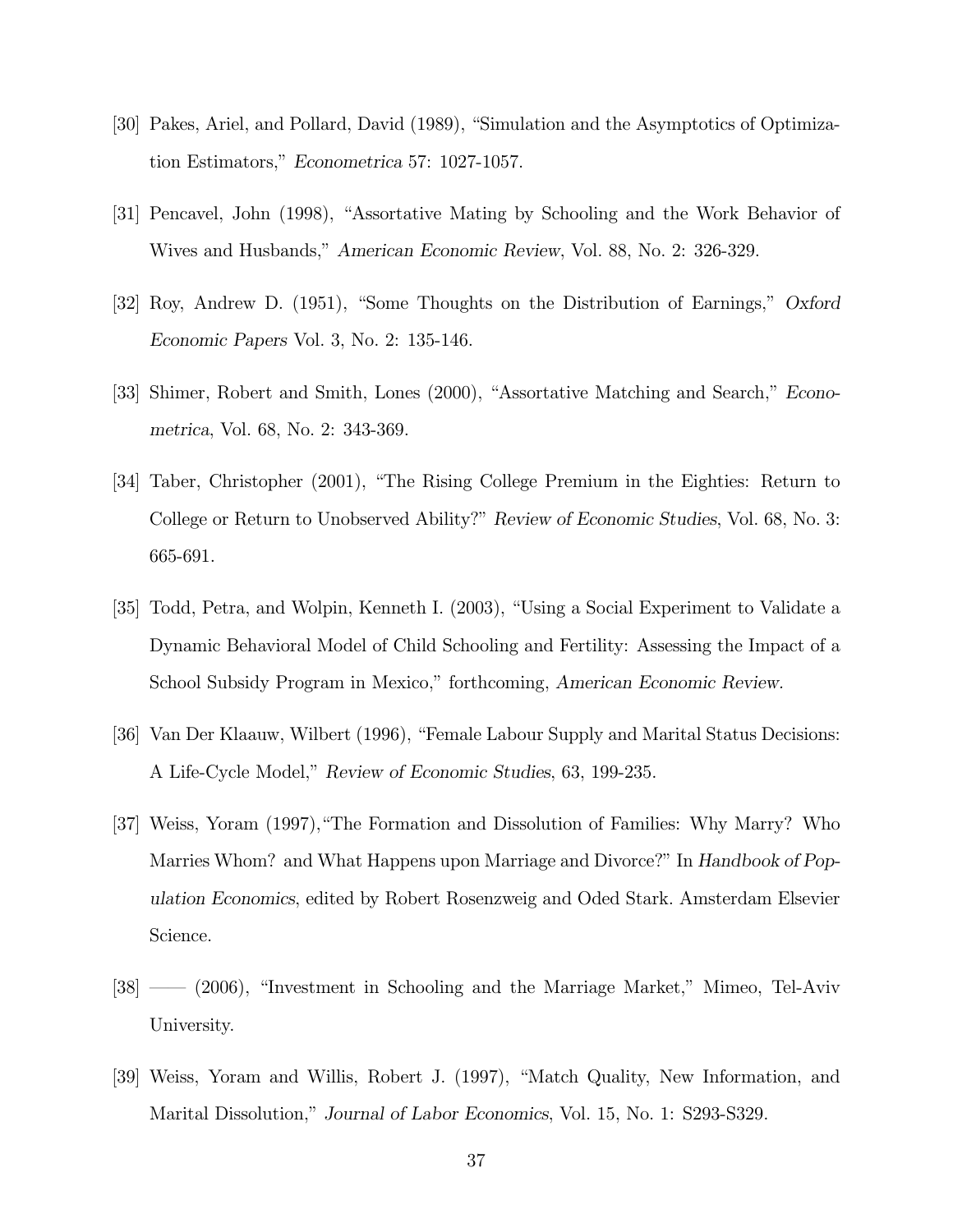- [40] Willis, Robert J. and Rosen, Sherwin (1979), "Education and Self-Selection," Journal of Political Economy, Vol. 87, No.5: S7-S36.
- [41] Wolpin, Kenneth I. (1996), "Public-Policy Uses of Discrete-Choice Dynamic Programming Models," American Economic Review, Vol.86, No. 2: 427-432.
- [42] Wong, Linda (2003), "Structural Estimation of Marriage Models," Journal of Labor Economics, Vol. 21, No. 3: 699-727.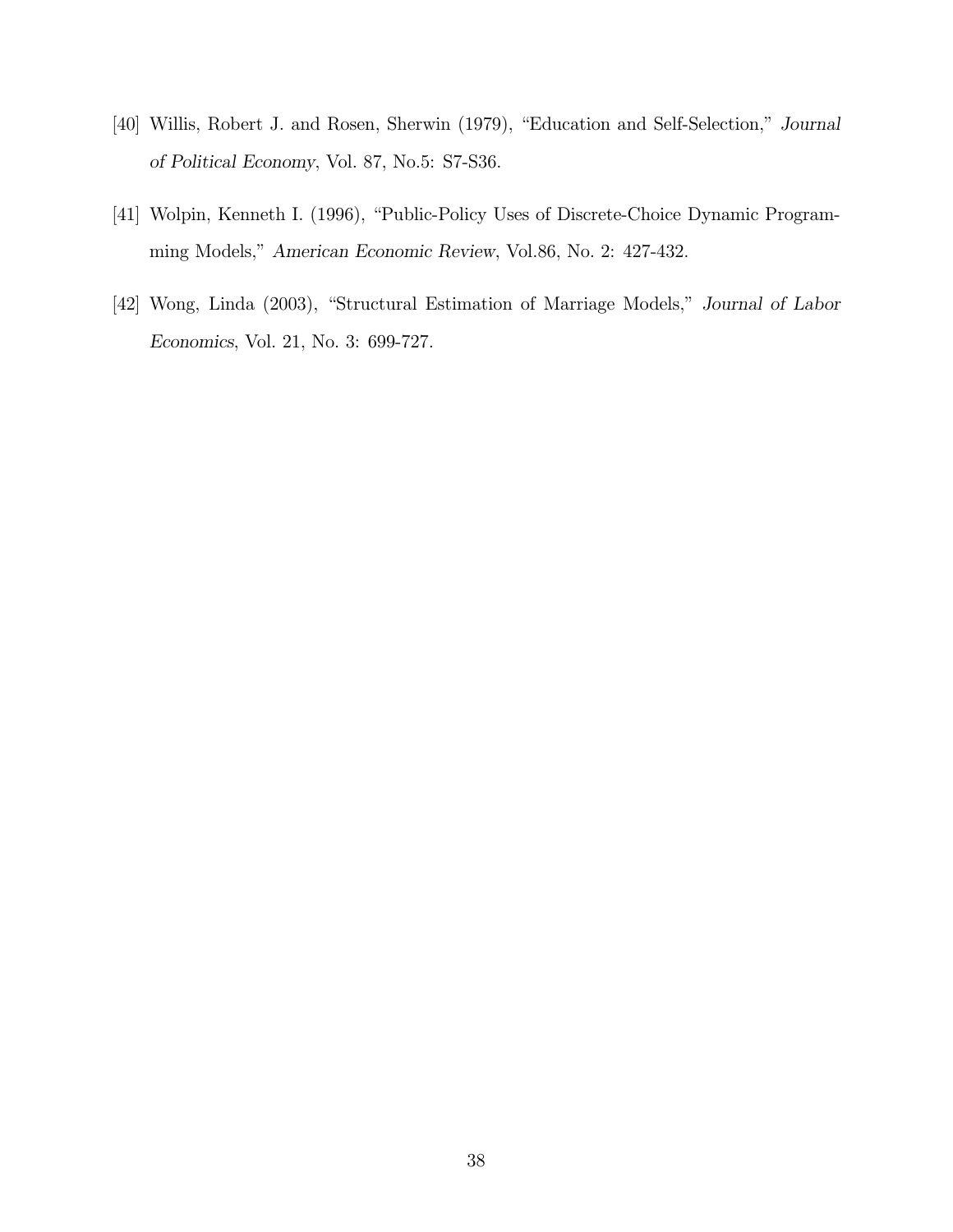#### Appendix A: Data Construction

The NLSY79 sample is restricted such that all women graduated from high school during May to August between 1980-1983, at ages between 17 and 19. They were single and with no children at high school graduation.<sup>36</sup> I keep those who reported consistent and complete schooling, employment, and marital history and family background. This leaves me with a sample of 487 women born between 1961-1964. A comparable sample is constructed from the NLSY97. All of the restrictions are the same or kept as close as possible to those on the NLSY79 sample.

In the model, each period is a year. This characterization of the decision process implies that some of the data must be aggregated to match the model. The details of the data construction follow.

Timing: I follow each woman in the model after she graduates from high school. A year in the model is defined as a school year from September to August. Suppose a woman receives her high school diploma in June 1985; the first year corresponds to calendar month September 1985 to August 1986.

Schooling: In order to construct the annual school attendance, I first derive monthly attendance on the basis of a question concerning whether the youth enrolled in regular school in each month of the previous year. This question starts in 1981. I thus have the individual's monthly schooling status from January 1980. I treat a woman as an attendee if she reports having attended school for at least 6 months in the school year<sup>37</sup>. Questions on the month and year that respondents receive a high school diploma are used to determine the graduation date. Combining this date with respondent's date of birth, her age at graduation is computed.

Employment and wage: NLSY79 workhistory records weekly hours worked for each week

<sup>36</sup>Complete schooling history is not available before 1980; therefore, the sample is restricted to high school graduates after 1980. 7 individuals graduated after 1983. 9 individuals graduated before 17 or after 19. More than 96% of the sample received a high school diploma during May to August. 24 women were married or had children at graduation.

<sup>37</sup>Measurement error on choices is not considered.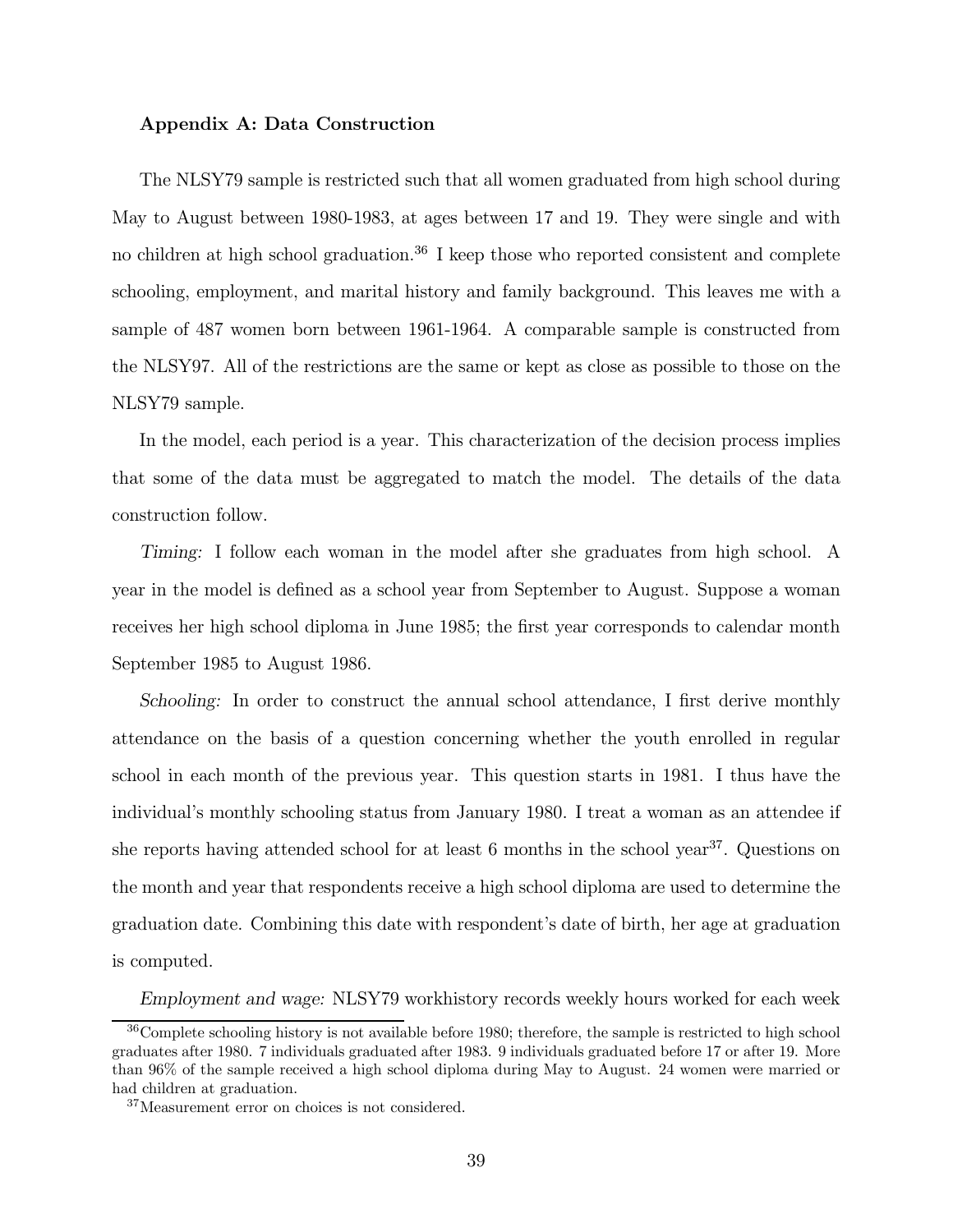since the beginning of 1978. Annual hours worked is based on accumulating weekly hours worked over the school year. A woman in the model is defined as employed if her working hours are reported during at least 26 weeks of the year, and annual hours worked are at least 1000 hours.

The employment history information is employer-based. All references to a "job" should be understood as references to an employer. The variable "hourly rate of pay job  $#1-5"$  in the work history file provides the hourly wage rate for each job. The associated wage on multiple jobs held is the average, and data are constructed such that maximum number of jobs held in a year is five. I use coded real hourly wage in 2000 dollars. Nominal wage data are deflated by CPI from BLS CPI-U. The hourly wages are top coded at \$300 and bottom coded at \$1.

Marital status and fertility: Month/year in which the first, the second and the third marriage began and month/year in which the first and the second marriage ended are recorded in NLSY79. I aggregate monthly marital status into annual status according to the following criteria: an individual is defined as married in a year if she is married for at least 6 months in the year. This definition of marriage does not include those who cohabit. Detailed cohabitation information is not available in the NLSY79 until the 1990 survey and the decision to cohabit is quite different from the decision to marry (see Brien et al 1999). Cohabitation is not treated as a separate choice to limit the state space. Based on a question about the birth date of the first child born to NLSY79 respondents, the fertility history on the first child can be constructed. For simplicity, I follow the birth of the first child only and ignore child mortality.

Spouses' characteristics: NLSY ask every year how much a respondent's spouse receives from "wages, salary, commissions or tips from all jobs before deductions for taxes or anything else". I use this question to construct husbands' annual earnings, which are converted to real income in 2000 dollars. NLSY household roster provides each family member's highest grade completed and their relationship to the youth respondent. I first obtain the spouse's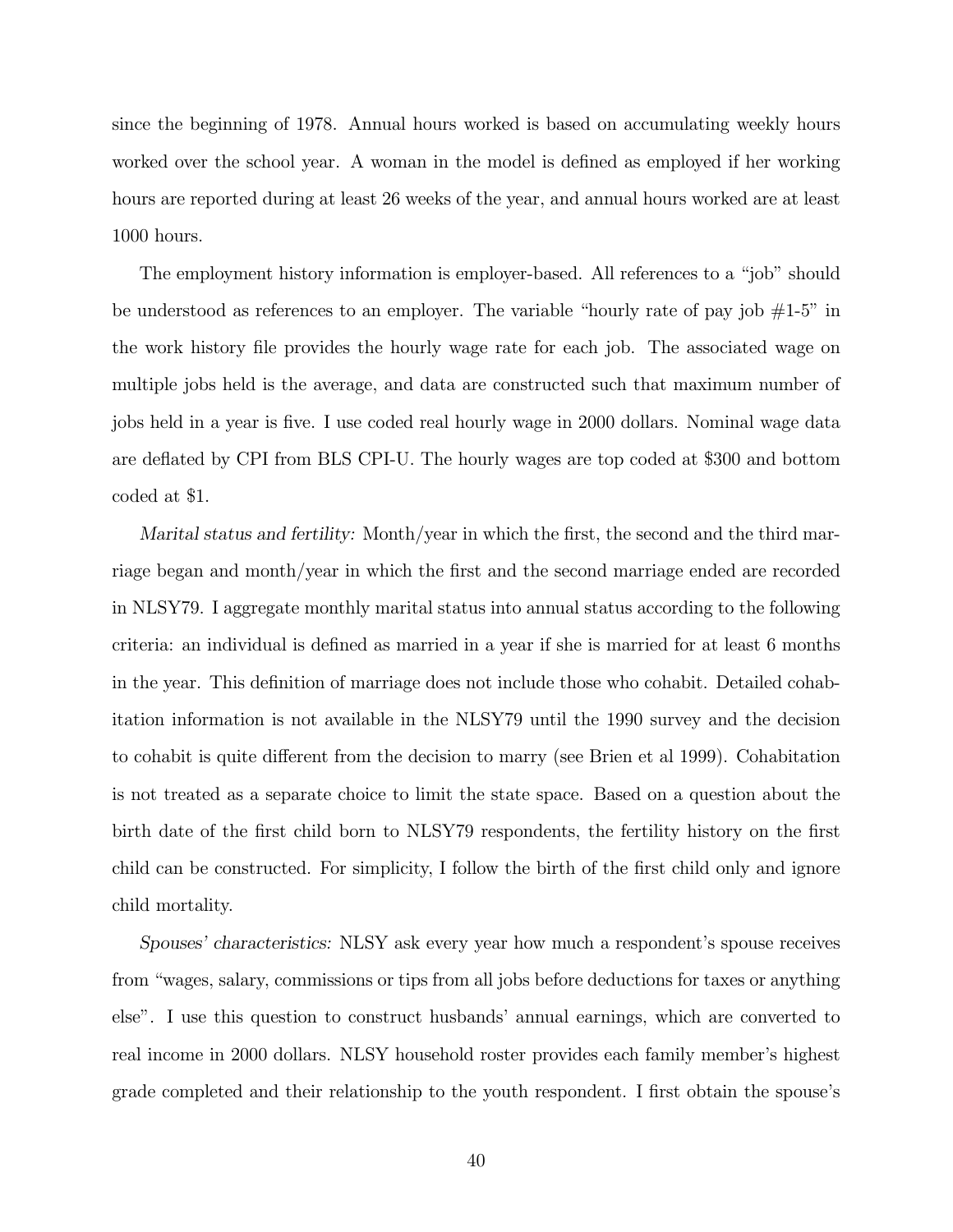household number, then link it to corresponding family member characteristics such as age and highest grades completed.

Background: Highest grade completed of a woman's mother and father, number of siblings, and whether the woman came from a broken family (i.e., one or both biological parents were absent) are measured at age 14. Family income measures parental income for dependent respondents. A dependent is defined by the NLSY as a person living at home or not at home but living in a dorm or military barrack. A two-year average is constructed for family income at ages 15 and 16 if available. Family income at age 14 and age 17 is used if the data are missing at age 15 or 16. Family income is measured in 2000 dollars.

Three surveys, conducted independently of the regular NLSY79 interviews, collected aptitude and intelligence score information: (1) The Armed Services Vocational Aptitude Battery (ASVAB), a special survey administered in 1980 to NLSY79 respondents (94% of the 1979 sample participated); (2) the 1980 survey of high schools, which collected scores from various aptitude/intelligence tests and a variety of college entrance exams such as the Preliminary Scholastic Aptitude Test  $(PSAT)$ , the Scholastic Aptitude Test  $(SAT)$ , and the American College Test  $(ACT)$ ; and  $(3)$  the 1980-83 collection of high school transcript information. The ASV AB consists of a battery of 10 tests that measure knowledge and skill in 10 different areas. The Armed Forces Qualifications Test score  $(AFQT)$  is a composite score derived from 4 sections of the battery (namely, arithmetic reasoning, word knowledge, paragraph comprehension and math knowledge) and is widely used as a cognitive ability indicator. AFQT89 percentile scores are used in the estimation.

For NLSY97, the  $AFQT$  score is not available. However,  $ASVAB$  math and verbal percentile score generated by NLS is an age-adjusted, weighted average percentile score of four batteries from  $ASVAB$ : Mathematical Knowledge  $(MK)$ , Arithmetic Reasoning  $(AR)$ , Word Knowledge  $(WK)$ , and Paragraph Comprehension  $(PC)$ . The formula is essentially the same as for AFQT scores and I treat them as comparable variables.

College entrance examination scores may be important for college applications. They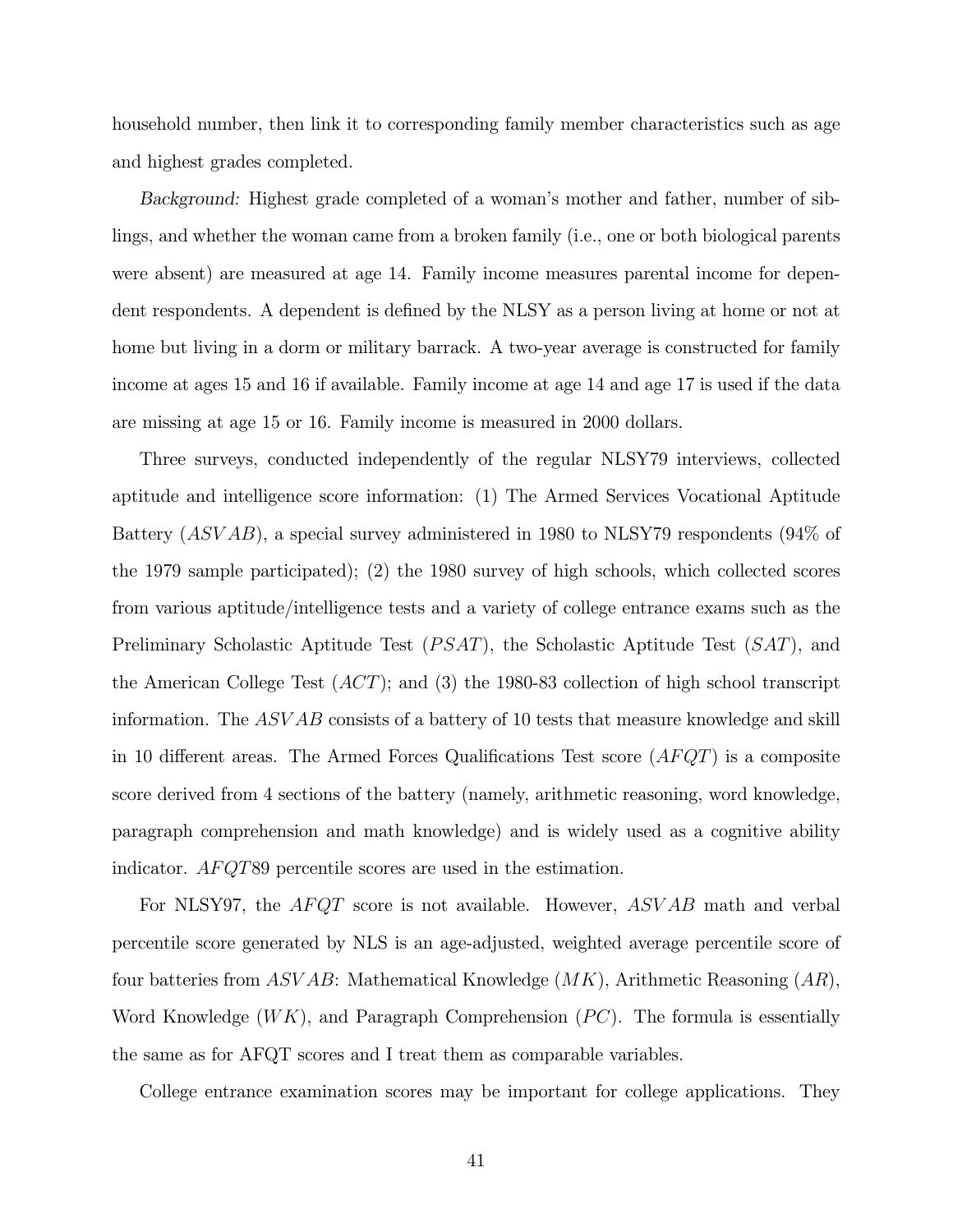are not included in the analysis since the number of respondents for whom these scores are available is low. Consider three major college entrance exams, namely  $PSAT$ ,  $SAT$ , and  $ACT$ , within my sample: 93 individuals report  $SAT$  scores, 109 report  $PSAT$  scores, and 102 report ACT scores. Overall, only 40% of the sample has at least one usable test score. When evaluating applications, schools use an SAT type of achievement score as a signal for individual ability. I assume that SAT scores or high school grades are of second order importance conditional on ability.

#### Appendix B: Inputs of the Model

| Coefficient                          | Estimates (Std. Err.) |
|--------------------------------------|-----------------------|
| $c_0$ : Constant                     | $-12.385(3.460)$      |
| $c_1$ : Education                    | $-0.343(0.026)$       |
| $c_2$ : Last period's marital status | 1.461(0.126)          |
| $c_3$ : Age                          | 1.041(0.291)          |
| $c_4$ : Age <sup>2</sup>             | $-0.018(0.006)$       |
| $c_5$ : Marriage duration            | 0.310(0.031)          |

Tabel B: Logit Estimates of the Arrival Probability of the First Child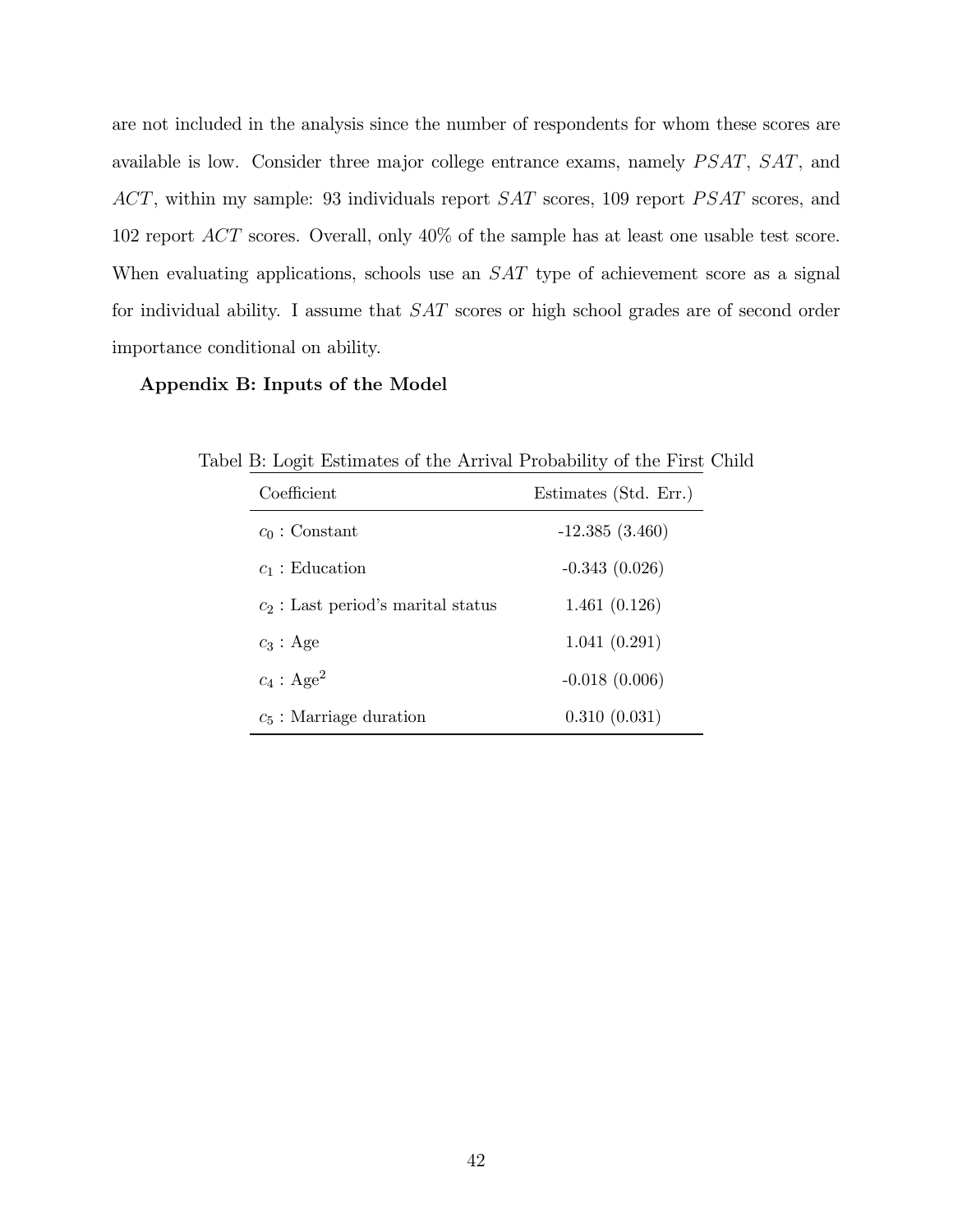|                                                                                                                                     | Parameters              |                                                                                            | Parameters             | Parameters         |                        |
|-------------------------------------------------------------------------------------------------------------------------------------|-------------------------|--------------------------------------------------------------------------------------------|------------------------|--------------------|------------------------|
|                                                                                                                                     | Utility function        |                                                                                            | Type proportions       |                    | Marriage value         |
| $\alpha_1$                                                                                                                          | 1.158(0.082)            | $\lambda_0^2$                                                                              | $-6.729(0.307)$        | $a_0^1$            | $-7.878e+3(519)$       |
| $\alpha_2$                                                                                                                          | $-0.026(0.001)$         |                                                                                            | 0.411(0.017)           | $a_0^2$            | $-1.111e+3$ (44.6)     |
| $\alpha_3$                                                                                                                          | $-0.016(0.001)$         |                                                                                            | 0.120(0.009)           | $a_0^3$            | $5.953e+4(3102)$       |
| $\alpha_4$                                                                                                                          | $-0.003(0.001)$         |                                                                                            | $-0.571(0.030)$        | $a_1^1$            | $-6.060e + 3(868)$     |
|                                                                                                                                     | $-6.154e+4$ (5017)      |                                                                                            | 1.077(0.053)           | $a_1^2$            | $-4.908e+3(186)$       |
|                                                                                                                                     | $3.952e+4$ (2888)       |                                                                                            | 0.063(0.003)           | $a_1^3$            | $-3.304e+3(126)$       |
|                                                                                                                                     | $6.255e+4$ (3199)       |                                                                                            | 0.071(0.004)           | $\boldsymbol{a}_2$ | $0.858e+3(36.9)$       |
|                                                                                                                                     | $-1.181e+5$ (4975)      |                                                                                            | $-0.189(0.007)$        | $a_3$              | $1.396e+4(940)$        |
|                                                                                                                                     | $2.562e+4$ (1373)       |                                                                                            | $-7.150(0.287)$        | $\boldsymbol{a}_4$ | $5.519e+3(245)$        |
|                                                                                                                                     | $1.117e+5$ $(1.05e+4)$  |                                                                                            | 0.240(0.014)           |                    |                        |
|                                                                                                                                     | $-5.206e+5$ $(2.35e+4)$ |                                                                                            | 0.113(0.006)           |                    | Marriage offer         |
|                                                                                                                                     | $-2.778e+5(3.70e+4)$    |                                                                                            | $-0.115(0.014)$        | $b_0^1$            | $-6.185(0.57)$         |
|                                                                                                                                     | $-2.369e+4$ (1603)      |                                                                                            | $-0.334(0.024)$        | $b_0^2$            | $-12.78(0.39)$         |
|                                                                                                                                     | $-6.101e+5(3.0e+4)$     |                                                                                            | 0.027(0.001)           | $b_0^3$            | $-8.429(0.41)$         |
|                                                                                                                                     | $-6.268e+5(2.61e+4)$    |                                                                                            | 0.035(0.002)           | $b_1$              | 0.220(0.01)            |
|                                                                                                                                     | $-2.336e+4$ (1090)      |                                                                                            | 0.018(0.002)           | b <sub>2</sub>     | $-0.957e-4$ $(0.001)$  |
|                                                                                                                                     | $3.490e+3(165)$         |                                                                                            | 0.732(0.088)           | $b_3$              | 0.677(0.054)           |
|                                                                                                                                     | $9.956e + 3(561)$       |                                                                                            | 0.260(0.087)           |                    | Husband's earning      |
| $v_1$ $v_2$ $v_3$ $v_4$ $v_5$ $v_6$ $v_7$ $v_8$ $v_7$ $v_8$ $v_9$ $v_1$ $v_1$ $v_2$ $v_3$ $v_4$ $v_5$ $v_6$ $v_6$ $v_6$ $v_6$ $v_6$ | $8.116e+3(341)$         | $\begin{array}{l} \pi _{2}^{1}\\ \pi _{2}^{2}\\ \pi _{3}^{1}\\ \pi _{3}^{2}\\ \end{array}$ | $9.997e-1$ $(1.24e-4)$ | $\rho_0$           | 9.379(0.407)           |
|                                                                                                                                     | $1.533e+4$ (1023)       |                                                                                            | $1.75e-4$ $(8.64e-5)$  | $\rho_1$           | 0.043(0.012)           |
|                                                                                                                                     | $2.582e+4(2447)$        |                                                                                            | 0.665(0.019)           | $\rho_2$           | 0.058(0.011)           |
|                                                                                                                                     | $9.718e+3(398)$         |                                                                                            | 0.134(0.007)           | $\rho_3$           | $-0.151e-2$ (0.002)    |
|                                                                                                                                     |                         | Earnings                                                                                   |                        | $\sigma_{y^H}$     | 0.550(0.061)           |
|                                                                                                                                     |                         | $\beta_0^1$                                                                                | 1.132(0.036)           | $\sigma_{\mu_y}$   | 0.158(0.007)           |
|                                                                                                                                     | Budget constraint       |                                                                                            | 1.278(0.036)           | Shocks             |                        |
| cg                                                                                                                                  | $3.734e+4$ (1396)       | $\begin{array}{c} \beta_0^2 \ \beta_0^3 \ \beta_1^1 \ \beta_2^2 \ \beta_1^3 \end{array}$   | 1.193(0.034)           | $\sigma_1$         | $3.459e+4$ (2786)      |
| cc                                                                                                                                  | $4.322e+4$ (3726)       |                                                                                            | 0.042(0.002)           | $\sigma_2$         | $1.302e+4(608)$        |
| $\psi(1)$                                                                                                                           | 0.145(0.004)            |                                                                                            | 0.055(0.002)           | $\sigma_3$         | $1.122e+4$ (498)       |
|                                                                                                                                     |                         |                                                                                            | 0.062(0.003)           | $\sigma_4$         | $1.298e+4(628)$        |
|                                                                                                                                     |                         | $\beta_2^{}$                                                                               | 0.101(0.005)           | $\sigma_5$         | $4.129e+4$ (1827)      |
|                                                                                                                                     |                         | $\beta_3$                                                                                  | $-0.759e-3$ $(0.003)$  | $\sigma_6$         | $1.684e+5(6892)$       |
| Job offers                                                                                                                          |                         | $\beta_4$                                                                                  | 0.296(0.019)           | $\sigma_7$         | $7.642e+4(2837)$       |
| $p_{hg}^0$                                                                                                                          | 0.772(0.056)            | $\beta_{0c}^1$                                                                             | 2.530(0.206)           | $\sigma_8$         | $2.267e+5$ $(1.94e+4)$ |
| $p_{sc}^0$                                                                                                                          | 0.798(0.022)            |                                                                                            | 1.929(0.092)           |                    | End condition          |
| $p_{cg}^0$                                                                                                                          | 0.707(0.033)            | $\frac{\beta_{0c}^2}{\beta_{0c}^3}$                                                        | 2.214(0.093)           | $\delta_1$         | $2.484e+4$ (1228)      |
| $p^1_{hg}$                                                                                                                          | $9.996e-1(7.4e-5)$      | $\sigma_w$                                                                                 | 0.366(0.016)           | $\delta_2$         | $3.932e+4$ (4304)      |
| $p_{sc}^1$                                                                                                                          | $9.999e-1(2.3e-5)$      | $\sigma_{wc}$                                                                              | 0.114(0.005)           | $\delta_3$         | $-0.265e+2(1.16)$      |
| $p_{cg}^1$                                                                                                                          | $1.000(6.6e-6)$         | $\sigma_u$                                                                                 | 0.165(0.007)           | $\delta_4$         | $2.662e+4(2983)$       |

Appendix C: Parameter Estimates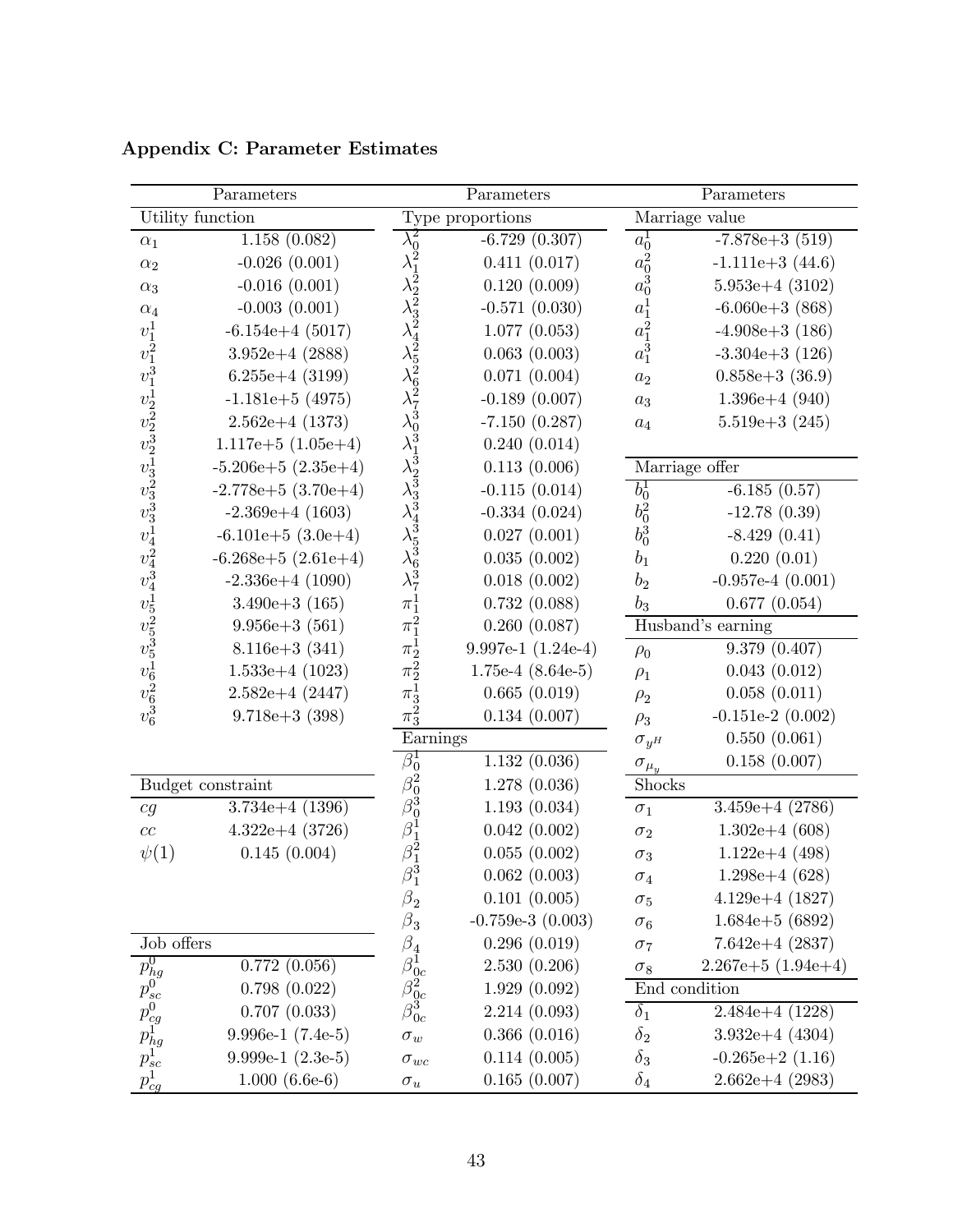|                |         |            |            | л.         | $\cdot$    |            | $\epsilon$ |            |     |  |
|----------------|---------|------------|------------|------------|------------|------------|------------|------------|-----|--|
| Year           | No. Obs | <b>NNS</b> | <b>ANS</b> | <b>NWS</b> | <b>AWS</b> | <b>NNM</b> | <b>ANM</b> | <b>NWM</b> | AWM |  |
|                | (487)   | 15.2       | 37.6       | 30.6       | 10.5       | 3.5        | 0.2        | 2.3        | 0.2 |  |
| $\overline{2}$ | (486)   | 9.5        | 31.7       | 32.7       | 11.5       | 4.1        | 0.4        | 9.5        | 0.6 |  |
| 3              | (485)   | 8.0        | 26.8       | 33.0       | 10.5       | 6.6        | 1.9        | 13.0       | 0.2 |  |
| $\overline{4}$ | (481)   | 6.2        | 21.0       | 33.9       | 10.8       | 7.5        | 1.5        | 18.5       | 0.6 |  |
| 5              | (478)   | 4.2        | 6.7        | 44.6       | 7.9        | 8.4        | 1.5        | 25.1       | 1.7 |  |
| 6              | (475)   | 4.0        | 4.4        | 42.1       | 5.7        | 10.7       | 1.1        | 30.9       | 1.1 |  |
| 7              | (472)   | 4.0        | 3.0        | 38.6       | 3.8        | 13.6       | 0.8        | 33.9       | 2.3 |  |
| 8              | (470)   | 3.2        | 1.9        | 32.8       | 4.0        | 14.0       | 1.3        | 40.4       | 2.3 |  |
| 9              | (469)   | 3.2        | 1.9        | 30.1       | 3.4        | 16.2       | 1.5        | 41.2       | 2.6 |  |
| 10             | (467)   | 3.0        | 0.9        | 27.0       | 3.4        | 18.6       | 1.9        | 42.6       | 2.6 |  |
| $ -$           |         |            |            |            |            |            |            |            |     |  |

Table 1: Choice Proportions by Years After High School

Note:

NNS denotes not-attend, not-work, single; ANS denotes attend, not-work, single; NWS denotes not-attend, work, single; AWS denotes attend, work, single; NNM denotes not-attend, not-work, married; ANM denotes attend, not-work, married; NWM denotes not-attend, work, married; AWM denotes attend, work, married.

|                                                                                                  | No. of | HGC  | $%$ HS   | $\%$ some | $%$ college |
|--------------------------------------------------------------------------------------------------|--------|------|----------|-----------|-------------|
|                                                                                                  | Obs.   |      | graduate | college   | graduate    |
| All                                                                                              | 487    | 14.3 | 38.6     | 23.6      | 37.8        |
| Mother's Schooling:                                                                              |        |      |          |           |             |
| Non-high school graduate                                                                         | 100    | 12.9 | 64.0     | 24.0      | 12.0        |
| High school graduate                                                                             | 267    | 14.2 | 39.7     | 25.5      | 34.8        |
| Some college                                                                                     | 60     | 15.2 | 21.7     | 28.3      | 50.0        |
| Collge graduate                                                                                  | 60     | 16.3 | 8.3      | 10.0      | 81.7        |
| Father's Schooling:                                                                              |        |      |          |           |             |
| Non-high school graduate                                                                         | 114    | 13.2 | 59.7     | 21.0      | 19.3        |
| High school graduate                                                                             | 205    | 13.9 | 44.4     | 26.8      | 28.8        |
| Some college                                                                                     | 64     | 14.8 | 23.4     | 31.3      | 45.3        |
| College graduate                                                                                 | 104    | 16.1 | 13.5     | 15.4      | 71.1        |
| Net Family Income:                                                                               |        |      |          |           |             |
| $Y \leq 1/2$ median                                                                              | 40     | 13.8 | 47.5     | 25.0      | 27.5        |
| $1/2$ median $Y \le$ =median                                                                     | 204    | 13.9 | 44.1     | 29.4      | 26.5        |
| median $Y \leq 2$ median                                                                         | 210    | 14.6 | 33.8     | 19.5      | 46.7        |
| $Y > 2$ median                                                                                   | 33     | 15.6 | 24.2     | 12.1      | 63.6        |
| <b>AFQT</b> Percentile Score                                                                     |        |      |          |           |             |
| $AFQT < = 20$                                                                                    | 48     | 12.5 | 77.1     | 18.7      | 4.2         |
| 20 <afqt<=50< td=""><td>173</td><td>13.3</td><td>57.2</td><td>26.0</td><td>16.8</td></afqt<=50<> | 173    | 13.3 | 57.2     | 26.0      | 16.8        |
| $50<$ AFQT $<=80$                                                                                | 191    | 14.9 | 25.1     | 25.7      | 49.2        |
| AFQT>80                                                                                          | 75     | 16.3 | $5.3\,$  | 16.0      | 78.7        |

Table 2: Background and Schooling Outcomes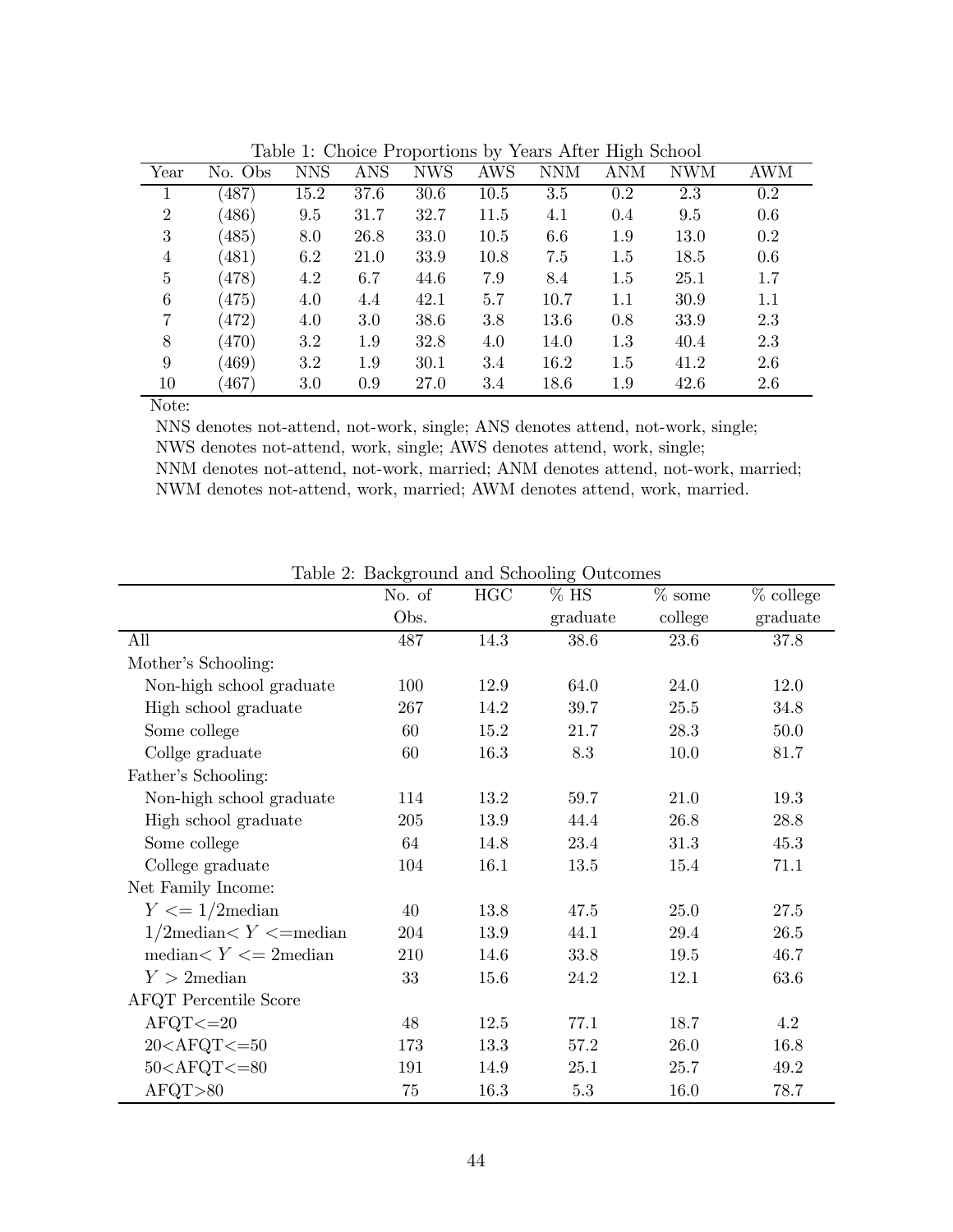| Variable Name                             | NLSY79        | NLSY97        |
|-------------------------------------------|---------------|---------------|
| Highest grade completed of mother at 14   | 12.3(0.09)    | 13.6(0.10)    |
| Highest grade completed of father at 14   | 12.6(0.13)    | 13.8(0.12)    |
| Number of siblings at 14                  | 2.8(0.08)     | 3.4(0.10)     |
| Broken home at 14                         | 0.14(0.01)    | 0.16(0.02)    |
| Family income (in thousands 2000 dollars) | 65.3(1.50)    | 78.5(2.68)    |
| $AFGT score^*$                            | 53.9 $(1.08)$ | 63.5 $(1.00)$ |
| Age at high school graduation             | 17.9(0.02)    | 17.8(0.02)    |

Table 3: Background Differencs: NLSY79 v.s. NLSY97

Note: Standard errors of the means are in parentheses

∗ See Appendix A for changes in definition.

Table 4: Schooling Distribution of NLSY79 and NLSY97 Sample's Potential Husbands

| Cohort $Yrs$ of school 11 or less |          |  |                                  |  | 18 or more |
|-----------------------------------|----------|--|----------------------------------|--|------------|
| NLSY79                            | 6.88     |  | 41.69 8.65 11.03 5.30 16.16 3.53 |  | 6.77       |
| NLSY97                            | $8.03\,$ |  | 40.41 8.53 11.97 4.40 18.24 2.60 |  | 5.83       |

Note: statistics are based on 22 to 35 years old white males whose years of schooling are at least 10 years from CPS 1980-1983 and 1997-2000. CPS changed schooling classification in 1992. Prior to 1991, information on the number of grades attended and completed was collected up to 18 years. After 1992, however, education attainment is categorized to highest degree received. I use the test from the February 1990 CPS (details see Kominski and Siegel 1993), in which both questions were asked to the same individuals, to reclassify the degrees into highest grades completed.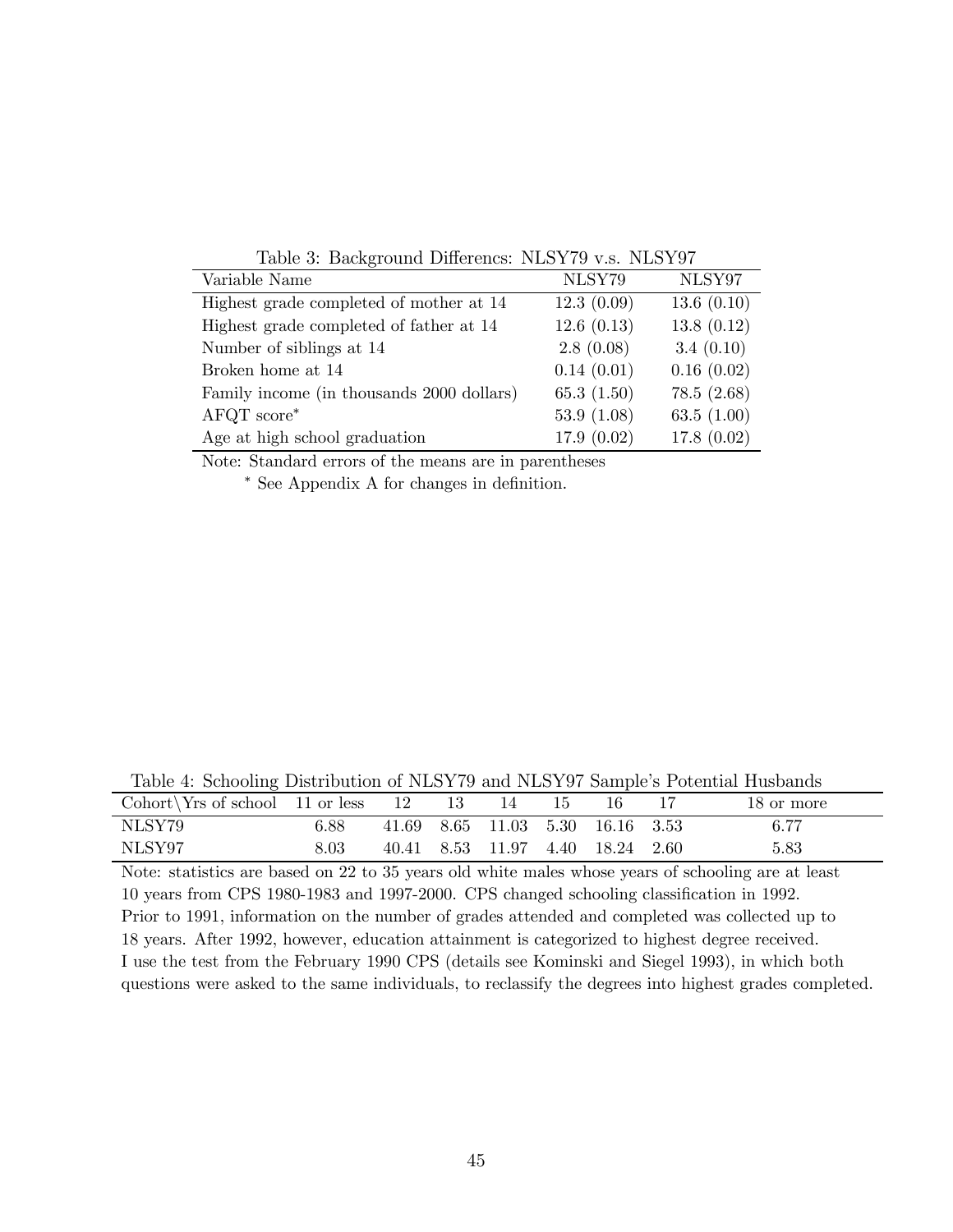|                              | % Skill Type 1 | % Skill Type 2 | % Skill Type 3 |
|------------------------------|----------------|----------------|----------------|
| Mother's Schooling:          |                |                |                |
| Non-high school graduate     | 62.6           | 25.7           | 11.7           |
| High school graduate         | 43.0           | 43.0           | 14.0           |
| Some college                 | 28.5           | 57.6           | 13.9           |
| Collge graduate              | 13.2           | 75.0           | 11.8           |
| Father's Schooling:          |                |                |                |
| Non-high school graduate     | 51.0           | 37.2           | 11.8           |
| High school graduate         | 42.0           | 44.3           | 13.7           |
| Some college                 | 36.8           | 48.3           | 14.9           |
| College graduate             | 28.9           | 54.8           | 16.3           |
| Net Family Income:           |                |                |                |
| $Y \leq 1/2$ median          | 46.0           | 39.6           | 14.4           |
| $1/2$ median $Y \le$ =median | 43.0           | 42.8           | 14.2           |
| median $Y \leq 2$ median     | 38.6           | 47.5           | 13.9           |
| $Y > 2$ median               | 29.6           | 57.5           | 12.9           |
| <b>AFQT</b> Percentile Score |                |                |                |
| $AFQT < = 20$                | 86.3           | 6.2            | 7.5            |
| $20<$ AFQT $<=50$            | 64.8           | 23.0           | 12.2           |
| $50<$ AFQT $<=80$            | 25.5           | 62.2           | 12.3           |
| AFQT>80                      | 6.7            | 85.8           | $7.5\,$        |

Table 5: Relationship of Selected Family Background Characteristics to Skill Types

Note: Results are based on 5,000 simulations.

Table 6: Chi-Square Goodness-of-Fit Tests of the Within-Sample Choice Distribution

|                |            |            |            |      | Choices    |            |            |      |              |
|----------------|------------|------------|------------|------|------------|------------|------------|------|--------------|
| Year           | <b>NNS</b> | <b>ANS</b> | <b>NWS</b> | AWS  | <b>NNM</b> | <b>ANM</b> | <b>NWM</b> | AWM  | $\chi^2$ Row |
|                | 0.89       | 0.73       | 0.15       | 0.01 | 0.90       | 0.01       | 0.16       | 0.00 | 2.85         |
| $\overline{2}$ | 0.10       | 0.05       | 0.28       | 0.02 | 0.01       | 0.10       | 0.10       | 0.01 | 0.67         |
| 3              | 0.29       | 0.05       | 0.16       | 0.02 | 0.01       | 0.83       | 0.04       | 0.44 | 1.85         |
| 4              | 0.10       | 0.17       | 0.04       | 0.01 | 0.50       | 0.16       | 0.02       | 0.20 | 1.21         |
| 5              | 0.22       | 0.95       | 0.54       | 0.02 | 1.19       | 0.12       | 0.19       | 0.12 | 3.35         |
| 6              | 0.06       | 0.00       | 0.07       | 0.00 | 0.36       | 0.11       | 0.12       | 0.03 | 0.75         |
| 7              | 0.29       | 0.17       | 0.00       | 0.29 | 0.07       | 0.38       | 0.00       | 0.77 | 1.97         |
| 8              | 0.94       | 0.46       | 0.20       | 0.16 | 0.12       | 0.08       | 0.17       | 0.33 | 2.47         |
| 9              | 1.04       | 3.01       | 0.06       | 0.32 | 0.07       | 0.04       | 0.00       | 0.63 | 5.16         |
| 10             | 0.09       | 0.02       | 0.00       | 0.41 | 0.10       | 0.02       | 0.06       | 0.72 | 1.43         |

Note:  $\chi^2 = \sum_{i=1}^k \frac{(O_i - E_i)^2}{E_i}$ , where  $O_i$  is the observed frequency for bin *i* and  $E_i$  is the expected frequency for bin i,  $\chi^2(0.05) = 14.07$ .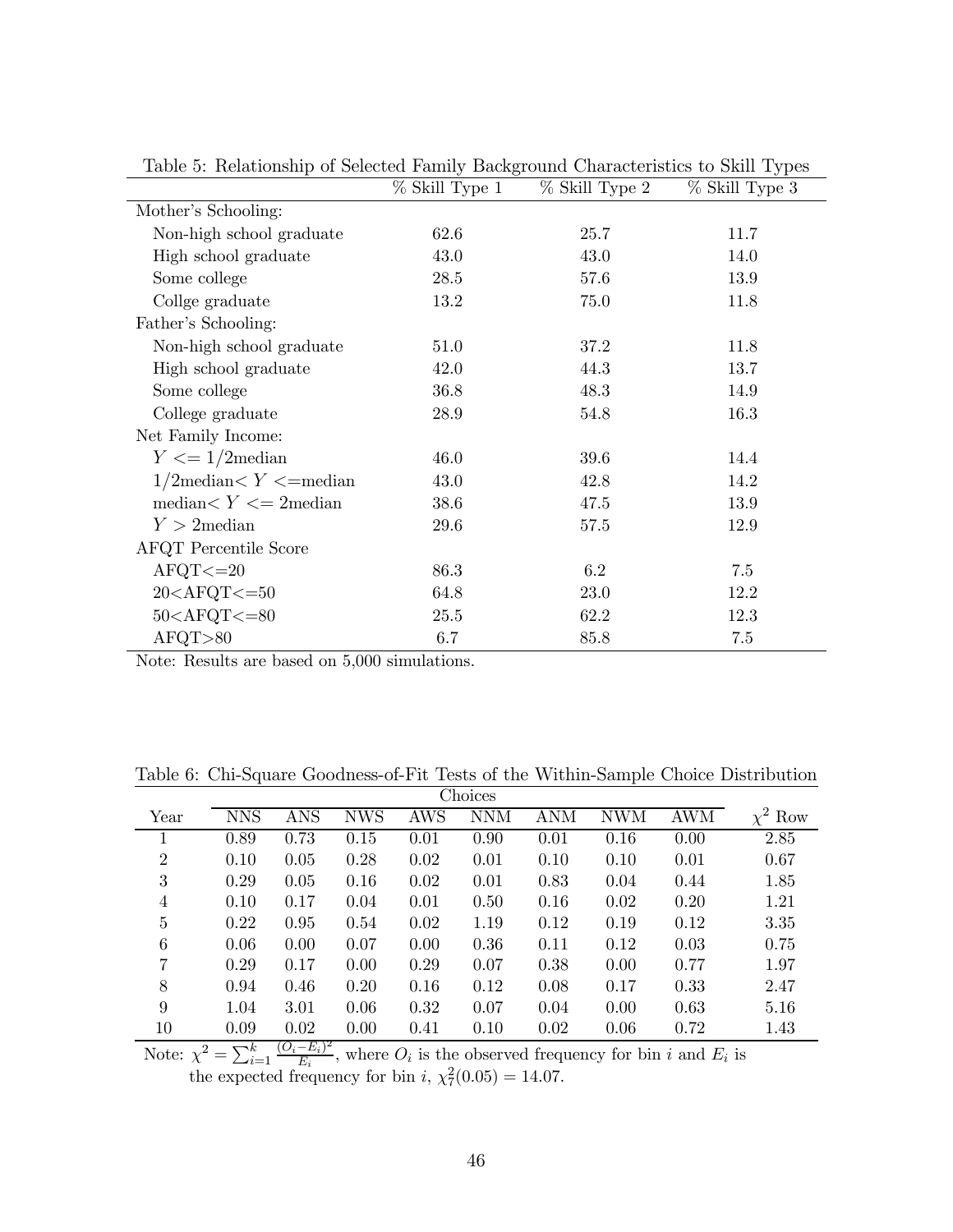|              | Table 7: Fit of the Mean Transitions |               |
|--------------|--------------------------------------|---------------|
| $From \, To$ | Attend                               | Not-Attend    |
| Attend       | 61.65(66.45)                         | 38.35(33.55)  |
| Not-Attend   | 6.34(5.31)                           | 93.66 (94.69) |
|              |                                      |               |
| $From \, To$ | Work                                 | Not Work      |
| Work         | 82.69 (88.76)                        | 17.31(11.24)  |
| Not Work     | 46.83 (34.77)                        | 53.17 (65.23) |
|              |                                      |               |
| $From \, To$ | Single                               | Married       |
| Single       | 86.64 (87.71)                        | 13.36 (12.29) |
| Married      | 5.53(3.63)                           | 94.47 (96.37) |

Note: Data moments are in parentheses.

Table 8: Predicted Matching in Education at The First Marriage

| Married Women's   |              | Husbands' Schooling |                   |
|-------------------|--------------|---------------------|-------------------|
| Schooling         | HS Graduates | Some College        | College Graduates |
| HS Graduates      | 73.0(77.7)   | 24.4(15.7)          | 2.6(6.6)          |
| Some College      | 42.8(42.9)   | 38.5(38.5)          | 18.7(18.7)        |
| College Graduates | 12.1(19.5)   | 30.6(20.7)          | 57.3(59.8)        |

Note: Data moments are in parentheses.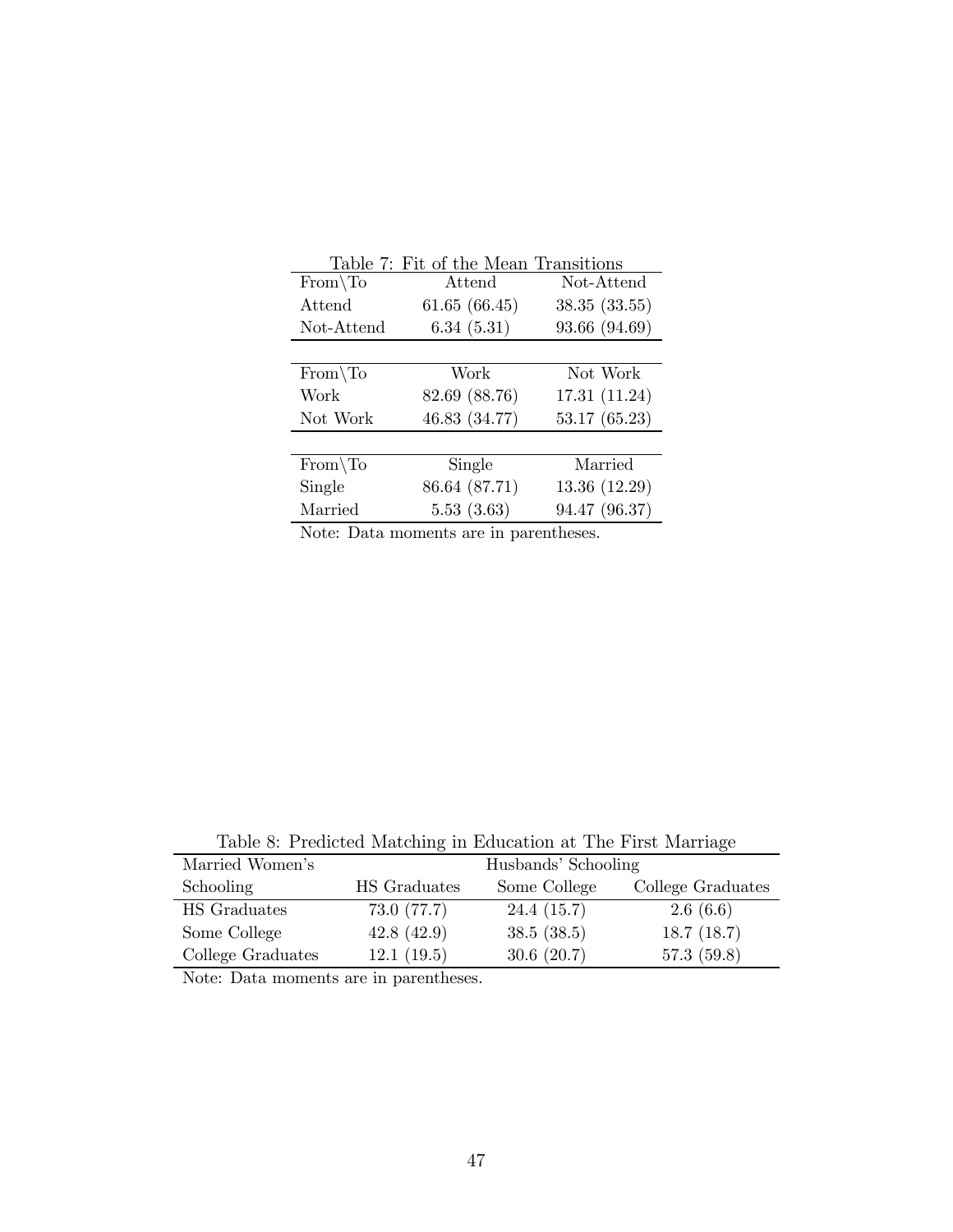|                                                           | All  | Type 1         | Type 2   | Type 3   |
|-----------------------------------------------------------|------|----------------|----------|----------|
| <b>Baseline Model</b>                                     |      |                |          |          |
| Mean HGC                                                  | 14.3 | 12.2           | 15.3     | 19.5     |
| % HS Graduate                                             | 38.8 | 82.3           | 4.3      | 0.01     |
| % Some College                                            | 23.2 | 17.7           | 31.4     | 3.0      |
| % College Graduate                                        | 38.0 | $\overline{0}$ | 64.3     | 97.0     |
| (1) No Educational Assortative Mating $(a_1 = 0)$         |      |                |          |          |
| Mean HGC                                                  | 14.3 | 12.2           | 15.3     | 19.3     |
| % HS Graduate                                             | 37.7 | 79.7           | 3.9      | 0.0      |
| % Some College                                            | 25.9 | 20.3           | 37.1     | 1.8      |
| % College Graduate                                        | 36.4 | $\overline{0}$ | 59.0     | 98.2     |
| (2) College Does Not Increase Marriage Offers $(b_3 = 0)$ |      |                |          |          |
| Mean HGC                                                  | 14.3 | 12.1           | 15.5     | 19.9     |
| % HS Graduate                                             | 43.3 | 91.0           | 5.2      | 0.01     |
| % Some College                                            | 15.7 | 9.0            | 24.8     | 3.0      |
| % College Graduate                                        | 41.0 | $\theta$       | 70.0     | 97.0     |
| (3) Both (2) and (3) Hold $(a_1 = 0, b_3 = 0)$            |      |                |          |          |
| Mean HGC                                                  | 14.3 | 12.1           | 15.3     | 19.7     |
| % HS Graduate                                             | 43.7 | 90.9           | 5.8      | 0.0      |
| % Some College                                            | 18.5 | 9.1            | 32.7     | 1.6      |
| % College Graduate                                        | 37.8 | $\Omega$       | 61.5     | 98.4     |
| (4) All Husbands Are College Graduates                    |      |                |          |          |
| Mean HGC                                                  | 14.8 | 12.5           | 16.0     | 19.2     |
| % HS Graduate                                             | 29.2 | 64.8           | $\theta$ | $\theta$ |
| % Some College                                            | 21.8 | 34.9           | 11.1     | 0.5      |
| % College Graduate                                        | 49.0 | 0.3            | 88.9     | 99.5     |

Table 9: The Impact of Returns to Schooling on Education Outcome by Skill Types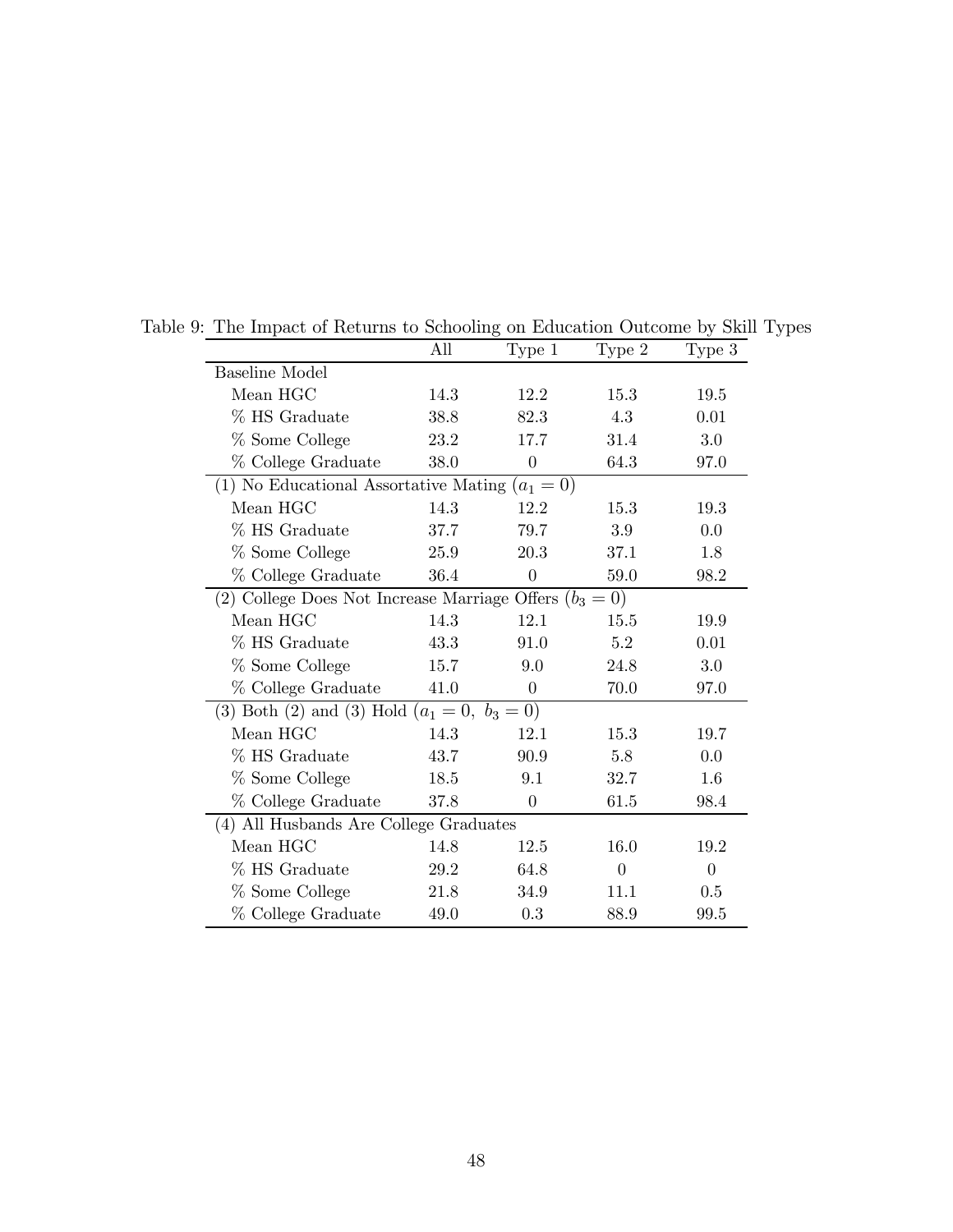|                                                                    | All  | Type 1           | Type 2      | Type 3 |  |  |  |
|--------------------------------------------------------------------|------|------------------|-------------|--------|--|--|--|
| <b>Baseline Model</b>                                              |      |                  |             |        |  |  |  |
| Mean HGC                                                           | 14.3 | 12.2             | 15.3        | 19.5   |  |  |  |
| % HS Graduate                                                      | 38.8 | 82.3             | 4.3         | 0.01   |  |  |  |
| % Some College                                                     | 23.2 | 17.7             | 31.4        | 3.0    |  |  |  |
| % College Graduate                                                 | 38.0 | $\overline{0}$   | 64.3        | 97.0   |  |  |  |
| (1) 10% Increase in Return to One Year of Schooling $(\beta_1$ 's) |      |                  |             |        |  |  |  |
| Mean HGC                                                           | 14.3 | 12.2             | 15.4        | 19.3   |  |  |  |
| % HS Graduate                                                      | 38.8 | 82.6             | 4.2         | 0.01   |  |  |  |
| % Some College                                                     | 22.4 | 17.4             | 30.1        | 3.0    |  |  |  |
| % College Graduate                                                 | 38.7 | $\overline{0}$   | 65.7        | 97.0   |  |  |  |
| (2) 50% Increase in Return to One Year of Schooling $(\beta_1$ 's) |      |                  |             |        |  |  |  |
| Mean HGC                                                           | 14.3 | 12.2             | 15.5        | 18.3   |  |  |  |
| % HS Graduate                                                      | 38.8 | 83.3             | 3.6         | 0.01   |  |  |  |
| % Some College                                                     | 19.0 | 16.7             | <b>23.0</b> | 3.2    |  |  |  |
| % College Graduate                                                 | 42.1 | $\boldsymbol{0}$ | 73.4        | 96.8   |  |  |  |
| (3) $10\%$ Increase in Return to College Graduation $(\beta_4)$    |      |                  |             |        |  |  |  |
| Mean HGC                                                           | 14.3 | 12.2             | 15.4        | 19.4   |  |  |  |
| % HS Graduate                                                      | 38.8 | 82.3             | 4.2         | 0.01   |  |  |  |
| % Some College                                                     | 22.4 | 17.7             | 29.8        | 2.9    |  |  |  |
| % College Graduate                                                 | 38.8 | $\overline{0}$   | 66.0        | 97.1   |  |  |  |
| (4) 50% Increase in Return to College Graduation $(\beta_4)$       |      |                  |             |        |  |  |  |
| Mean HGC                                                           | 14.4 | 12.2             | 15.5        | 19.2   |  |  |  |
| % HS Graduate                                                      | 38.6 | 82.3             | 3.8         | 0.01   |  |  |  |
| % Some College                                                     | 19.6 | 17.7             | 23.6        | 2.7    |  |  |  |
| % College Graduate                                                 | 41.8 | $\boldsymbol{0}$ | 72.6        | 97.3   |  |  |  |

Table 10: The Impact of Returns to Schooling on Education Outcome by Skill Types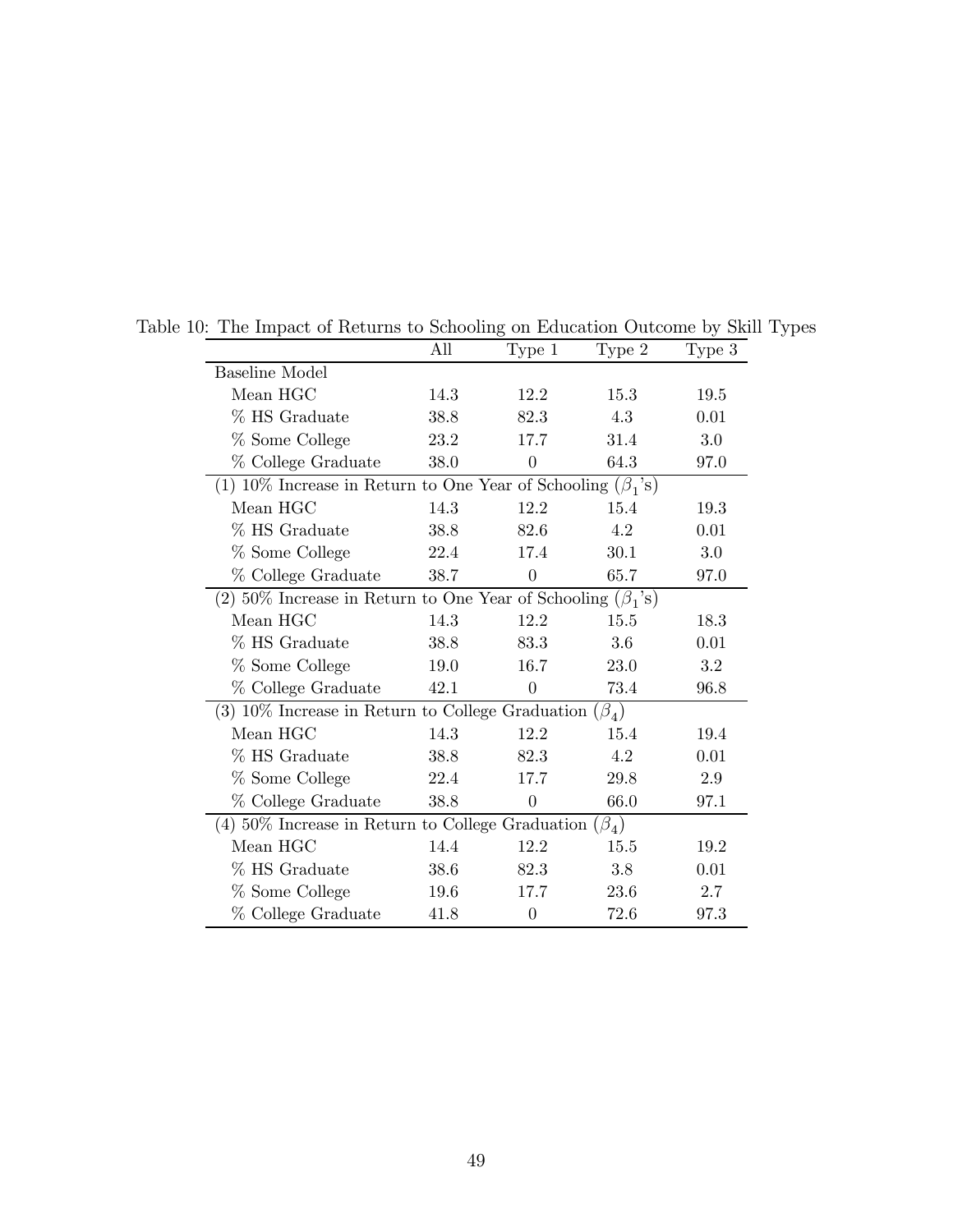| Lable 11. Education I only Experiments |      |             |        |        |
|----------------------------------------|------|-------------|--------|--------|
|                                        | All  | Type 1      | Type 2 | Type 3 |
| Baseline Model                         |      |             |        |        |
| Mean HGC                               | 14.3 | 12.2        | 15.3   | 19.5   |
| % HS Graduate                          | 38.8 | 82.3        | 4.3    | 0.01   |
| % Some College                         | 23.2 | 17.7        | 31.4   | 3.0    |
| % College Graduate                     | 38.0 | $\theta$    | 64.3   | 97.0   |
| $(1)$ 50% College Tuition Subsidy      |      |             |        |        |
| Mean HGC                               | 14.4 | 12.2        | 15.5   | 19.7   |
| % HS Graduate                          | 37.7 | 80.0        | 3.7    | 0      |
| % Some College                         | 22.3 | <b>20.0</b> | 28.2   | 2.5    |
| % College Graduate                     | 40.0 | $\theta$    | 68.1   | 97.5   |
| (2) \$5000 Graduation Bonus            |      |             |        |        |
| Mean HGC                               | 14.4 | 12.2        | 15.5   | 19.4   |
| % HS Graduate                          | 38.5 | 82.3        | 3.7    | 0.01   |
| % Some College                         | 19.1 | 17.7        | 22.9   | 2.7    |
| % College Graduate                     | 42.4 | $\theta$    | 73.4   | 97.3   |

Table 11: Education Policy Experiments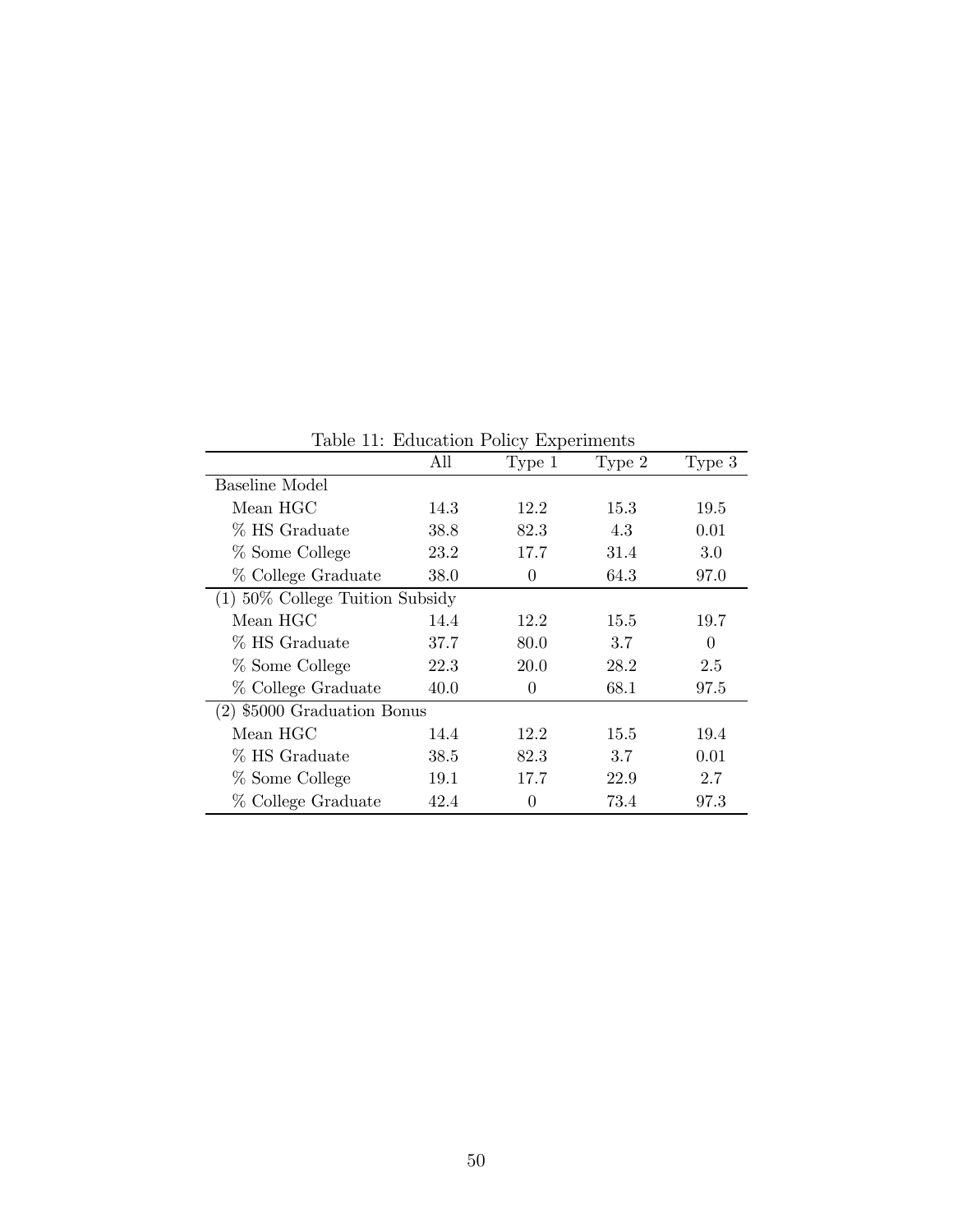

Figure 1: Proportions Attending College, Working, Married and Having Children



Figure 2: College Enrollment: the NLSY79 and the NLSY97 Samples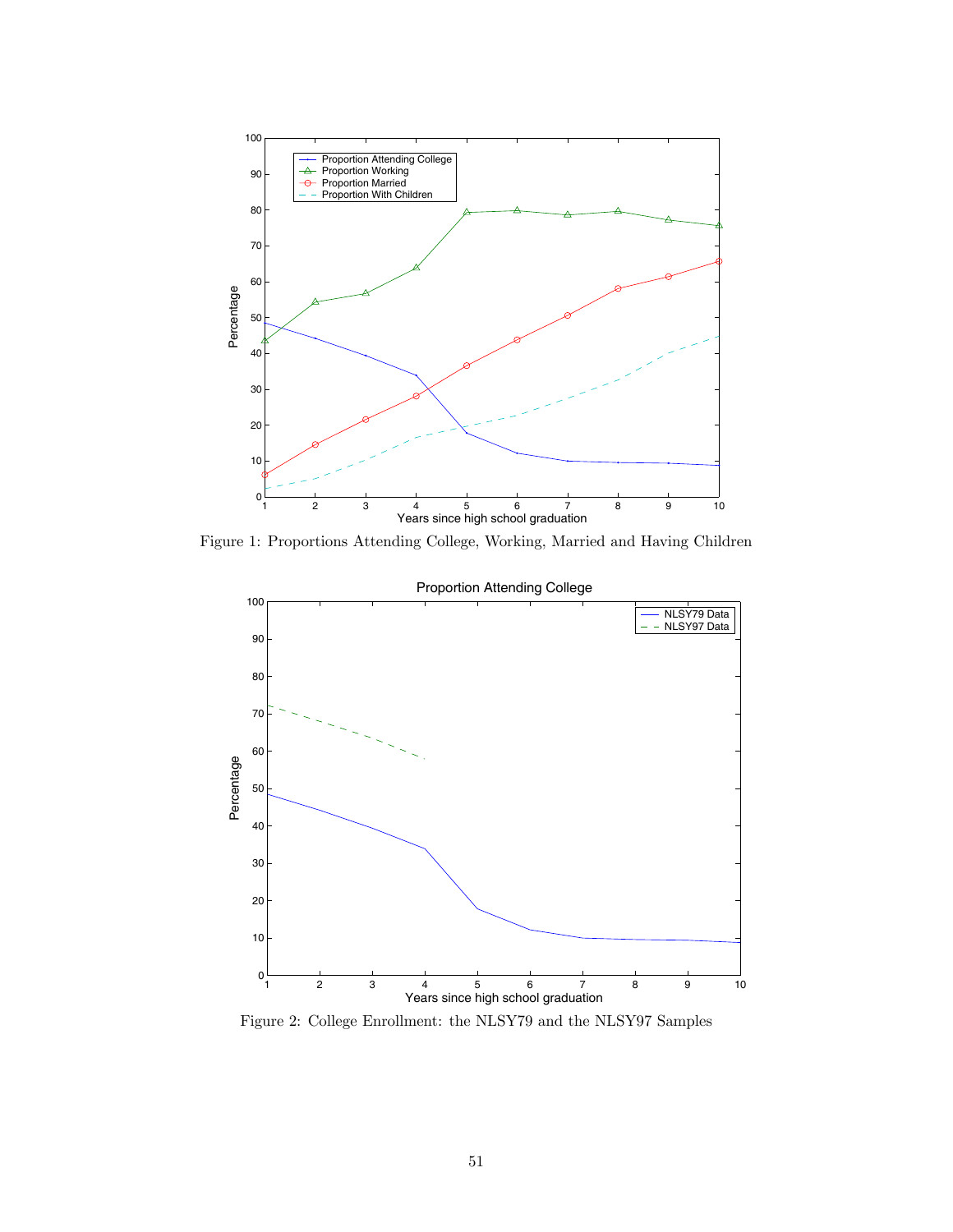

Figure 3: Relative Wages of White Females from CPS 1980-2002



Average Total Tuition, Room and Board Cost for Full−time Undergraduate Students in All Institutions

Figure 4: Changes in Direct Cost of College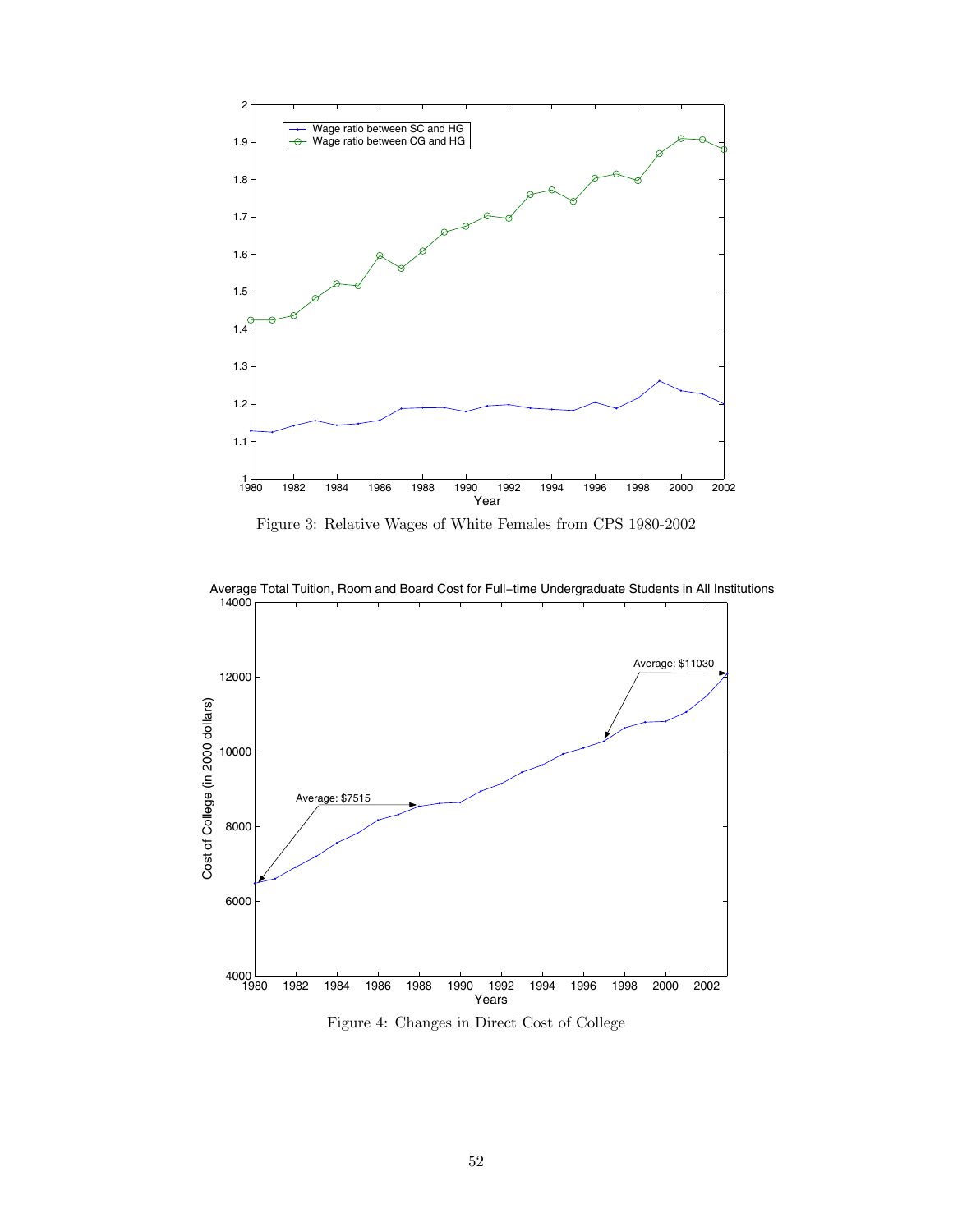

Figure 5: Fit of Choice Proportions